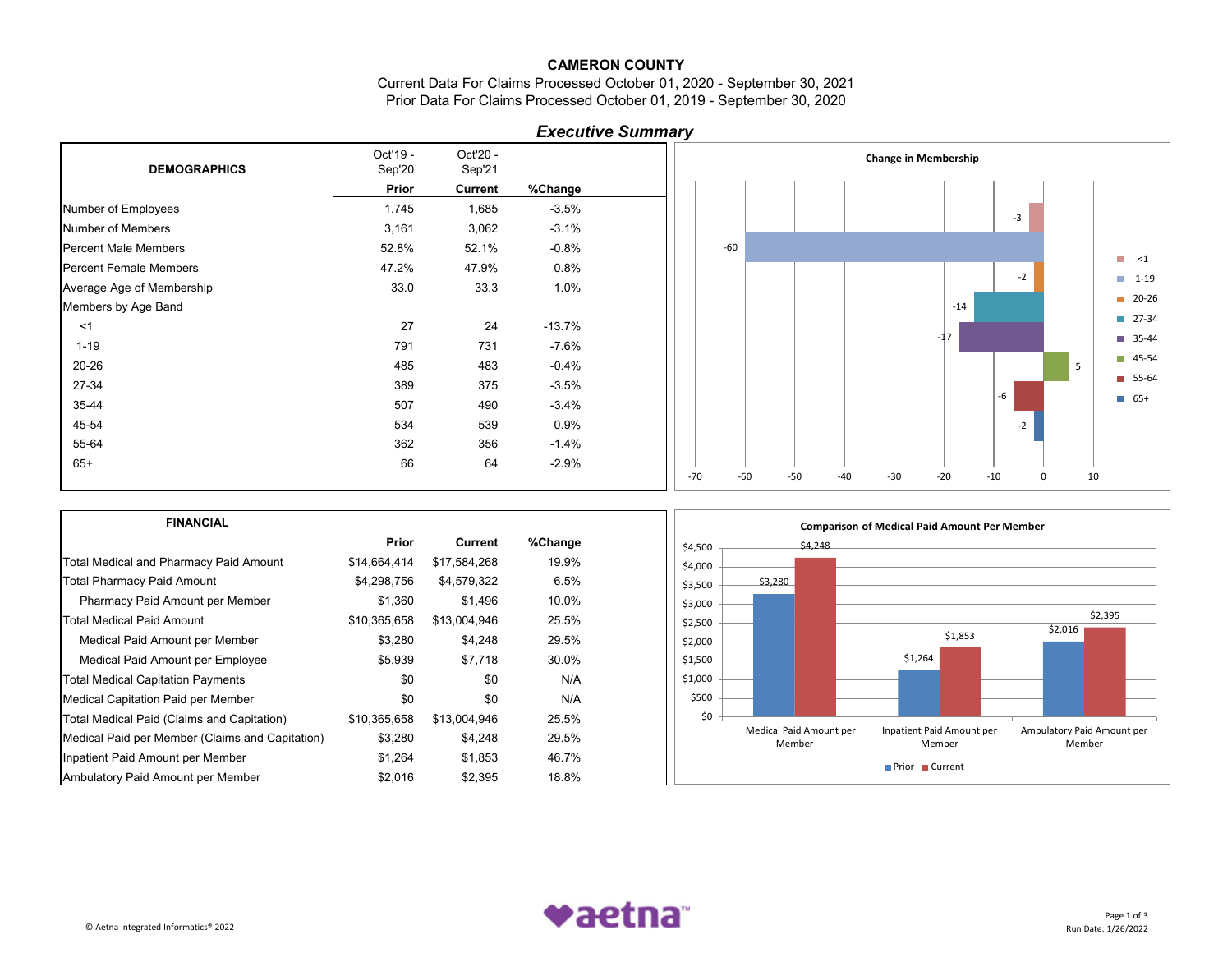Current Data For Claims Processed October 01, 2020 - September 30, 2021 Prior Data For Claims Processed October 01, 2019 - September 30, 2020

# *Executive Summary*

| <b>UTILIZATION</b>                        |          |             |          | <b>Utilization Trend</b>                                          |
|-------------------------------------------|----------|-------------|----------|-------------------------------------------------------------------|
|                                           | Prior    | Current     | %Change  |                                                                   |
| Total Admissions/1.000 Members            | 44       | 63          | 43.3%    | 43.3%<br>Total Admissions/1,000 Members                           |
| Medical/Surgical Admissions/1,000 Members | 22       | 39          | 73.0%    | 73.0%                                                             |
| Maternity Admissions/1,000 Members*       | 10       | 13          | 25.1%    | Medical/Surgical Admissions/1,000<br>25.1%<br>Members             |
| Newborn Admissions/1,000 Members*         | 9        | 8           | $-4.1%$  | $-4.1%$<br>Maternity Admissions/1,000 Members*                    |
| Acute Admissions/1,000 Members            | 44       | 62          | 42.1%    | 42.1%                                                             |
| Non-Acute Admissions/1,000 Members        | $\Omega$ | $\mathbf 1$ | 209.7%   | Newborn Admissions/1,000 Members*<br>209.7%                       |
| Total Days of Care/1,000 Members          | 238      | 280         | 17.9%    | 17.9%<br>Acute Admissions/1,000 Members                           |
| Medical/Surgical Days/1,000 Members       | 184      | 213         | 15.4%    | 15.4%<br>Non-Acute Admissions/1,000 Members                       |
| Maternity Days/1,000 Members*             | 23       | 25          | 8.9%     | 8.9%<br>37.6%                                                     |
| Newborn Days/1,000 Members*               | 16       | 22          | 37.6%    | Total Days of Care/1,000 Members<br>14.3%                         |
| Acute Days of Care/1,000 Members          | 233      | 266         | 14.3%    | Medical/Surgical Days/1,000 Members<br>183.9%                     |
| Non-Acute Days of Care/1,000 Members      | 5        | 14          | 183.9%   | $-17.7%$<br>Maternity Days/1,000 Members*                         |
| Average Length of Stay                    | 5.4      | 4.4         | $-17.7%$ | $-33.3%$                                                          |
| Medical/Surgical ALOS                     | 8.2      | 5.5         | $-33.3%$ | Newborn Days/1,000 Members*<br>$-13.0%$                           |
| Maternity ALOS*                           | 2.2      | 1.9         | $-13.0%$ | 43.6%<br>Acute Days of Care/1,000 Members                         |
| Newborn ALOS*                             | 1.8      | 2.6         | 43.6%    | $-19.6%$                                                          |
| Acute Average Length of Stay              | 5.3      | 4.3         | $-19.6%$ | Non-Acute Days of Care/1,000 Members<br>$-8.3%$                   |
| Non-Acute Average Length of Stay          | 16.0     | 14.7        | $-8.3%$  | 17.1%<br>Average Length of Stay<br>19.7%                          |
| Total Surgeries/1,000 Members             | 359      | 421         | 17.1%    | 17.3%<br>Medical/Surgical ALOS                                    |
| Inpatient Surgeries/1,000 Members         | 36       | 43          | 19.7%    | 9.9%                                                              |
| Ambulatory Surgeries/1,000 Members        | 324      | 380         | 17.3%    | Maternity ALOS*<br>6.3%                                           |
| Office Visits/1,000 Members               | 4,161    | 4,573       | 9.9%     | 15.9%<br>Newborn ALOS*                                            |
| PCP Office Visits/1,000 Members           | 2,597    | 2,762       | 6.3%     | 36.7%                                                             |
| Specialist Office Visits/1,000 Members    | 1,564    | 1,812       | 15.9%    | ■ Acute Average Length of Stay                                    |
| ER Visits/1,000 Members                   | 297      | 407         | 36.7%    | 0.0%<br>50.0%<br>150.0%<br>250.0%<br>$-50.0%$<br>100.0%<br>200.0% |

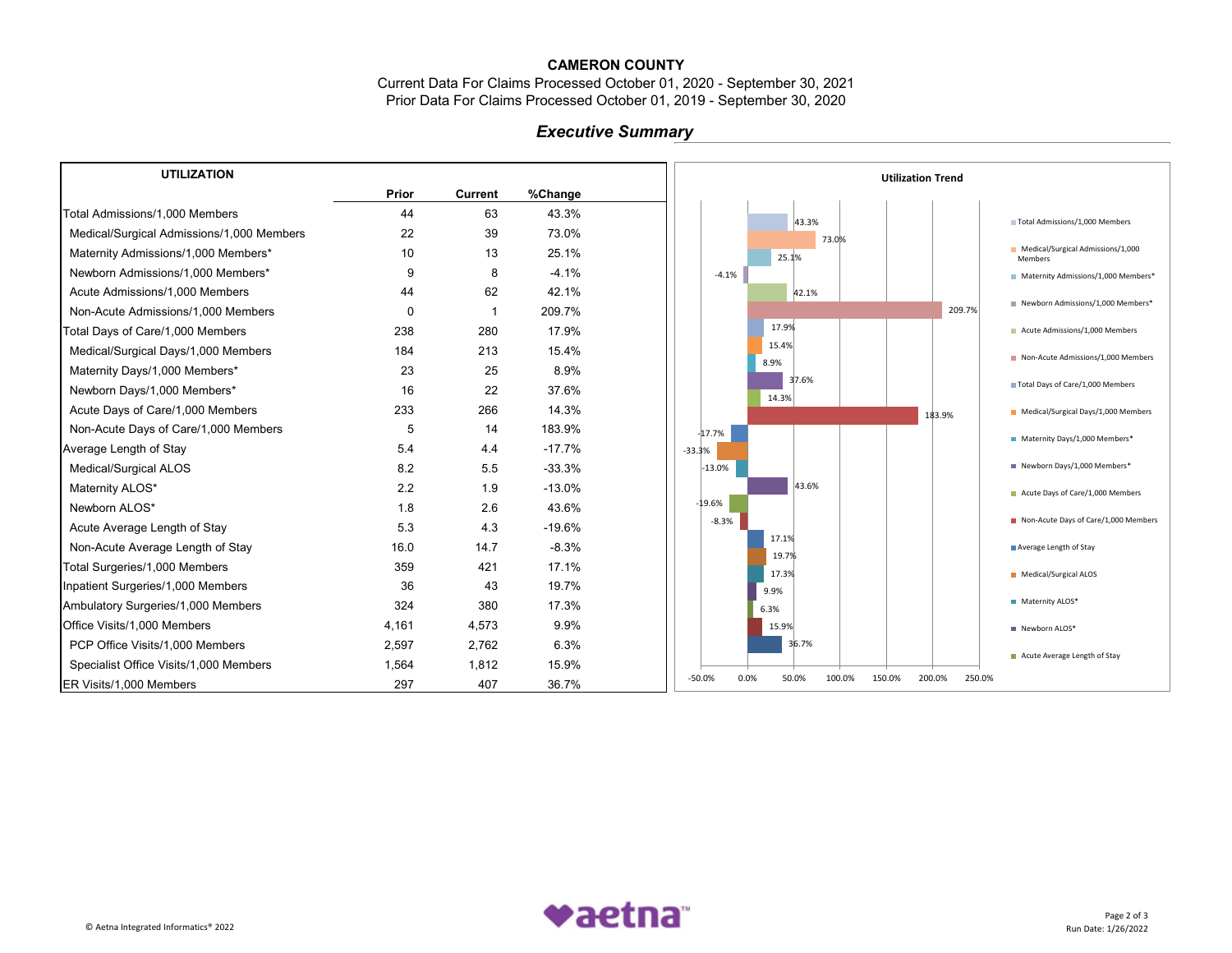Current Data For Claims Processed October 01, 2020 - September 30, 2021 Prior Data For Claims Processed October 01, 2019 - September 30, 2020

### *Executive Summary*

| <b>MEDICAL COST SHARE</b>             |              |                |         | <b>Comparison of Medical Cost Share</b>                                                                   |
|---------------------------------------|--------------|----------------|---------|-----------------------------------------------------------------------------------------------------------|
|                                       | Prior        | <b>Current</b> | %Change | 100.0%                                                                                                    |
| Coordination of Benefits (COB)        | \$65,295     | \$149,576      | 129.1%  |                                                                                                           |
| Deductible                            | \$402,463    | \$427,587      | 6.2%    | $-85.1\%$ <sup>87.2%</sup><br>90.0%                                                                       |
| Copays                                | \$626,248    | \$651,718      | 4.1%    | 80.0%                                                                                                     |
| Coinsurance                           | \$721,420    | \$679,606      | $-5.8%$ | 70.0%                                                                                                     |
| Member Paid Portion                   | \$1,750,131  | \$1,758,911    | 0.5%    | 60.0%                                                                                                     |
| Member Paid Portion per Member        | \$554        | \$575          | 3.7%    |                                                                                                           |
| Employer Plan Paid Portion            | \$10,365,658 | \$13,004,946   | 25.5%   | 50.0%                                                                                                     |
| Employer Plan Paid Portion per Member | \$3,280      | \$4,248        | 29.5%   | 40.0%                                                                                                     |
| Employer % Share Medical              | 85.1%        | 87.2%          | 2.1%    | 30.0%                                                                                                     |
| Member % Share Medical                | 14.4%        | 11.8%          | $-2.6%$ |                                                                                                           |
| <b>COB % Share Medical</b>            | 0.5%         | 1.0%           | 0.5%    | 20.0%                                                                                                     |
|                                       |              |                |         | 10.0%<br>$-5.9\%$ 4.6%<br>$-5.1\%$ 4.4%<br>3.3% 2.9%                                                      |
|                                       |              |                |         | 0.5% 1.0%<br>0.0%                                                                                         |
|                                       |              |                |         | Employer Plan Paid<br>Coordination of<br>Deductible<br>Copays<br>Coinsurance<br>Benefits (COB)<br>Portion |
|                                       |              |                |         | Prior Current                                                                                             |

\* For HMO platform products, Well Newborns are not counted. For PPO platform products, Well Newborns are included in the Newborn cateogry.

\*\* This represents the true amount paid by the employee less the AHF amount paid by the employer.

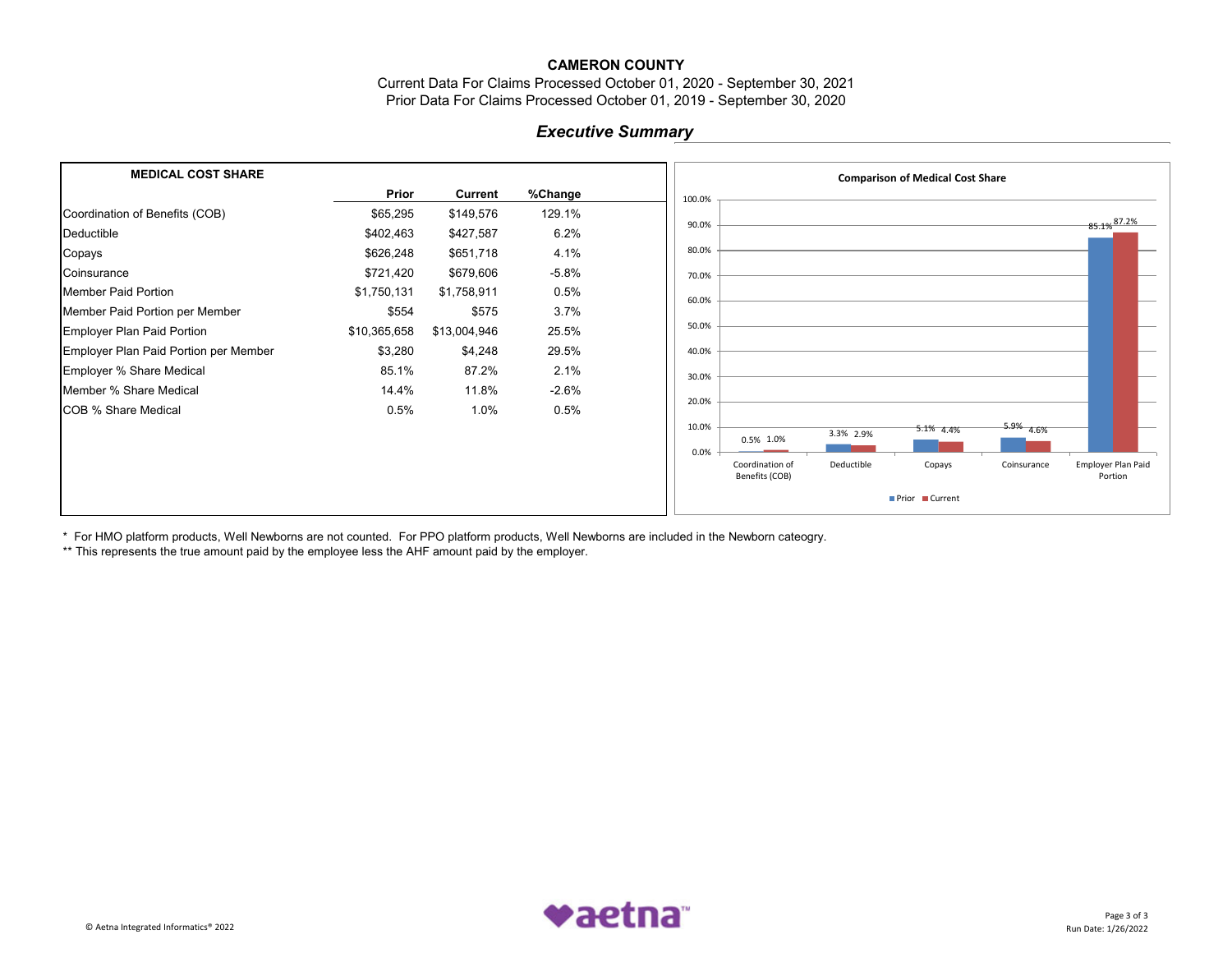Current Data For Claims Processed October 01, 2021 - December 31, 2021 Prior Data For Claims Processed October 01, 2020 - December 31, 2020

| <b>Executive Summary</b> |  |
|--------------------------|--|
|--------------------------|--|

|                               | Oct'20 - | Oct'21 -       |          |  |
|-------------------------------|----------|----------------|----------|--|
| <b>DEMOGRAPHICS</b>           | Dec'20   | Dec'21         |          |  |
|                               | Prior    | <b>Current</b> | %Change  |  |
| Number of Employees           | 1,716    | 1,631          | $-5.0\%$ |  |
| Number of Members             | 3,130    | 2,947          | $-5.8%$  |  |
| <b>Percent Male Members</b>   | 52.3%    | 52.0%          | $-0.2%$  |  |
| <b>Percent Female Members</b> | 47.7%    | 48.0%          | 0.2%     |  |
| Average Age of Membership     | 33.1     | 33.8           | 2.1%     |  |
| Members by Age Band           |          |                |          |  |
| <1                            | 24       | 18             | $-22.5%$ |  |
| $1 - 19$                      | 754      | 692            | $-8.2\%$ |  |
| $20 - 26$                     | 503      | 464            | $-7.8%$  |  |
| 27-34                         | 388      | 338            | $-12.7%$ |  |
| 35-44                         | 503      | 460            | $-8.5%$  |  |
| 45-54                         | 538      | 561            | 4.2%     |  |
| 55-64                         | 355      | 352            | $-0.8%$  |  |
| $65+$                         | 65       | 61             | $-5.7%$  |  |
|                               |          |                |          |  |



| <b>FINANCIAL</b>                                |             |             |           | <b>Comparison of Medical Paid Amount Per Member</b>                                                              |
|-------------------------------------------------|-------------|-------------|-----------|------------------------------------------------------------------------------------------------------------------|
|                                                 | Prior       | Current     | %Change   | \$1,400                                                                                                          |
| Total Medical and Pharmacy Paid Amount          | \$4,960,143 | \$3,982,350 | $-19.7%$  | \$1,215                                                                                                          |
| <b>Total Pharmacy Paid Amount</b>               | \$1,156,559 | \$1,085,042 | $-6.2%$   | \$1,200<br>\$983                                                                                                 |
| Pharmacy Paid Amount per Member                 | \$370       | \$368       | $-0.4%$   | \$1,000                                                                                                          |
| <b>Total Medical Paid Amount</b>                | \$3,803,584 | \$2,897,308 | $-23.8\%$ | \$800<br>\$700<br>\$684                                                                                          |
| Medical Paid Amount per Member                  | \$1,215     | \$983       | $-19.1%$  | \$531<br>\$600                                                                                                   |
| Medical Paid Amount per Employee                | \$2,217     | \$1,777     | $-19.8%$  | \$400                                                                                                            |
| <b>Total Medical Capitation Payments</b>        | \$0         | \$0         | N/A       | 5283                                                                                                             |
| Medical Capitation Paid per Member              | \$0         | \$0         | N/A       | \$200                                                                                                            |
| Total Medical Paid (Claims and Capitation)      | \$3,803,584 | \$2,897,308 | $-23.8\%$ | \$0                                                                                                              |
| Medical Paid per Member (Claims and Capitation) | \$1,215     | \$983       | $-19.1%$  | Medical Paid Amount per<br>Ambulatory Paid Amount per<br>Inpatient Paid Amount per<br>Member<br>Member<br>Member |
| Inpatient Paid Amount per Member                | \$684       | \$283       | -58.7%    | Prior Current                                                                                                    |
| Ambulatory Paid Amount per Member               | \$531       | \$700       | 31.8%     |                                                                                                                  |

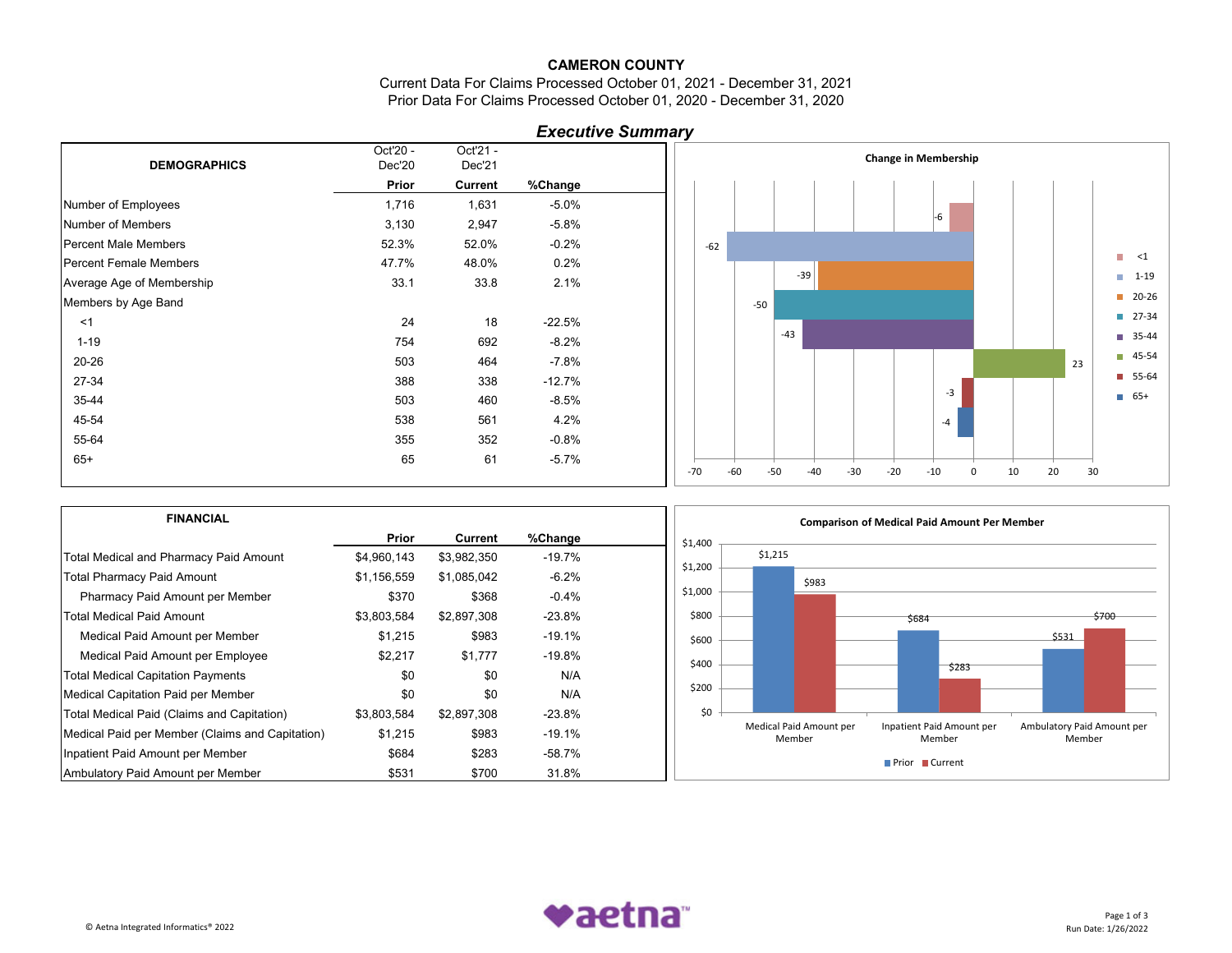Current Data For Claims Processed October 01, 2021 - December 31, 2021 Prior Data For Claims Processed October 01, 2020 - December 31, 2020

# *Executive Summary*

| <b>UTILIZATION</b>                        |                |                |          | <b>Utilization Trend</b>                                     |
|-------------------------------------------|----------------|----------------|----------|--------------------------------------------------------------|
|                                           | Prior          | <b>Current</b> | %Change  |                                                              |
| Total Admissions/1.000 Members            | 11             | 17             | 56.2%    | 56.2%<br>Total Admissions/1,000 Members                      |
| Medical/Surgical Admissions/1,000 Members | $\overline{7}$ | 11             | 43.1%    | 43.1%                                                        |
| Maternity Admissions/1,000 Members*       | 2              | 3              | 91.1%    | Medical/Surgical Admissions/1,000<br>91.1%<br><b>Members</b> |
| Newborn Admissions/1,000 Members*         | 2              | 3              | 91.1%    | 91.1%<br>Maternity Admissions/1,000 Members*                 |
| Acute Admissions/1,000 Members            | 11             | 17             | 56.2%    | 56.2%                                                        |
| Non-Acute Admissions/1,000 Members        | 0              | 0              | N/A      | Newborn Admissions/1,000 Members*<br>0.0%                    |
| Total Days of Care/1,000 Members          | 86             | 49             | $-43.2%$ | $-43.2%$<br>Acute Admissions/1,000 Members                   |
| Medical/Surgical Days/1,000 Members       | 69             | 38             | $-44.7%$ | $-44.7%$<br>Non-Acute Admissions/1,000 Members               |
| Maternity Days/1,000 Members*             | 5              | 5              | 6.2%     | 6.2%<br>$-12.6%$                                             |
| Newborn Days/1,000 Members*               | 5              | 5              | $-12.6%$ | Total Days of Care/1,000 Members<br>$-43.2%$                 |
| Acute Days of Care/1,000 Members          | 86             | 49             | $-43.2%$ | Medical/Surgical Days/1,000 Members<br>0.0%                  |
| Non-Acute Days of Care/1,000 Members      | $\Omega$       | 0              | N/A      | $-63.6%$<br>Maternity Days/1,000 Members*                    |
| Average Length of Stay                    | 7.9            | 2.9            | $-63.6%$ | $-61.4%$                                                     |
| Medical/Surgical ALOS                     | 9.4            | 3.6            | $-61.4%$ | Newborn Days/1,000 Members*<br>$-44.4%$                      |
| Maternity ALOS*                           | 3.0            | 1.7            | $-44.4%$ | $-54.2%$<br>Acute Days of Care/1,000 Members                 |
| Newborn ALOS*                             | 3.4            | 1.6            | $-54.2%$ | $-63.6%$                                                     |
| Acute Average Length of Stay              | 7.9            | 2.9            | $-63.6%$ | Non-Acute Days of Care/1,000 Members<br>0.0%                 |
| Non-Acute Average Length of Stay          | N/A            | N/A            | N/A      | $-11.2%$<br>Average Length of Stay<br>$-0.7%$                |
| Total Surgeries/1,000 Members             | 105            | 93             | $-11.2%$ | $-12.9%$<br>Medical/Surgical ALOS                            |
| Inpatient Surgeries/1,000 Members         | 10             | 10             | $-0.7%$  | 2.7%                                                         |
| Ambulatory Surgeries/1,000 Members        | 96             | 84             | $-12.9%$ | Maternity ALOS*<br>4.5%                                      |
| Office Visits/1,000 Members               | 1,121          | 1,151          | 2.7%     | $-0.1%$<br>Newborn ALOS*                                     |
| PCP Office Visits/1,000 Members           | 676            | 706            | 4.5%     | $-11.5%$                                                     |
| Specialist Office Visits/1,000 Members    | 445            | 445            | $-0.1%$  | Acute Average Length of Stay                                 |
| ER Visits/1,000 Members                   | 100            | 89             | $-11.5%$ | 50.0%<br>$-100.0%$<br>$-50.0%$<br>0.0%<br>100.0%             |

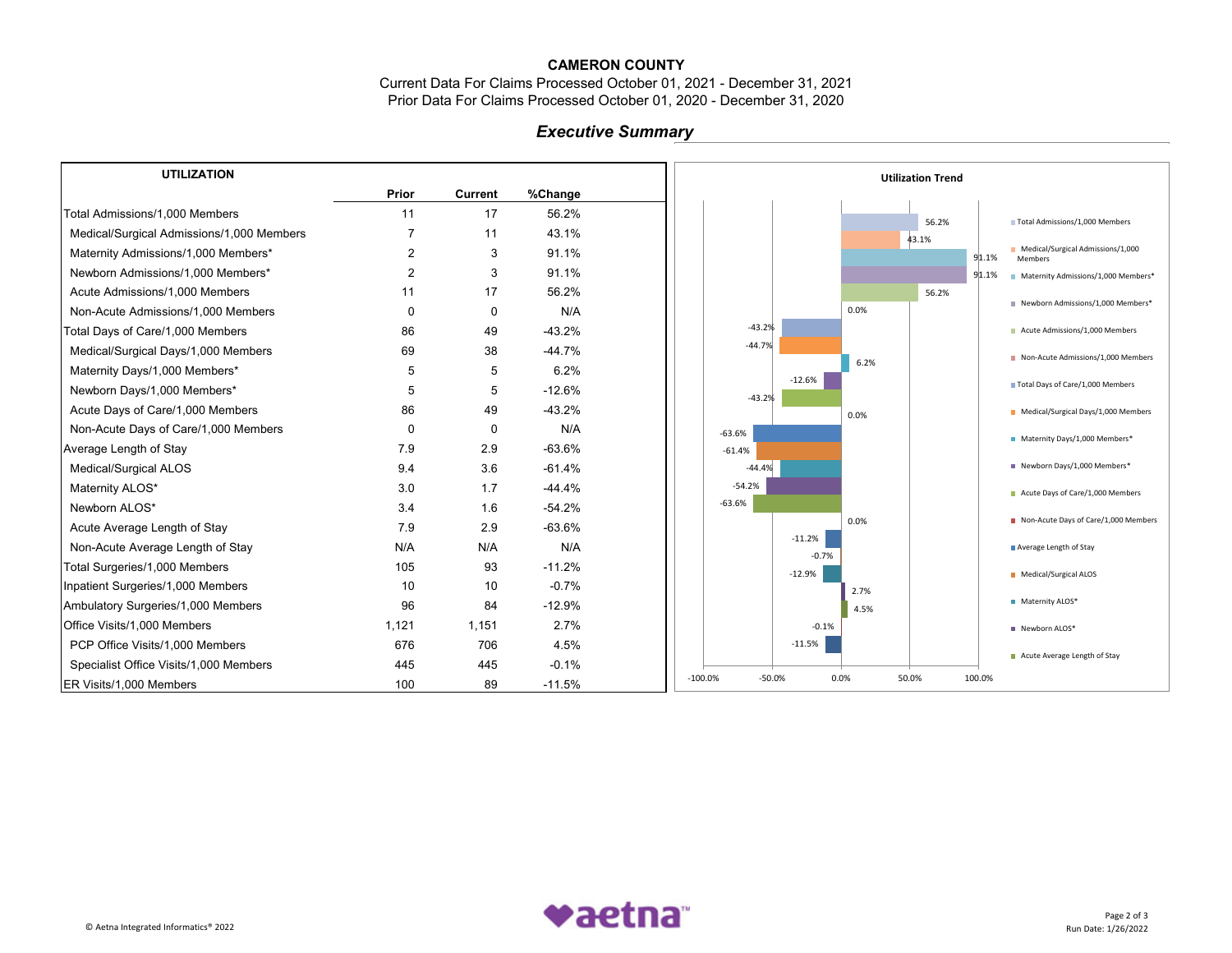Current Data For Claims Processed October 01, 2021 - December 31, 2021 Prior Data For Claims Processed October 01, 2020 - December 31, 2020

### *Executive Summary*

| <b>MEDICAL COST SHARE</b>             |             |                |          | <b>Comparison of Medical Cost Share</b>                                                                           |
|---------------------------------------|-------------|----------------|----------|-------------------------------------------------------------------------------------------------------------------|
|                                       | Prior       | <b>Current</b> | %Change  | 100.0%                                                                                                            |
| Coordination of Benefits (COB)        | \$59,629    | \$92,579       | 55.3%    | 88.9%                                                                                                             |
| Deductible                            | \$101,952   | \$115,231      | 13.0%    | 90.0%<br>85.7%                                                                                                    |
| Copays                                | \$168,756   | \$137,800      | $-18.3%$ | 80.0%                                                                                                             |
| Coinsurance                           | \$144,593   | \$139,405      | $-3.6%$  | 70.0%                                                                                                             |
| Member Paid Portion                   | \$415,302   | \$392,436      | $-5.5%$  | 60.0%                                                                                                             |
| Member Paid Portion per Member        | \$133       | \$133          | 0.3%     |                                                                                                                   |
| Employer Plan Paid Portion            | \$3,803,584 | \$2,897,308    | $-23.8%$ | 50.0%                                                                                                             |
| Employer Plan Paid Portion per Member | \$1,215     | \$983          | $-19.1%$ | 40.0%                                                                                                             |
| Employer % Share Medical              | 88.9%       | 85.7%          | $-3.2%$  | 30.0%                                                                                                             |
| Member % Share Medical                | 9.7%        | 11.6%          | 1.9%     |                                                                                                                   |
| <b>COB % Share Medical</b>            | 1.4%        | 2.7%           | 1.4%     | 20.0%                                                                                                             |
|                                       |             |                |          | 10.0%<br>3.9% 4.1%<br>$3.4\%$ 4.1%<br>$2.4\%$ 3.4%<br>1.4% 2.7%                                                   |
|                                       |             |                |          | 0.0%<br>Employer Plan Paid<br>Coordination of<br>Deductible<br>Copays<br>Coinsurance<br>Benefits (COB)<br>Portion |
|                                       |             |                |          | Prior Current                                                                                                     |

\* For HMO platform products, Well Newborns are not counted. For PPO platform products, Well Newborns are included in the Newborn cateogry.

\*\* This represents the true amount paid by the employee less the AHF amount paid by the employer.

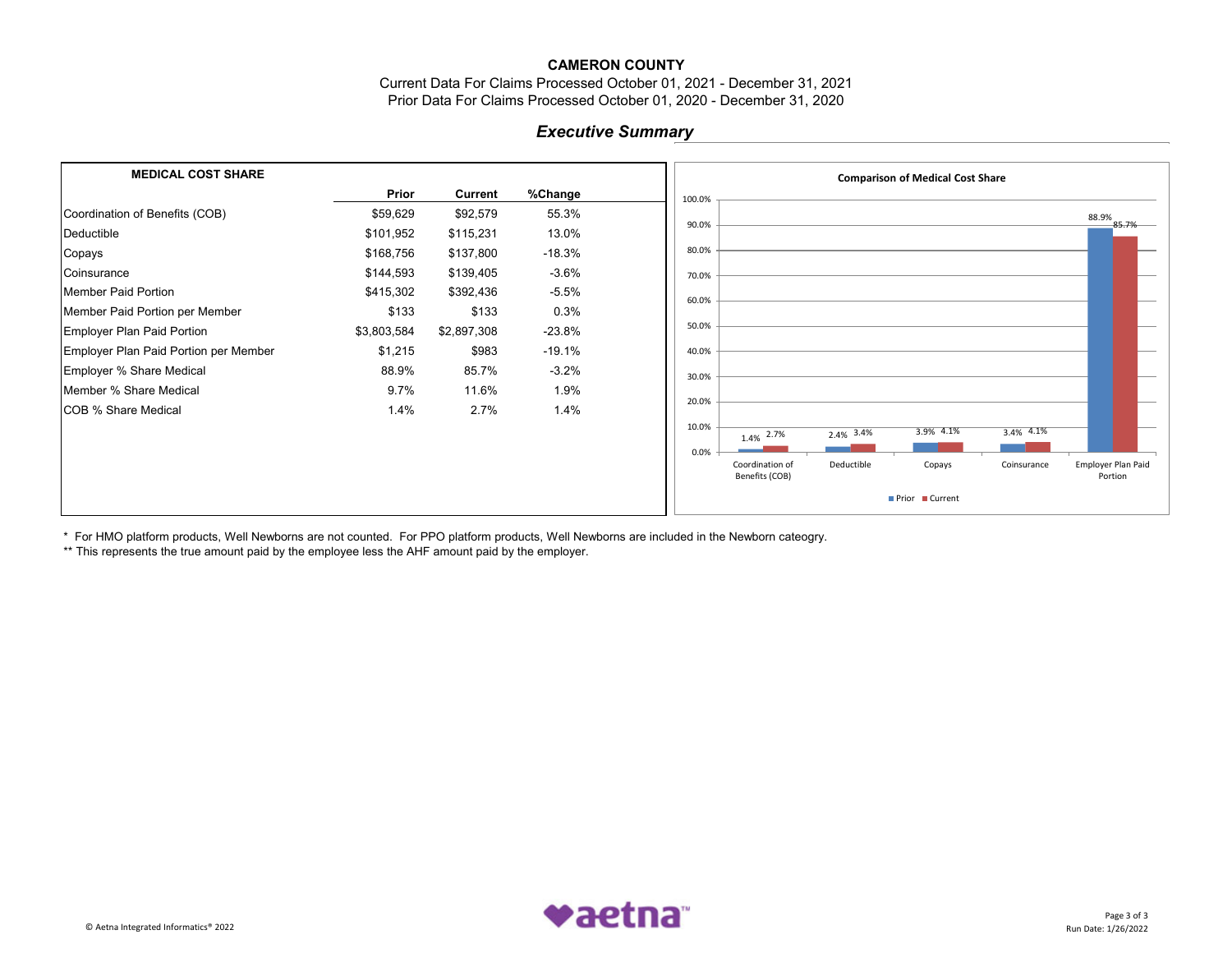### **CAMERON COUNTY**  Current Data For Claims Processed October 01, 2020 - September 30, 2021 *Top 50 Providers Report*

|                                                  |                              | Provider     | Provider             | Number of |                             |               | Number of     | Paid                |
|--------------------------------------------------|------------------------------|--------------|----------------------|-----------|-----------------------------|---------------|---------------|---------------------|
| <b>Provider Name</b>                             | <b>Provider City</b>         | <b>State</b> | <b>Type</b>          |           | <b>Claimants Admissions</b> | <b>Visits</b> | <b>Claims</b> | <b>Amount</b>       |
|                                                  |                              |              |                      |           |                             |               |               |                     |
| Misael Tollen Irizarry                           | <b>Brownsville</b>           | <b>TX</b>    | Physician            | 496       | $\mathbf 0$                 | 2.126         | 2.337         | \$357.243           |
| LabCorp                                          | San Antonio                  | <b>TX</b>    | Independent          | 693       | 0                           | 1,341         | 1,833         | \$96,329            |
| Clinical Pathology Labs, Inc.                    | San Antonio                  | <b>TX</b>    | Independent          | 599       | $\mathbf 0$                 | 1,135         | 1,459         | \$72,810            |
| Carrol L. Anderson                               | <b>Brownsville</b>           | <b>TX</b>    | Physician            | 480       | $\mathbf 0$                 | 885           | 1,078         | \$73,021            |
| <b>Quest Diagnostics</b>                         | Indianapolis                 | IN           | Independent          | 457       | $\mathbf 0$                 | 792           | 991           | \$50,871            |
| Exceptional H C Brownsville LLC                  | <b>Brownsville</b>           | <b>TX</b>    | Freestanding         | 361       | $\mathbf 0$                 | 575           | 958           | \$182,378           |
| Doctors Hospital at Renaissance, LTD             | Edinburg                     | <b>TX</b>    | Acute Short          | 375       | $\overline{7}$              | 864           | 946           | \$407,281           |
| Valley Radiologists & Associates                 | Harlingen                    | TX           | Physician            | 397       | $\mathbf 0$                 | 709           | 808           | \$27,157            |
| <b>Exceptional Physicians Group Brownsville</b>  | <b>Brownsville</b>           | TX           | Physician            | 348       | $\mathbf 0$                 | 542           | 796           | \$204,555           |
| Nolan E. Perez                                   | Harlingen                    | TX           | Physician            | 169       | $\mathbf 0$                 | 472           | 702           | \$87,035            |
| Valley Baptist Medical Center-Brownsvill         | <b>Brownsville</b>           | <b>TX</b>    | Acute Short          | 280       | 53                          | 511           | 634           | \$2,979,224         |
| Ronaldo D. Factoriza                             | <b>Brownsville</b>           | <b>TX</b>    | Physician            | 80        | $\Omega$                    | 461           | 618           | \$30.630            |
| Rosemary A. Recavarren                           | Weslaco                      | <b>TX</b>    | Physician            | 178       | $\Omega$                    | 474           | 598           | \$2,888             |
| Valley Baptist Medical Center-Harlingen          | Harlingen                    | <b>TX</b>    | Acute Short          | 223       | 41                          | 627           | 596           | \$1,417,310         |
| Luis Garcia                                      | <b>Brownsville</b>           | <b>TX</b>    | Physician            | 145       | $\mathbf 0$                 | 381           | 490           | \$23,674            |
| Singleton Associates P.A.                        | Houston                      | <b>TX</b>    | Physician            | 265       | $\Omega$                    | 435           | 478           | $-$37,076$          |
| Asim Zamir                                       | <b>Brownsville</b>           | <b>TX</b>    | Physician            | 159       | $\Omega$                    | 336           | 476           | \$29,879            |
| Balesh Sharma                                    | <b>Brownsville</b>           | TX           | Physician            | 41        | $\mathbf 0$                 | 266           | 459           | \$290,083           |
| Exceptional Healthcare Inc.                      | Dallas                       | <b>TX</b>    | Freestanding         | 144       | $\Omega$                    | 209           | 394           | \$65,896            |
| Valley Med Urgent Care, PLLC                     | <b>Brownsville</b>           | TX           | <b>Urgent Care</b>   | 143       | 0                           | 326           | 377           | \$25,540            |
| Kalim J Habet                                    | <b>Brownsville</b>           | <b>TX</b>    | Physician            | 108       | $\mathbf 0$                 | 357           | 367           | \$24,737            |
| Valley Regional Medical Center - HCA Aff         | <b>Brownsville</b>           | <b>TX</b>    | Acute Short          | 213       | 41                          | 349           | 363           | \$1,086,933         |
| The University of Texas Rio Grande Valle         | Harlingen                    | <b>TX</b>    | Physician            | 173       | $\mathbf 0$                 | 321           | 330           | \$25,797            |
| Timothy C Bothwell                               | Harlingen                    | <b>TX</b>    | Physician            | 112       | $\Omega$                    | 282           | 306           | \$19.857            |
| Carlos Rosas                                     | <b>Brownsville</b>           | <b>TX</b>    | Physician            | 40        | $\Omega$                    | 206           | 305           | \$11,082            |
| Michael Eisen                                    | <b>Brownsville</b>           | <b>TX</b>    | Physician            | 61        | 0                           | 259           | 297           | \$14,766            |
| Physicians EHC Harlingen LLC                     | Harlingen                    | <b>TX</b>    | Physician            | 140       | $\Omega$                    | 196           | 293           | \$70,583            |
| Harlingen VAMC                                   | Harlingen                    | <b>TX</b>    | Acute Short          | 26        | 0                           | 192           | 277           | \$50,993            |
| Joey A Ugalino                                   | <b>Brownsville</b>           | <b>TX</b>    | Physician            | 40        | $\Omega$                    | 201           | 272           | \$10,789            |
| <b>Community Reference Lab</b>                   | Harlingen                    | <b>TX</b>    | Independent          | 56        | $\Omega$                    | 101           | 266           | \$4,807             |
| Yogesh Trakru                                    | <b>Brownsville</b>           | <b>TX</b>    | Physician            | 36        | 0                           | 180           | 260           | \$16,990            |
| Mario A. Sanchez                                 | La Feria                     | <b>TX</b>    | Physician            | 22        | $\Omega$                    | 216           | 256           | \$13,335            |
| Todd D. Shenkenberg                              | Harlingen                    | TX           | Physician            | 33        | 0                           | 206           | 254           | \$51,098            |
| Martha M Martinez                                | <b>Brownsville</b>           | <b>TX</b>    | Physician            | 53        | $\Omega$                    | 140           | 251           | \$18,068            |
| Kevin T. Nead                                    | Houston                      | <b>TX</b>    | Physician            | 24        | $\mathbf 0$                 | 134           | 248           | \$45,535            |
| Harlingen Medical Center                         | Harlingen                    | TX           | Acute Short          | 93        | 17                          | 212           | 243           | \$656,627           |
| TelaDoc Physicians, P.A.                         | Lewisville                   | TX           | Physician            | 129       | $\mathbf 0$                 | 208           | 231           | \$6,427             |
| Sanieev A. Vasudevan                             | Houston                      | <b>TX</b>    | Physician            | 8         | $\Omega$                    | 124           | 230           | \$59,332            |
| Michael D. Evans                                 | Weslaco                      | <b>TX</b>    | Physician            | 54        | $\Omega$                    | 214           | 228           | \$14,320            |
| Vicki M. Rodriguez                               | <b>Brownsville</b>           | <b>TX</b>    | <b>Physical The</b>  | 21        | $\mathbf{0}$                | 177           | 210           | \$8,338             |
|                                                  | San Benito                   | <b>TX</b>    | <b>Nurse Practit</b> | 56        | $\Omega$                    | 176           | 205           | \$12,238            |
| Israel Vega                                      |                              | <b>TX</b>    | <b>Nurse Practit</b> | 154       | 0                           | 200           | 205           |                     |
| MinuteClinic Diagnostic of Texas, LLC<br>Mir Ali | Forney<br><b>Brownsville</b> | <b>TX</b>    |                      | 35        | $\mathbf 0$                 | 131           | 200           | \$5,994<br>\$12,757 |
|                                                  |                              |              | Physician            |           |                             |               |               |                     |
| Mogbolahan M. Kuye                               | Harlingen                    | <b>TX</b>    | Physician            | 45        | 0<br>$\Omega$               | 176           | 187           | \$9,866             |
| Ricardo A Abraham                                | <b>Brownsville</b>           | TX           | Physician            | 30        |                             | 176           | 183           | \$14,880            |
| Elsa Santos Mendoza                              | <b>Brownsville</b>           | <b>TX</b>    | Physician            | 35        | 0                           | 130           | 180           | \$10,559            |
| The University of TX M.D. Anderson Cance         | Houston                      | TX           | Acute Short          | 24        | 1                           | 159           | 179           | \$448,669           |
| Elias R. George                                  | Edinburg                     | <b>TX</b>    | Physician            | 56        | $\mathbf 0$                 | 138           | 177           | \$7,959             |
| Ivette Marrero-Perez                             | <b>Brownsville</b>           | <b>TX</b>    | Optometrist          | 129       | 0                           | 162           | 173           | \$19,632            |
| Allister D. Arnold                               | Corpus Christi               | <b>TX</b>    | Physician            | 41        | $\Omega$                    | 127           | 166           | \$34,191            |

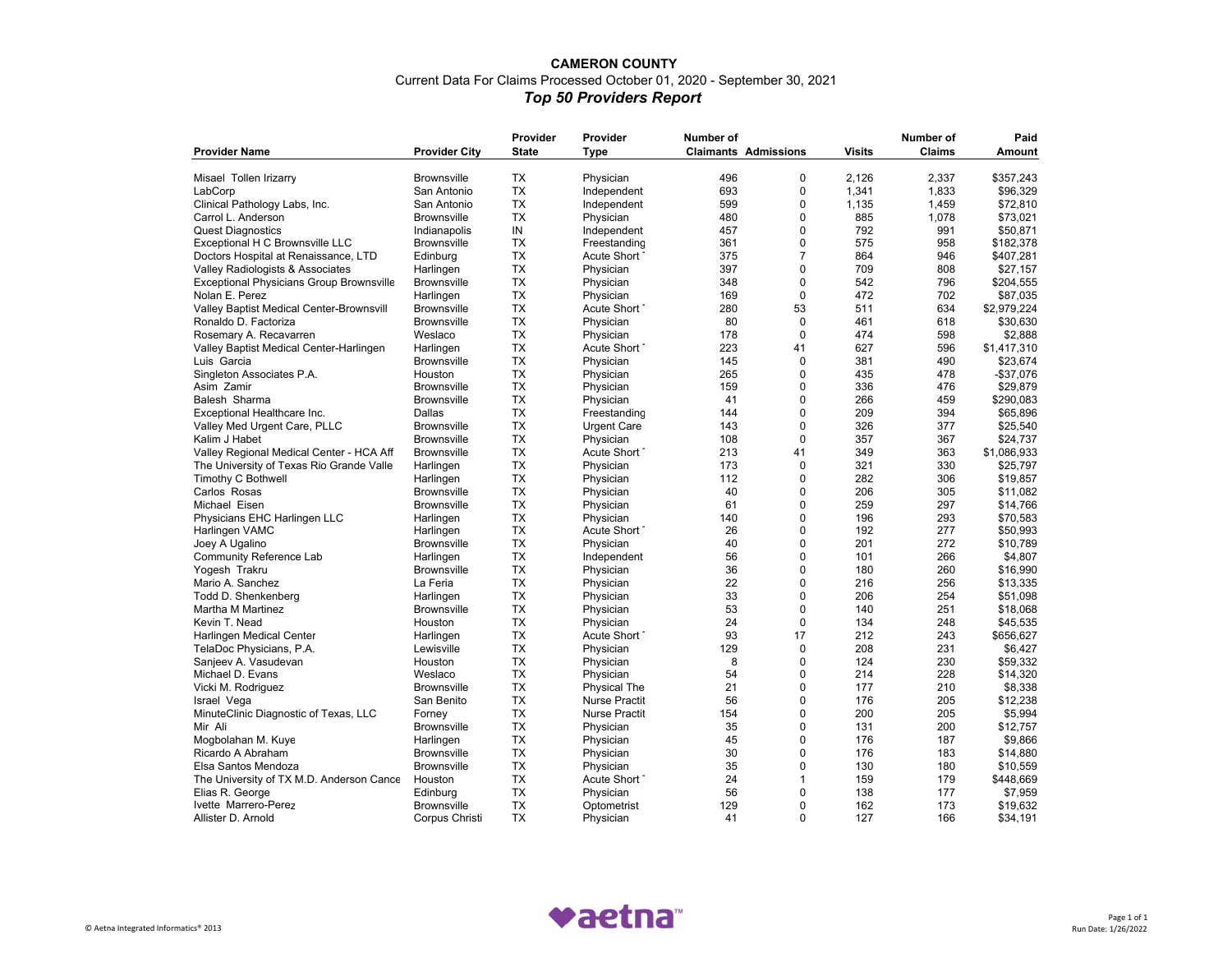### **CAMERON COUNTY** Current Data For Claims Processed October 01, 2021 - December 31, 2021 *Top 50 Providers Report*

| <b>Provider City</b><br><b>Provider State</b><br><b>Claimants</b><br><b>Visits</b><br><b>Claims</b><br><b>Provider Name</b><br><b>Type</b><br><b>Admissions</b><br>Amount<br>325<br>LabCorp<br>San Antonio<br><b>TX</b><br>254<br>0<br>535<br>\$16,677<br>Independent<br><b>TX</b><br>$\mathbf 0$<br>388<br>405<br><b>Brownsville</b><br>Physician<br>213<br>\$71,280<br>Misael Tollen Irizarry<br><b>TX</b><br>$\mathbf 0$<br>Clinical Pathology Labs, Inc.<br>216<br>252<br>337<br>\$15,236<br>San Antonio<br>Independent<br>IN<br>0<br>204<br>173<br>282<br>\$14,030<br><b>Quest Diagnostics</b><br>Indianapolis<br>Independent<br><b>TX</b><br>$\mathbf 0$<br>194<br>219<br>\$17,979<br>Carrol L. Anderson<br><b>Brownsville</b><br>Physician<br>153<br><b>TX</b><br>148<br>1<br>205<br>207<br>Doctors Hospital at Renaissance, LTD<br>Edinburg<br>Acute Short 7<br>\$53,117<br><b>TX</b><br>55<br>$\mathbf 0$<br>125<br>179<br>\$24,519<br>Cliff Morgan Richmond<br>San Antonio<br>Physician<br><b>TX</b><br>$\mathbf 0$<br>Weslaco<br>58<br>Rosemary A. Recavarren<br>136<br>166<br>\$1,362<br>Physician<br>16<br><b>TX</b><br>80<br>126<br>157<br>\$256,974<br>Valley Baptist Medical Center-Brownsvill<br><b>Brownsville</b><br>Acute Short 7<br><b>TX</b><br>120<br>$\mathbf 0$<br>139<br>152<br>Valley Radiologists & Associates<br>Harlingen<br>Physician<br>\$6,073<br><b>TX</b><br>$\mathbf 0$<br>99<br>Ronaldo D. Factoriza<br><b>Brownsville</b><br>Physician<br>45<br>142<br>\$8,394<br><b>TX</b><br>81<br>13<br>130<br>133<br>Valley Baptist Medical Center-Harlingen<br>Harlingen<br>Acute Short 7<br>\$356,182<br><b>TX</b><br>$\mathbf 0$<br>78<br>Balesh Sharma<br><b>Brownsville</b><br>19<br>117<br>\$177,008<br>Physician<br>0<br><b>TX</b><br>73<br>86<br>Exceptional H C Brownsville LLC<br><b>Brownsville</b><br>113<br>\$26,401<br>Freestanding<br><b>TX</b><br>36<br>$\mathbf 0$<br><b>ACN TX Medicaid &amp; HC Partner</b><br>Dallas<br>Dentist<br>95<br>109<br>\$4,538<br><b>TX</b><br>6<br>$\mathbf 0$<br>53<br>Valley Healing Hands LLC<br><b>Physical The</b><br>104<br>\$1,190<br><b>Brownsville</b><br><b>TX</b><br>57<br>0<br>82<br>97<br>\$7.974<br><b>Brownsville</b><br>Physician<br>Asim Zamir<br><b>TX</b><br>56<br>$\mathbf 0$<br>72<br>Singleton Associates P.A.<br>87<br>\$5,090<br>Houston<br>Physician<br><b>TX</b><br>22<br>0<br>55<br>Elsa Santos Mendoza<br><b>Brownsville</b><br>85<br>\$4,610<br>Physician<br><b>TX</b><br>$\mathbf 0$<br>36<br>77<br>85<br>\$4,396<br>Raquel Bolado<br>Harlingen<br>Physician<br><b>TX</b><br>3<br>90<br>Valley Regional Medical Center - HCA Aff<br>60<br>79<br>\$167,081<br><b>Brownsville</b><br>Acute Short 7<br><b>TX</b><br>0<br>56<br>79<br><b>Brownsville</b><br>30<br>\$5.149<br>Valley Med Urgent Care, PLLC<br><b>Urgent Care</b><br><b>TX</b><br>$\mathbf 0$<br>Timothy C Bothwell<br>45<br>73<br>77<br>\$4,513<br>Harlingen<br>Physician<br><b>TX</b><br>$\Omega$<br>Luis Garcia<br>30<br>68<br>76<br>\$2,029<br><b>Brownsville</b><br>Physician<br><b>TX</b><br>12<br>$\mathbf 0$<br>51<br>75<br>\$25,507<br>Larissa Alejandra Meyer<br>Galveston<br>Physician<br><b>TX</b><br>21<br>0<br>74<br>75<br>\$2,709<br>Lilia H. Hernandez<br><b>Brownsville</b><br>Physician<br>0<br>72<br>72<br><b>TX</b><br>62<br><b>Exceptional Physicians Group Brownsville</b><br><b>Brownsville</b><br>Physician<br>\$35,277<br><b>TX</b><br>28<br>0<br>51<br>71<br>\$2,999<br><b>Brownsville</b><br>Nisar Hussain<br>Physician<br>9<br>$\mathbf 0$<br>21<br><b>TX</b><br>63<br>\$2,173<br>Luis A. Reynoso<br>Harlingen<br>Physician<br>$\overline{2}$<br><b>TX</b><br>12<br>60<br>62<br>\$192,913<br>The University of TX M.D. Anderson Cance<br>Houston<br>Acute Short -<br><b>TX</b><br>6<br>0<br>55<br>Mario A. Sanchez<br>La Feria<br>Physician<br>61<br>\$2,378<br><b>TX</b><br>20<br>0<br>27<br>Community Reference Lab<br>61<br>\$1,247<br>Harlingen<br>Independent<br><b>TX</b><br>18<br>0<br>37<br>59<br>\$2.019<br>Carlos Rosas<br><b>Brownsville</b><br>Physician<br><b>TX</b><br>0<br>49<br>\$4,299<br>Mir Ali<br><b>Brownsville</b><br>25<br>58<br>Physician<br><b>TX</b><br>32<br>$\Omega$<br>55<br>58<br>\$2,629<br><b>Brownsville</b><br>Kalim J Habet<br>Physician<br><b>TX</b><br>27<br>0<br>53<br>57<br>\$5,802<br>Michael Balderas<br>Harlingen<br>Physician<br><b>TX</b><br>0<br>23<br>46<br>57<br>\$4,081<br>Yogesh Trakru<br><b>Brownsville</b><br>Physician<br><b>TX</b><br>$\mathbf 0$<br>57<br>14<br>45<br>\$3,304<br>Tania Q Jalil<br><b>Brownsville</b><br>Physician<br><b>TX</b><br>26<br>0<br>56<br>56<br>\$3,055<br>Taiwo A Kuye<br>Harlingen<br>Physician<br><b>TX</b><br>$\Omega$<br>Acute Short 7<br>13<br>43<br>55<br>\$10,522<br>Harlingen VAMC<br>Harlingen<br><b>TX</b><br>$\mathbf 0$<br><b>Brownsville</b><br>8<br>55<br>55<br>\$6,142<br>Shahid A Bangash<br>Physician<br><b>TX</b><br>0<br>43<br>55<br>Antonio Figueroa<br><b>Brownsville</b><br>Physician<br>16<br>\$3,288<br><b>TX</b><br>$\mathbf 0$<br>52<br>Children's Physician Services of South T<br>15<br>35<br>\$11,438<br>Corpus Christi<br>Physician<br><b>TX</b><br>26<br>$\overline{\mathbf{4}}$<br>49<br>50<br>\$222,429<br>Harlingen Medical Center<br>Harlingen<br>Acute Short 7<br><b>TX</b><br>$\mathbf 0$<br>39<br>45<br>49<br>\$5,282<br>Ivette Marrero-Perez<br><b>Brownsville</b><br>Optometrist<br>JK URGENT CARE CLINIC<br><b>TX</b><br>26<br>$\mathbf 0$<br>42<br>48<br>\$3,099<br><b>Brownsville</b><br>Physician<br><b>TX</b><br>0<br>38<br>Asim Zamir<br><b>Brownsville</b><br>Physician<br>31<br>47<br>\$3,966<br>Maria T. Bonuel-Silverio<br><b>TX</b><br>19<br>$\mathbf 0$<br>40<br>\$3,280<br><b>Brownsville</b><br>47<br>Physician<br><b>TX</b><br>29<br>0<br>\$3,220<br>Juan Gabriel Guajardo<br>46<br>47<br>Brownsville<br>Physician<br><b>TX</b><br>35<br>$\Omega$<br>44<br>46 |                                          |           | Provider  | Number of |  | Number of | Paid    |
|---------------------------------------------------------------------------------------------------------------------------------------------------------------------------------------------------------------------------------------------------------------------------------------------------------------------------------------------------------------------------------------------------------------------------------------------------------------------------------------------------------------------------------------------------------------------------------------------------------------------------------------------------------------------------------------------------------------------------------------------------------------------------------------------------------------------------------------------------------------------------------------------------------------------------------------------------------------------------------------------------------------------------------------------------------------------------------------------------------------------------------------------------------------------------------------------------------------------------------------------------------------------------------------------------------------------------------------------------------------------------------------------------------------------------------------------------------------------------------------------------------------------------------------------------------------------------------------------------------------------------------------------------------------------------------------------------------------------------------------------------------------------------------------------------------------------------------------------------------------------------------------------------------------------------------------------------------------------------------------------------------------------------------------------------------------------------------------------------------------------------------------------------------------------------------------------------------------------------------------------------------------------------------------------------------------------------------------------------------------------------------------------------------------------------------------------------------------------------------------------------------------------------------------------------------------------------------------------------------------------------------------------------------------------------------------------------------------------------------------------------------------------------------------------------------------------------------------------------------------------------------------------------------------------------------------------------------------------------------------------------------------------------------------------------------------------------------------------------------------------------------------------------------------------------------------------------------------------------------------------------------------------------------------------------------------------------------------------------------------------------------------------------------------------------------------------------------------------------------------------------------------------------------------------------------------------------------------------------------------------------------------------------------------------------------------------------------------------------------------------------------------------------------------------------------------------------------------------------------------------------------------------------------------------------------------------------------------------------------------------------------------------------------------------------------------------------------------------------------------------------------------------------------------------------------------------------------------------------------------------------------------------------------------------------------------------------------------------------------------------------------------------------------------------------------------------------------------------------------------------------------------------------------------------------------------------------------------------------------------------------------------------------------------------------------------------------------------------------------------------------------------------------------------------------------------------------------------------------------------------------------------------------------------------------------------------------------------------------------------------------------------------------------------------------------------------------------------------------------------------------------------------------------------------------------------------------------------------------------------------------------------------------------------------------------------------------------------------------------------------------------------------------------------------------------------------------------------------------------------------------------------------------------------------------------------------------------------------------------------------------------------------------------------------------------------------------------------------------------------------------------------------------------------------------------------------------------------------------------------------------------------------------|------------------------------------------|-----------|-----------|-----------|--|-----------|---------|
|                                                                                                                                                                                                                                                                                                                                                                                                                                                                                                                                                                                                                                                                                                                                                                                                                                                                                                                                                                                                                                                                                                                                                                                                                                                                                                                                                                                                                                                                                                                                                                                                                                                                                                                                                                                                                                                                                                                                                                                                                                                                                                                                                                                                                                                                                                                                                                                                                                                                                                                                                                                                                                                                                                                                                                                                                                                                                                                                                                                                                                                                                                                                                                                                                                                                                                                                                                                                                                                                                                                                                                                                                                                                                                                                                                                                                                                                                                                                                                                                                                                                                                                                                                                                                                                                                                                                                                                                                                                                                                                                                                                                                                                                                                                                                                                                                                                                                                                                                                                                                                                                                                                                                                                                                                                                                                                                                                                                                                                                                                                                                                                                                                                                                                                                                                                                                                                                                                   |                                          |           |           |           |  |           |         |
|                                                                                                                                                                                                                                                                                                                                                                                                                                                                                                                                                                                                                                                                                                                                                                                                                                                                                                                                                                                                                                                                                                                                                                                                                                                                                                                                                                                                                                                                                                                                                                                                                                                                                                                                                                                                                                                                                                                                                                                                                                                                                                                                                                                                                                                                                                                                                                                                                                                                                                                                                                                                                                                                                                                                                                                                                                                                                                                                                                                                                                                                                                                                                                                                                                                                                                                                                                                                                                                                                                                                                                                                                                                                                                                                                                                                                                                                                                                                                                                                                                                                                                                                                                                                                                                                                                                                                                                                                                                                                                                                                                                                                                                                                                                                                                                                                                                                                                                                                                                                                                                                                                                                                                                                                                                                                                                                                                                                                                                                                                                                                                                                                                                                                                                                                                                                                                                                                                   |                                          |           |           |           |  |           |         |
|                                                                                                                                                                                                                                                                                                                                                                                                                                                                                                                                                                                                                                                                                                                                                                                                                                                                                                                                                                                                                                                                                                                                                                                                                                                                                                                                                                                                                                                                                                                                                                                                                                                                                                                                                                                                                                                                                                                                                                                                                                                                                                                                                                                                                                                                                                                                                                                                                                                                                                                                                                                                                                                                                                                                                                                                                                                                                                                                                                                                                                                                                                                                                                                                                                                                                                                                                                                                                                                                                                                                                                                                                                                                                                                                                                                                                                                                                                                                                                                                                                                                                                                                                                                                                                                                                                                                                                                                                                                                                                                                                                                                                                                                                                                                                                                                                                                                                                                                                                                                                                                                                                                                                                                                                                                                                                                                                                                                                                                                                                                                                                                                                                                                                                                                                                                                                                                                                                   |                                          |           |           |           |  |           |         |
|                                                                                                                                                                                                                                                                                                                                                                                                                                                                                                                                                                                                                                                                                                                                                                                                                                                                                                                                                                                                                                                                                                                                                                                                                                                                                                                                                                                                                                                                                                                                                                                                                                                                                                                                                                                                                                                                                                                                                                                                                                                                                                                                                                                                                                                                                                                                                                                                                                                                                                                                                                                                                                                                                                                                                                                                                                                                                                                                                                                                                                                                                                                                                                                                                                                                                                                                                                                                                                                                                                                                                                                                                                                                                                                                                                                                                                                                                                                                                                                                                                                                                                                                                                                                                                                                                                                                                                                                                                                                                                                                                                                                                                                                                                                                                                                                                                                                                                                                                                                                                                                                                                                                                                                                                                                                                                                                                                                                                                                                                                                                                                                                                                                                                                                                                                                                                                                                                                   |                                          |           |           |           |  |           |         |
|                                                                                                                                                                                                                                                                                                                                                                                                                                                                                                                                                                                                                                                                                                                                                                                                                                                                                                                                                                                                                                                                                                                                                                                                                                                                                                                                                                                                                                                                                                                                                                                                                                                                                                                                                                                                                                                                                                                                                                                                                                                                                                                                                                                                                                                                                                                                                                                                                                                                                                                                                                                                                                                                                                                                                                                                                                                                                                                                                                                                                                                                                                                                                                                                                                                                                                                                                                                                                                                                                                                                                                                                                                                                                                                                                                                                                                                                                                                                                                                                                                                                                                                                                                                                                                                                                                                                                                                                                                                                                                                                                                                                                                                                                                                                                                                                                                                                                                                                                                                                                                                                                                                                                                                                                                                                                                                                                                                                                                                                                                                                                                                                                                                                                                                                                                                                                                                                                                   |                                          |           |           |           |  |           |         |
|                                                                                                                                                                                                                                                                                                                                                                                                                                                                                                                                                                                                                                                                                                                                                                                                                                                                                                                                                                                                                                                                                                                                                                                                                                                                                                                                                                                                                                                                                                                                                                                                                                                                                                                                                                                                                                                                                                                                                                                                                                                                                                                                                                                                                                                                                                                                                                                                                                                                                                                                                                                                                                                                                                                                                                                                                                                                                                                                                                                                                                                                                                                                                                                                                                                                                                                                                                                                                                                                                                                                                                                                                                                                                                                                                                                                                                                                                                                                                                                                                                                                                                                                                                                                                                                                                                                                                                                                                                                                                                                                                                                                                                                                                                                                                                                                                                                                                                                                                                                                                                                                                                                                                                                                                                                                                                                                                                                                                                                                                                                                                                                                                                                                                                                                                                                                                                                                                                   |                                          |           |           |           |  |           |         |
|                                                                                                                                                                                                                                                                                                                                                                                                                                                                                                                                                                                                                                                                                                                                                                                                                                                                                                                                                                                                                                                                                                                                                                                                                                                                                                                                                                                                                                                                                                                                                                                                                                                                                                                                                                                                                                                                                                                                                                                                                                                                                                                                                                                                                                                                                                                                                                                                                                                                                                                                                                                                                                                                                                                                                                                                                                                                                                                                                                                                                                                                                                                                                                                                                                                                                                                                                                                                                                                                                                                                                                                                                                                                                                                                                                                                                                                                                                                                                                                                                                                                                                                                                                                                                                                                                                                                                                                                                                                                                                                                                                                                                                                                                                                                                                                                                                                                                                                                                                                                                                                                                                                                                                                                                                                                                                                                                                                                                                                                                                                                                                                                                                                                                                                                                                                                                                                                                                   |                                          |           |           |           |  |           |         |
|                                                                                                                                                                                                                                                                                                                                                                                                                                                                                                                                                                                                                                                                                                                                                                                                                                                                                                                                                                                                                                                                                                                                                                                                                                                                                                                                                                                                                                                                                                                                                                                                                                                                                                                                                                                                                                                                                                                                                                                                                                                                                                                                                                                                                                                                                                                                                                                                                                                                                                                                                                                                                                                                                                                                                                                                                                                                                                                                                                                                                                                                                                                                                                                                                                                                                                                                                                                                                                                                                                                                                                                                                                                                                                                                                                                                                                                                                                                                                                                                                                                                                                                                                                                                                                                                                                                                                                                                                                                                                                                                                                                                                                                                                                                                                                                                                                                                                                                                                                                                                                                                                                                                                                                                                                                                                                                                                                                                                                                                                                                                                                                                                                                                                                                                                                                                                                                                                                   |                                          |           |           |           |  |           |         |
|                                                                                                                                                                                                                                                                                                                                                                                                                                                                                                                                                                                                                                                                                                                                                                                                                                                                                                                                                                                                                                                                                                                                                                                                                                                                                                                                                                                                                                                                                                                                                                                                                                                                                                                                                                                                                                                                                                                                                                                                                                                                                                                                                                                                                                                                                                                                                                                                                                                                                                                                                                                                                                                                                                                                                                                                                                                                                                                                                                                                                                                                                                                                                                                                                                                                                                                                                                                                                                                                                                                                                                                                                                                                                                                                                                                                                                                                                                                                                                                                                                                                                                                                                                                                                                                                                                                                                                                                                                                                                                                                                                                                                                                                                                                                                                                                                                                                                                                                                                                                                                                                                                                                                                                                                                                                                                                                                                                                                                                                                                                                                                                                                                                                                                                                                                                                                                                                                                   |                                          |           |           |           |  |           |         |
|                                                                                                                                                                                                                                                                                                                                                                                                                                                                                                                                                                                                                                                                                                                                                                                                                                                                                                                                                                                                                                                                                                                                                                                                                                                                                                                                                                                                                                                                                                                                                                                                                                                                                                                                                                                                                                                                                                                                                                                                                                                                                                                                                                                                                                                                                                                                                                                                                                                                                                                                                                                                                                                                                                                                                                                                                                                                                                                                                                                                                                                                                                                                                                                                                                                                                                                                                                                                                                                                                                                                                                                                                                                                                                                                                                                                                                                                                                                                                                                                                                                                                                                                                                                                                                                                                                                                                                                                                                                                                                                                                                                                                                                                                                                                                                                                                                                                                                                                                                                                                                                                                                                                                                                                                                                                                                                                                                                                                                                                                                                                                                                                                                                                                                                                                                                                                                                                                                   |                                          |           |           |           |  |           |         |
|                                                                                                                                                                                                                                                                                                                                                                                                                                                                                                                                                                                                                                                                                                                                                                                                                                                                                                                                                                                                                                                                                                                                                                                                                                                                                                                                                                                                                                                                                                                                                                                                                                                                                                                                                                                                                                                                                                                                                                                                                                                                                                                                                                                                                                                                                                                                                                                                                                                                                                                                                                                                                                                                                                                                                                                                                                                                                                                                                                                                                                                                                                                                                                                                                                                                                                                                                                                                                                                                                                                                                                                                                                                                                                                                                                                                                                                                                                                                                                                                                                                                                                                                                                                                                                                                                                                                                                                                                                                                                                                                                                                                                                                                                                                                                                                                                                                                                                                                                                                                                                                                                                                                                                                                                                                                                                                                                                                                                                                                                                                                                                                                                                                                                                                                                                                                                                                                                                   |                                          |           |           |           |  |           |         |
|                                                                                                                                                                                                                                                                                                                                                                                                                                                                                                                                                                                                                                                                                                                                                                                                                                                                                                                                                                                                                                                                                                                                                                                                                                                                                                                                                                                                                                                                                                                                                                                                                                                                                                                                                                                                                                                                                                                                                                                                                                                                                                                                                                                                                                                                                                                                                                                                                                                                                                                                                                                                                                                                                                                                                                                                                                                                                                                                                                                                                                                                                                                                                                                                                                                                                                                                                                                                                                                                                                                                                                                                                                                                                                                                                                                                                                                                                                                                                                                                                                                                                                                                                                                                                                                                                                                                                                                                                                                                                                                                                                                                                                                                                                                                                                                                                                                                                                                                                                                                                                                                                                                                                                                                                                                                                                                                                                                                                                                                                                                                                                                                                                                                                                                                                                                                                                                                                                   |                                          |           |           |           |  |           |         |
|                                                                                                                                                                                                                                                                                                                                                                                                                                                                                                                                                                                                                                                                                                                                                                                                                                                                                                                                                                                                                                                                                                                                                                                                                                                                                                                                                                                                                                                                                                                                                                                                                                                                                                                                                                                                                                                                                                                                                                                                                                                                                                                                                                                                                                                                                                                                                                                                                                                                                                                                                                                                                                                                                                                                                                                                                                                                                                                                                                                                                                                                                                                                                                                                                                                                                                                                                                                                                                                                                                                                                                                                                                                                                                                                                                                                                                                                                                                                                                                                                                                                                                                                                                                                                                                                                                                                                                                                                                                                                                                                                                                                                                                                                                                                                                                                                                                                                                                                                                                                                                                                                                                                                                                                                                                                                                                                                                                                                                                                                                                                                                                                                                                                                                                                                                                                                                                                                                   |                                          |           |           |           |  |           |         |
|                                                                                                                                                                                                                                                                                                                                                                                                                                                                                                                                                                                                                                                                                                                                                                                                                                                                                                                                                                                                                                                                                                                                                                                                                                                                                                                                                                                                                                                                                                                                                                                                                                                                                                                                                                                                                                                                                                                                                                                                                                                                                                                                                                                                                                                                                                                                                                                                                                                                                                                                                                                                                                                                                                                                                                                                                                                                                                                                                                                                                                                                                                                                                                                                                                                                                                                                                                                                                                                                                                                                                                                                                                                                                                                                                                                                                                                                                                                                                                                                                                                                                                                                                                                                                                                                                                                                                                                                                                                                                                                                                                                                                                                                                                                                                                                                                                                                                                                                                                                                                                                                                                                                                                                                                                                                                                                                                                                                                                                                                                                                                                                                                                                                                                                                                                                                                                                                                                   |                                          |           |           |           |  |           |         |
|                                                                                                                                                                                                                                                                                                                                                                                                                                                                                                                                                                                                                                                                                                                                                                                                                                                                                                                                                                                                                                                                                                                                                                                                                                                                                                                                                                                                                                                                                                                                                                                                                                                                                                                                                                                                                                                                                                                                                                                                                                                                                                                                                                                                                                                                                                                                                                                                                                                                                                                                                                                                                                                                                                                                                                                                                                                                                                                                                                                                                                                                                                                                                                                                                                                                                                                                                                                                                                                                                                                                                                                                                                                                                                                                                                                                                                                                                                                                                                                                                                                                                                                                                                                                                                                                                                                                                                                                                                                                                                                                                                                                                                                                                                                                                                                                                                                                                                                                                                                                                                                                                                                                                                                                                                                                                                                                                                                                                                                                                                                                                                                                                                                                                                                                                                                                                                                                                                   |                                          |           |           |           |  |           |         |
|                                                                                                                                                                                                                                                                                                                                                                                                                                                                                                                                                                                                                                                                                                                                                                                                                                                                                                                                                                                                                                                                                                                                                                                                                                                                                                                                                                                                                                                                                                                                                                                                                                                                                                                                                                                                                                                                                                                                                                                                                                                                                                                                                                                                                                                                                                                                                                                                                                                                                                                                                                                                                                                                                                                                                                                                                                                                                                                                                                                                                                                                                                                                                                                                                                                                                                                                                                                                                                                                                                                                                                                                                                                                                                                                                                                                                                                                                                                                                                                                                                                                                                                                                                                                                                                                                                                                                                                                                                                                                                                                                                                                                                                                                                                                                                                                                                                                                                                                                                                                                                                                                                                                                                                                                                                                                                                                                                                                                                                                                                                                                                                                                                                                                                                                                                                                                                                                                                   |                                          |           |           |           |  |           |         |
|                                                                                                                                                                                                                                                                                                                                                                                                                                                                                                                                                                                                                                                                                                                                                                                                                                                                                                                                                                                                                                                                                                                                                                                                                                                                                                                                                                                                                                                                                                                                                                                                                                                                                                                                                                                                                                                                                                                                                                                                                                                                                                                                                                                                                                                                                                                                                                                                                                                                                                                                                                                                                                                                                                                                                                                                                                                                                                                                                                                                                                                                                                                                                                                                                                                                                                                                                                                                                                                                                                                                                                                                                                                                                                                                                                                                                                                                                                                                                                                                                                                                                                                                                                                                                                                                                                                                                                                                                                                                                                                                                                                                                                                                                                                                                                                                                                                                                                                                                                                                                                                                                                                                                                                                                                                                                                                                                                                                                                                                                                                                                                                                                                                                                                                                                                                                                                                                                                   |                                          |           |           |           |  |           |         |
|                                                                                                                                                                                                                                                                                                                                                                                                                                                                                                                                                                                                                                                                                                                                                                                                                                                                                                                                                                                                                                                                                                                                                                                                                                                                                                                                                                                                                                                                                                                                                                                                                                                                                                                                                                                                                                                                                                                                                                                                                                                                                                                                                                                                                                                                                                                                                                                                                                                                                                                                                                                                                                                                                                                                                                                                                                                                                                                                                                                                                                                                                                                                                                                                                                                                                                                                                                                                                                                                                                                                                                                                                                                                                                                                                                                                                                                                                                                                                                                                                                                                                                                                                                                                                                                                                                                                                                                                                                                                                                                                                                                                                                                                                                                                                                                                                                                                                                                                                                                                                                                                                                                                                                                                                                                                                                                                                                                                                                                                                                                                                                                                                                                                                                                                                                                                                                                                                                   |                                          |           |           |           |  |           |         |
|                                                                                                                                                                                                                                                                                                                                                                                                                                                                                                                                                                                                                                                                                                                                                                                                                                                                                                                                                                                                                                                                                                                                                                                                                                                                                                                                                                                                                                                                                                                                                                                                                                                                                                                                                                                                                                                                                                                                                                                                                                                                                                                                                                                                                                                                                                                                                                                                                                                                                                                                                                                                                                                                                                                                                                                                                                                                                                                                                                                                                                                                                                                                                                                                                                                                                                                                                                                                                                                                                                                                                                                                                                                                                                                                                                                                                                                                                                                                                                                                                                                                                                                                                                                                                                                                                                                                                                                                                                                                                                                                                                                                                                                                                                                                                                                                                                                                                                                                                                                                                                                                                                                                                                                                                                                                                                                                                                                                                                                                                                                                                                                                                                                                                                                                                                                                                                                                                                   |                                          |           |           |           |  |           |         |
|                                                                                                                                                                                                                                                                                                                                                                                                                                                                                                                                                                                                                                                                                                                                                                                                                                                                                                                                                                                                                                                                                                                                                                                                                                                                                                                                                                                                                                                                                                                                                                                                                                                                                                                                                                                                                                                                                                                                                                                                                                                                                                                                                                                                                                                                                                                                                                                                                                                                                                                                                                                                                                                                                                                                                                                                                                                                                                                                                                                                                                                                                                                                                                                                                                                                                                                                                                                                                                                                                                                                                                                                                                                                                                                                                                                                                                                                                                                                                                                                                                                                                                                                                                                                                                                                                                                                                                                                                                                                                                                                                                                                                                                                                                                                                                                                                                                                                                                                                                                                                                                                                                                                                                                                                                                                                                                                                                                                                                                                                                                                                                                                                                                                                                                                                                                                                                                                                                   |                                          |           |           |           |  |           |         |
|                                                                                                                                                                                                                                                                                                                                                                                                                                                                                                                                                                                                                                                                                                                                                                                                                                                                                                                                                                                                                                                                                                                                                                                                                                                                                                                                                                                                                                                                                                                                                                                                                                                                                                                                                                                                                                                                                                                                                                                                                                                                                                                                                                                                                                                                                                                                                                                                                                                                                                                                                                                                                                                                                                                                                                                                                                                                                                                                                                                                                                                                                                                                                                                                                                                                                                                                                                                                                                                                                                                                                                                                                                                                                                                                                                                                                                                                                                                                                                                                                                                                                                                                                                                                                                                                                                                                                                                                                                                                                                                                                                                                                                                                                                                                                                                                                                                                                                                                                                                                                                                                                                                                                                                                                                                                                                                                                                                                                                                                                                                                                                                                                                                                                                                                                                                                                                                                                                   |                                          |           |           |           |  |           |         |
|                                                                                                                                                                                                                                                                                                                                                                                                                                                                                                                                                                                                                                                                                                                                                                                                                                                                                                                                                                                                                                                                                                                                                                                                                                                                                                                                                                                                                                                                                                                                                                                                                                                                                                                                                                                                                                                                                                                                                                                                                                                                                                                                                                                                                                                                                                                                                                                                                                                                                                                                                                                                                                                                                                                                                                                                                                                                                                                                                                                                                                                                                                                                                                                                                                                                                                                                                                                                                                                                                                                                                                                                                                                                                                                                                                                                                                                                                                                                                                                                                                                                                                                                                                                                                                                                                                                                                                                                                                                                                                                                                                                                                                                                                                                                                                                                                                                                                                                                                                                                                                                                                                                                                                                                                                                                                                                                                                                                                                                                                                                                                                                                                                                                                                                                                                                                                                                                                                   |                                          |           |           |           |  |           |         |
|                                                                                                                                                                                                                                                                                                                                                                                                                                                                                                                                                                                                                                                                                                                                                                                                                                                                                                                                                                                                                                                                                                                                                                                                                                                                                                                                                                                                                                                                                                                                                                                                                                                                                                                                                                                                                                                                                                                                                                                                                                                                                                                                                                                                                                                                                                                                                                                                                                                                                                                                                                                                                                                                                                                                                                                                                                                                                                                                                                                                                                                                                                                                                                                                                                                                                                                                                                                                                                                                                                                                                                                                                                                                                                                                                                                                                                                                                                                                                                                                                                                                                                                                                                                                                                                                                                                                                                                                                                                                                                                                                                                                                                                                                                                                                                                                                                                                                                                                                                                                                                                                                                                                                                                                                                                                                                                                                                                                                                                                                                                                                                                                                                                                                                                                                                                                                                                                                                   |                                          |           |           |           |  |           |         |
|                                                                                                                                                                                                                                                                                                                                                                                                                                                                                                                                                                                                                                                                                                                                                                                                                                                                                                                                                                                                                                                                                                                                                                                                                                                                                                                                                                                                                                                                                                                                                                                                                                                                                                                                                                                                                                                                                                                                                                                                                                                                                                                                                                                                                                                                                                                                                                                                                                                                                                                                                                                                                                                                                                                                                                                                                                                                                                                                                                                                                                                                                                                                                                                                                                                                                                                                                                                                                                                                                                                                                                                                                                                                                                                                                                                                                                                                                                                                                                                                                                                                                                                                                                                                                                                                                                                                                                                                                                                                                                                                                                                                                                                                                                                                                                                                                                                                                                                                                                                                                                                                                                                                                                                                                                                                                                                                                                                                                                                                                                                                                                                                                                                                                                                                                                                                                                                                                                   |                                          |           |           |           |  |           |         |
|                                                                                                                                                                                                                                                                                                                                                                                                                                                                                                                                                                                                                                                                                                                                                                                                                                                                                                                                                                                                                                                                                                                                                                                                                                                                                                                                                                                                                                                                                                                                                                                                                                                                                                                                                                                                                                                                                                                                                                                                                                                                                                                                                                                                                                                                                                                                                                                                                                                                                                                                                                                                                                                                                                                                                                                                                                                                                                                                                                                                                                                                                                                                                                                                                                                                                                                                                                                                                                                                                                                                                                                                                                                                                                                                                                                                                                                                                                                                                                                                                                                                                                                                                                                                                                                                                                                                                                                                                                                                                                                                                                                                                                                                                                                                                                                                                                                                                                                                                                                                                                                                                                                                                                                                                                                                                                                                                                                                                                                                                                                                                                                                                                                                                                                                                                                                                                                                                                   |                                          |           |           |           |  |           |         |
|                                                                                                                                                                                                                                                                                                                                                                                                                                                                                                                                                                                                                                                                                                                                                                                                                                                                                                                                                                                                                                                                                                                                                                                                                                                                                                                                                                                                                                                                                                                                                                                                                                                                                                                                                                                                                                                                                                                                                                                                                                                                                                                                                                                                                                                                                                                                                                                                                                                                                                                                                                                                                                                                                                                                                                                                                                                                                                                                                                                                                                                                                                                                                                                                                                                                                                                                                                                                                                                                                                                                                                                                                                                                                                                                                                                                                                                                                                                                                                                                                                                                                                                                                                                                                                                                                                                                                                                                                                                                                                                                                                                                                                                                                                                                                                                                                                                                                                                                                                                                                                                                                                                                                                                                                                                                                                                                                                                                                                                                                                                                                                                                                                                                                                                                                                                                                                                                                                   |                                          |           |           |           |  |           |         |
|                                                                                                                                                                                                                                                                                                                                                                                                                                                                                                                                                                                                                                                                                                                                                                                                                                                                                                                                                                                                                                                                                                                                                                                                                                                                                                                                                                                                                                                                                                                                                                                                                                                                                                                                                                                                                                                                                                                                                                                                                                                                                                                                                                                                                                                                                                                                                                                                                                                                                                                                                                                                                                                                                                                                                                                                                                                                                                                                                                                                                                                                                                                                                                                                                                                                                                                                                                                                                                                                                                                                                                                                                                                                                                                                                                                                                                                                                                                                                                                                                                                                                                                                                                                                                                                                                                                                                                                                                                                                                                                                                                                                                                                                                                                                                                                                                                                                                                                                                                                                                                                                                                                                                                                                                                                                                                                                                                                                                                                                                                                                                                                                                                                                                                                                                                                                                                                                                                   |                                          |           |           |           |  |           |         |
|                                                                                                                                                                                                                                                                                                                                                                                                                                                                                                                                                                                                                                                                                                                                                                                                                                                                                                                                                                                                                                                                                                                                                                                                                                                                                                                                                                                                                                                                                                                                                                                                                                                                                                                                                                                                                                                                                                                                                                                                                                                                                                                                                                                                                                                                                                                                                                                                                                                                                                                                                                                                                                                                                                                                                                                                                                                                                                                                                                                                                                                                                                                                                                                                                                                                                                                                                                                                                                                                                                                                                                                                                                                                                                                                                                                                                                                                                                                                                                                                                                                                                                                                                                                                                                                                                                                                                                                                                                                                                                                                                                                                                                                                                                                                                                                                                                                                                                                                                                                                                                                                                                                                                                                                                                                                                                                                                                                                                                                                                                                                                                                                                                                                                                                                                                                                                                                                                                   |                                          |           |           |           |  |           |         |
|                                                                                                                                                                                                                                                                                                                                                                                                                                                                                                                                                                                                                                                                                                                                                                                                                                                                                                                                                                                                                                                                                                                                                                                                                                                                                                                                                                                                                                                                                                                                                                                                                                                                                                                                                                                                                                                                                                                                                                                                                                                                                                                                                                                                                                                                                                                                                                                                                                                                                                                                                                                                                                                                                                                                                                                                                                                                                                                                                                                                                                                                                                                                                                                                                                                                                                                                                                                                                                                                                                                                                                                                                                                                                                                                                                                                                                                                                                                                                                                                                                                                                                                                                                                                                                                                                                                                                                                                                                                                                                                                                                                                                                                                                                                                                                                                                                                                                                                                                                                                                                                                                                                                                                                                                                                                                                                                                                                                                                                                                                                                                                                                                                                                                                                                                                                                                                                                                                   |                                          |           |           |           |  |           |         |
|                                                                                                                                                                                                                                                                                                                                                                                                                                                                                                                                                                                                                                                                                                                                                                                                                                                                                                                                                                                                                                                                                                                                                                                                                                                                                                                                                                                                                                                                                                                                                                                                                                                                                                                                                                                                                                                                                                                                                                                                                                                                                                                                                                                                                                                                                                                                                                                                                                                                                                                                                                                                                                                                                                                                                                                                                                                                                                                                                                                                                                                                                                                                                                                                                                                                                                                                                                                                                                                                                                                                                                                                                                                                                                                                                                                                                                                                                                                                                                                                                                                                                                                                                                                                                                                                                                                                                                                                                                                                                                                                                                                                                                                                                                                                                                                                                                                                                                                                                                                                                                                                                                                                                                                                                                                                                                                                                                                                                                                                                                                                                                                                                                                                                                                                                                                                                                                                                                   |                                          |           |           |           |  |           |         |
|                                                                                                                                                                                                                                                                                                                                                                                                                                                                                                                                                                                                                                                                                                                                                                                                                                                                                                                                                                                                                                                                                                                                                                                                                                                                                                                                                                                                                                                                                                                                                                                                                                                                                                                                                                                                                                                                                                                                                                                                                                                                                                                                                                                                                                                                                                                                                                                                                                                                                                                                                                                                                                                                                                                                                                                                                                                                                                                                                                                                                                                                                                                                                                                                                                                                                                                                                                                                                                                                                                                                                                                                                                                                                                                                                                                                                                                                                                                                                                                                                                                                                                                                                                                                                                                                                                                                                                                                                                                                                                                                                                                                                                                                                                                                                                                                                                                                                                                                                                                                                                                                                                                                                                                                                                                                                                                                                                                                                                                                                                                                                                                                                                                                                                                                                                                                                                                                                                   |                                          |           |           |           |  |           |         |
|                                                                                                                                                                                                                                                                                                                                                                                                                                                                                                                                                                                                                                                                                                                                                                                                                                                                                                                                                                                                                                                                                                                                                                                                                                                                                                                                                                                                                                                                                                                                                                                                                                                                                                                                                                                                                                                                                                                                                                                                                                                                                                                                                                                                                                                                                                                                                                                                                                                                                                                                                                                                                                                                                                                                                                                                                                                                                                                                                                                                                                                                                                                                                                                                                                                                                                                                                                                                                                                                                                                                                                                                                                                                                                                                                                                                                                                                                                                                                                                                                                                                                                                                                                                                                                                                                                                                                                                                                                                                                                                                                                                                                                                                                                                                                                                                                                                                                                                                                                                                                                                                                                                                                                                                                                                                                                                                                                                                                                                                                                                                                                                                                                                                                                                                                                                                                                                                                                   |                                          |           |           |           |  |           |         |
|                                                                                                                                                                                                                                                                                                                                                                                                                                                                                                                                                                                                                                                                                                                                                                                                                                                                                                                                                                                                                                                                                                                                                                                                                                                                                                                                                                                                                                                                                                                                                                                                                                                                                                                                                                                                                                                                                                                                                                                                                                                                                                                                                                                                                                                                                                                                                                                                                                                                                                                                                                                                                                                                                                                                                                                                                                                                                                                                                                                                                                                                                                                                                                                                                                                                                                                                                                                                                                                                                                                                                                                                                                                                                                                                                                                                                                                                                                                                                                                                                                                                                                                                                                                                                                                                                                                                                                                                                                                                                                                                                                                                                                                                                                                                                                                                                                                                                                                                                                                                                                                                                                                                                                                                                                                                                                                                                                                                                                                                                                                                                                                                                                                                                                                                                                                                                                                                                                   |                                          |           |           |           |  |           |         |
|                                                                                                                                                                                                                                                                                                                                                                                                                                                                                                                                                                                                                                                                                                                                                                                                                                                                                                                                                                                                                                                                                                                                                                                                                                                                                                                                                                                                                                                                                                                                                                                                                                                                                                                                                                                                                                                                                                                                                                                                                                                                                                                                                                                                                                                                                                                                                                                                                                                                                                                                                                                                                                                                                                                                                                                                                                                                                                                                                                                                                                                                                                                                                                                                                                                                                                                                                                                                                                                                                                                                                                                                                                                                                                                                                                                                                                                                                                                                                                                                                                                                                                                                                                                                                                                                                                                                                                                                                                                                                                                                                                                                                                                                                                                                                                                                                                                                                                                                                                                                                                                                                                                                                                                                                                                                                                                                                                                                                                                                                                                                                                                                                                                                                                                                                                                                                                                                                                   |                                          |           |           |           |  |           |         |
|                                                                                                                                                                                                                                                                                                                                                                                                                                                                                                                                                                                                                                                                                                                                                                                                                                                                                                                                                                                                                                                                                                                                                                                                                                                                                                                                                                                                                                                                                                                                                                                                                                                                                                                                                                                                                                                                                                                                                                                                                                                                                                                                                                                                                                                                                                                                                                                                                                                                                                                                                                                                                                                                                                                                                                                                                                                                                                                                                                                                                                                                                                                                                                                                                                                                                                                                                                                                                                                                                                                                                                                                                                                                                                                                                                                                                                                                                                                                                                                                                                                                                                                                                                                                                                                                                                                                                                                                                                                                                                                                                                                                                                                                                                                                                                                                                                                                                                                                                                                                                                                                                                                                                                                                                                                                                                                                                                                                                                                                                                                                                                                                                                                                                                                                                                                                                                                                                                   |                                          |           |           |           |  |           |         |
|                                                                                                                                                                                                                                                                                                                                                                                                                                                                                                                                                                                                                                                                                                                                                                                                                                                                                                                                                                                                                                                                                                                                                                                                                                                                                                                                                                                                                                                                                                                                                                                                                                                                                                                                                                                                                                                                                                                                                                                                                                                                                                                                                                                                                                                                                                                                                                                                                                                                                                                                                                                                                                                                                                                                                                                                                                                                                                                                                                                                                                                                                                                                                                                                                                                                                                                                                                                                                                                                                                                                                                                                                                                                                                                                                                                                                                                                                                                                                                                                                                                                                                                                                                                                                                                                                                                                                                                                                                                                                                                                                                                                                                                                                                                                                                                                                                                                                                                                                                                                                                                                                                                                                                                                                                                                                                                                                                                                                                                                                                                                                                                                                                                                                                                                                                                                                                                                                                   |                                          |           |           |           |  |           |         |
|                                                                                                                                                                                                                                                                                                                                                                                                                                                                                                                                                                                                                                                                                                                                                                                                                                                                                                                                                                                                                                                                                                                                                                                                                                                                                                                                                                                                                                                                                                                                                                                                                                                                                                                                                                                                                                                                                                                                                                                                                                                                                                                                                                                                                                                                                                                                                                                                                                                                                                                                                                                                                                                                                                                                                                                                                                                                                                                                                                                                                                                                                                                                                                                                                                                                                                                                                                                                                                                                                                                                                                                                                                                                                                                                                                                                                                                                                                                                                                                                                                                                                                                                                                                                                                                                                                                                                                                                                                                                                                                                                                                                                                                                                                                                                                                                                                                                                                                                                                                                                                                                                                                                                                                                                                                                                                                                                                                                                                                                                                                                                                                                                                                                                                                                                                                                                                                                                                   |                                          |           |           |           |  |           |         |
|                                                                                                                                                                                                                                                                                                                                                                                                                                                                                                                                                                                                                                                                                                                                                                                                                                                                                                                                                                                                                                                                                                                                                                                                                                                                                                                                                                                                                                                                                                                                                                                                                                                                                                                                                                                                                                                                                                                                                                                                                                                                                                                                                                                                                                                                                                                                                                                                                                                                                                                                                                                                                                                                                                                                                                                                                                                                                                                                                                                                                                                                                                                                                                                                                                                                                                                                                                                                                                                                                                                                                                                                                                                                                                                                                                                                                                                                                                                                                                                                                                                                                                                                                                                                                                                                                                                                                                                                                                                                                                                                                                                                                                                                                                                                                                                                                                                                                                                                                                                                                                                                                                                                                                                                                                                                                                                                                                                                                                                                                                                                                                                                                                                                                                                                                                                                                                                                                                   |                                          |           |           |           |  |           |         |
|                                                                                                                                                                                                                                                                                                                                                                                                                                                                                                                                                                                                                                                                                                                                                                                                                                                                                                                                                                                                                                                                                                                                                                                                                                                                                                                                                                                                                                                                                                                                                                                                                                                                                                                                                                                                                                                                                                                                                                                                                                                                                                                                                                                                                                                                                                                                                                                                                                                                                                                                                                                                                                                                                                                                                                                                                                                                                                                                                                                                                                                                                                                                                                                                                                                                                                                                                                                                                                                                                                                                                                                                                                                                                                                                                                                                                                                                                                                                                                                                                                                                                                                                                                                                                                                                                                                                                                                                                                                                                                                                                                                                                                                                                                                                                                                                                                                                                                                                                                                                                                                                                                                                                                                                                                                                                                                                                                                                                                                                                                                                                                                                                                                                                                                                                                                                                                                                                                   |                                          |           |           |           |  |           |         |
|                                                                                                                                                                                                                                                                                                                                                                                                                                                                                                                                                                                                                                                                                                                                                                                                                                                                                                                                                                                                                                                                                                                                                                                                                                                                                                                                                                                                                                                                                                                                                                                                                                                                                                                                                                                                                                                                                                                                                                                                                                                                                                                                                                                                                                                                                                                                                                                                                                                                                                                                                                                                                                                                                                                                                                                                                                                                                                                                                                                                                                                                                                                                                                                                                                                                                                                                                                                                                                                                                                                                                                                                                                                                                                                                                                                                                                                                                                                                                                                                                                                                                                                                                                                                                                                                                                                                                                                                                                                                                                                                                                                                                                                                                                                                                                                                                                                                                                                                                                                                                                                                                                                                                                                                                                                                                                                                                                                                                                                                                                                                                                                                                                                                                                                                                                                                                                                                                                   |                                          |           |           |           |  |           |         |
|                                                                                                                                                                                                                                                                                                                                                                                                                                                                                                                                                                                                                                                                                                                                                                                                                                                                                                                                                                                                                                                                                                                                                                                                                                                                                                                                                                                                                                                                                                                                                                                                                                                                                                                                                                                                                                                                                                                                                                                                                                                                                                                                                                                                                                                                                                                                                                                                                                                                                                                                                                                                                                                                                                                                                                                                                                                                                                                                                                                                                                                                                                                                                                                                                                                                                                                                                                                                                                                                                                                                                                                                                                                                                                                                                                                                                                                                                                                                                                                                                                                                                                                                                                                                                                                                                                                                                                                                                                                                                                                                                                                                                                                                                                                                                                                                                                                                                                                                                                                                                                                                                                                                                                                                                                                                                                                                                                                                                                                                                                                                                                                                                                                                                                                                                                                                                                                                                                   |                                          |           |           |           |  |           |         |
|                                                                                                                                                                                                                                                                                                                                                                                                                                                                                                                                                                                                                                                                                                                                                                                                                                                                                                                                                                                                                                                                                                                                                                                                                                                                                                                                                                                                                                                                                                                                                                                                                                                                                                                                                                                                                                                                                                                                                                                                                                                                                                                                                                                                                                                                                                                                                                                                                                                                                                                                                                                                                                                                                                                                                                                                                                                                                                                                                                                                                                                                                                                                                                                                                                                                                                                                                                                                                                                                                                                                                                                                                                                                                                                                                                                                                                                                                                                                                                                                                                                                                                                                                                                                                                                                                                                                                                                                                                                                                                                                                                                                                                                                                                                                                                                                                                                                                                                                                                                                                                                                                                                                                                                                                                                                                                                                                                                                                                                                                                                                                                                                                                                                                                                                                                                                                                                                                                   |                                          |           |           |           |  |           |         |
|                                                                                                                                                                                                                                                                                                                                                                                                                                                                                                                                                                                                                                                                                                                                                                                                                                                                                                                                                                                                                                                                                                                                                                                                                                                                                                                                                                                                                                                                                                                                                                                                                                                                                                                                                                                                                                                                                                                                                                                                                                                                                                                                                                                                                                                                                                                                                                                                                                                                                                                                                                                                                                                                                                                                                                                                                                                                                                                                                                                                                                                                                                                                                                                                                                                                                                                                                                                                                                                                                                                                                                                                                                                                                                                                                                                                                                                                                                                                                                                                                                                                                                                                                                                                                                                                                                                                                                                                                                                                                                                                                                                                                                                                                                                                                                                                                                                                                                                                                                                                                                                                                                                                                                                                                                                                                                                                                                                                                                                                                                                                                                                                                                                                                                                                                                                                                                                                                                   |                                          |           |           |           |  |           |         |
|                                                                                                                                                                                                                                                                                                                                                                                                                                                                                                                                                                                                                                                                                                                                                                                                                                                                                                                                                                                                                                                                                                                                                                                                                                                                                                                                                                                                                                                                                                                                                                                                                                                                                                                                                                                                                                                                                                                                                                                                                                                                                                                                                                                                                                                                                                                                                                                                                                                                                                                                                                                                                                                                                                                                                                                                                                                                                                                                                                                                                                                                                                                                                                                                                                                                                                                                                                                                                                                                                                                                                                                                                                                                                                                                                                                                                                                                                                                                                                                                                                                                                                                                                                                                                                                                                                                                                                                                                                                                                                                                                                                                                                                                                                                                                                                                                                                                                                                                                                                                                                                                                                                                                                                                                                                                                                                                                                                                                                                                                                                                                                                                                                                                                                                                                                                                                                                                                                   |                                          |           |           |           |  |           |         |
|                                                                                                                                                                                                                                                                                                                                                                                                                                                                                                                                                                                                                                                                                                                                                                                                                                                                                                                                                                                                                                                                                                                                                                                                                                                                                                                                                                                                                                                                                                                                                                                                                                                                                                                                                                                                                                                                                                                                                                                                                                                                                                                                                                                                                                                                                                                                                                                                                                                                                                                                                                                                                                                                                                                                                                                                                                                                                                                                                                                                                                                                                                                                                                                                                                                                                                                                                                                                                                                                                                                                                                                                                                                                                                                                                                                                                                                                                                                                                                                                                                                                                                                                                                                                                                                                                                                                                                                                                                                                                                                                                                                                                                                                                                                                                                                                                                                                                                                                                                                                                                                                                                                                                                                                                                                                                                                                                                                                                                                                                                                                                                                                                                                                                                                                                                                                                                                                                                   |                                          |           |           |           |  |           |         |
|                                                                                                                                                                                                                                                                                                                                                                                                                                                                                                                                                                                                                                                                                                                                                                                                                                                                                                                                                                                                                                                                                                                                                                                                                                                                                                                                                                                                                                                                                                                                                                                                                                                                                                                                                                                                                                                                                                                                                                                                                                                                                                                                                                                                                                                                                                                                                                                                                                                                                                                                                                                                                                                                                                                                                                                                                                                                                                                                                                                                                                                                                                                                                                                                                                                                                                                                                                                                                                                                                                                                                                                                                                                                                                                                                                                                                                                                                                                                                                                                                                                                                                                                                                                                                                                                                                                                                                                                                                                                                                                                                                                                                                                                                                                                                                                                                                                                                                                                                                                                                                                                                                                                                                                                                                                                                                                                                                                                                                                                                                                                                                                                                                                                                                                                                                                                                                                                                                   |                                          |           |           |           |  |           |         |
|                                                                                                                                                                                                                                                                                                                                                                                                                                                                                                                                                                                                                                                                                                                                                                                                                                                                                                                                                                                                                                                                                                                                                                                                                                                                                                                                                                                                                                                                                                                                                                                                                                                                                                                                                                                                                                                                                                                                                                                                                                                                                                                                                                                                                                                                                                                                                                                                                                                                                                                                                                                                                                                                                                                                                                                                                                                                                                                                                                                                                                                                                                                                                                                                                                                                                                                                                                                                                                                                                                                                                                                                                                                                                                                                                                                                                                                                                                                                                                                                                                                                                                                                                                                                                                                                                                                                                                                                                                                                                                                                                                                                                                                                                                                                                                                                                                                                                                                                                                                                                                                                                                                                                                                                                                                                                                                                                                                                                                                                                                                                                                                                                                                                                                                                                                                                                                                                                                   |                                          |           |           |           |  |           |         |
|                                                                                                                                                                                                                                                                                                                                                                                                                                                                                                                                                                                                                                                                                                                                                                                                                                                                                                                                                                                                                                                                                                                                                                                                                                                                                                                                                                                                                                                                                                                                                                                                                                                                                                                                                                                                                                                                                                                                                                                                                                                                                                                                                                                                                                                                                                                                                                                                                                                                                                                                                                                                                                                                                                                                                                                                                                                                                                                                                                                                                                                                                                                                                                                                                                                                                                                                                                                                                                                                                                                                                                                                                                                                                                                                                                                                                                                                                                                                                                                                                                                                                                                                                                                                                                                                                                                                                                                                                                                                                                                                                                                                                                                                                                                                                                                                                                                                                                                                                                                                                                                                                                                                                                                                                                                                                                                                                                                                                                                                                                                                                                                                                                                                                                                                                                                                                                                                                                   |                                          |           |           |           |  |           |         |
|                                                                                                                                                                                                                                                                                                                                                                                                                                                                                                                                                                                                                                                                                                                                                                                                                                                                                                                                                                                                                                                                                                                                                                                                                                                                                                                                                                                                                                                                                                                                                                                                                                                                                                                                                                                                                                                                                                                                                                                                                                                                                                                                                                                                                                                                                                                                                                                                                                                                                                                                                                                                                                                                                                                                                                                                                                                                                                                                                                                                                                                                                                                                                                                                                                                                                                                                                                                                                                                                                                                                                                                                                                                                                                                                                                                                                                                                                                                                                                                                                                                                                                                                                                                                                                                                                                                                                                                                                                                                                                                                                                                                                                                                                                                                                                                                                                                                                                                                                                                                                                                                                                                                                                                                                                                                                                                                                                                                                                                                                                                                                                                                                                                                                                                                                                                                                                                                                                   |                                          |           |           |           |  |           |         |
|                                                                                                                                                                                                                                                                                                                                                                                                                                                                                                                                                                                                                                                                                                                                                                                                                                                                                                                                                                                                                                                                                                                                                                                                                                                                                                                                                                                                                                                                                                                                                                                                                                                                                                                                                                                                                                                                                                                                                                                                                                                                                                                                                                                                                                                                                                                                                                                                                                                                                                                                                                                                                                                                                                                                                                                                                                                                                                                                                                                                                                                                                                                                                                                                                                                                                                                                                                                                                                                                                                                                                                                                                                                                                                                                                                                                                                                                                                                                                                                                                                                                                                                                                                                                                                                                                                                                                                                                                                                                                                                                                                                                                                                                                                                                                                                                                                                                                                                                                                                                                                                                                                                                                                                                                                                                                                                                                                                                                                                                                                                                                                                                                                                                                                                                                                                                                                                                                                   |                                          |           |           |           |  |           |         |
|                                                                                                                                                                                                                                                                                                                                                                                                                                                                                                                                                                                                                                                                                                                                                                                                                                                                                                                                                                                                                                                                                                                                                                                                                                                                                                                                                                                                                                                                                                                                                                                                                                                                                                                                                                                                                                                                                                                                                                                                                                                                                                                                                                                                                                                                                                                                                                                                                                                                                                                                                                                                                                                                                                                                                                                                                                                                                                                                                                                                                                                                                                                                                                                                                                                                                                                                                                                                                                                                                                                                                                                                                                                                                                                                                                                                                                                                                                                                                                                                                                                                                                                                                                                                                                                                                                                                                                                                                                                                                                                                                                                                                                                                                                                                                                                                                                                                                                                                                                                                                                                                                                                                                                                                                                                                                                                                                                                                                                                                                                                                                                                                                                                                                                                                                                                                                                                                                                   |                                          |           |           |           |  |           |         |
|                                                                                                                                                                                                                                                                                                                                                                                                                                                                                                                                                                                                                                                                                                                                                                                                                                                                                                                                                                                                                                                                                                                                                                                                                                                                                                                                                                                                                                                                                                                                                                                                                                                                                                                                                                                                                                                                                                                                                                                                                                                                                                                                                                                                                                                                                                                                                                                                                                                                                                                                                                                                                                                                                                                                                                                                                                                                                                                                                                                                                                                                                                                                                                                                                                                                                                                                                                                                                                                                                                                                                                                                                                                                                                                                                                                                                                                                                                                                                                                                                                                                                                                                                                                                                                                                                                                                                                                                                                                                                                                                                                                                                                                                                                                                                                                                                                                                                                                                                                                                                                                                                                                                                                                                                                                                                                                                                                                                                                                                                                                                                                                                                                                                                                                                                                                                                                                                                                   |                                          |           |           |           |  |           |         |
|                                                                                                                                                                                                                                                                                                                                                                                                                                                                                                                                                                                                                                                                                                                                                                                                                                                                                                                                                                                                                                                                                                                                                                                                                                                                                                                                                                                                                                                                                                                                                                                                                                                                                                                                                                                                                                                                                                                                                                                                                                                                                                                                                                                                                                                                                                                                                                                                                                                                                                                                                                                                                                                                                                                                                                                                                                                                                                                                                                                                                                                                                                                                                                                                                                                                                                                                                                                                                                                                                                                                                                                                                                                                                                                                                                                                                                                                                                                                                                                                                                                                                                                                                                                                                                                                                                                                                                                                                                                                                                                                                                                                                                                                                                                                                                                                                                                                                                                                                                                                                                                                                                                                                                                                                                                                                                                                                                                                                                                                                                                                                                                                                                                                                                                                                                                                                                                                                                   | The University of Texas Rio Grande Valle | Harlingen | Physician |           |  |           | \$2,696 |

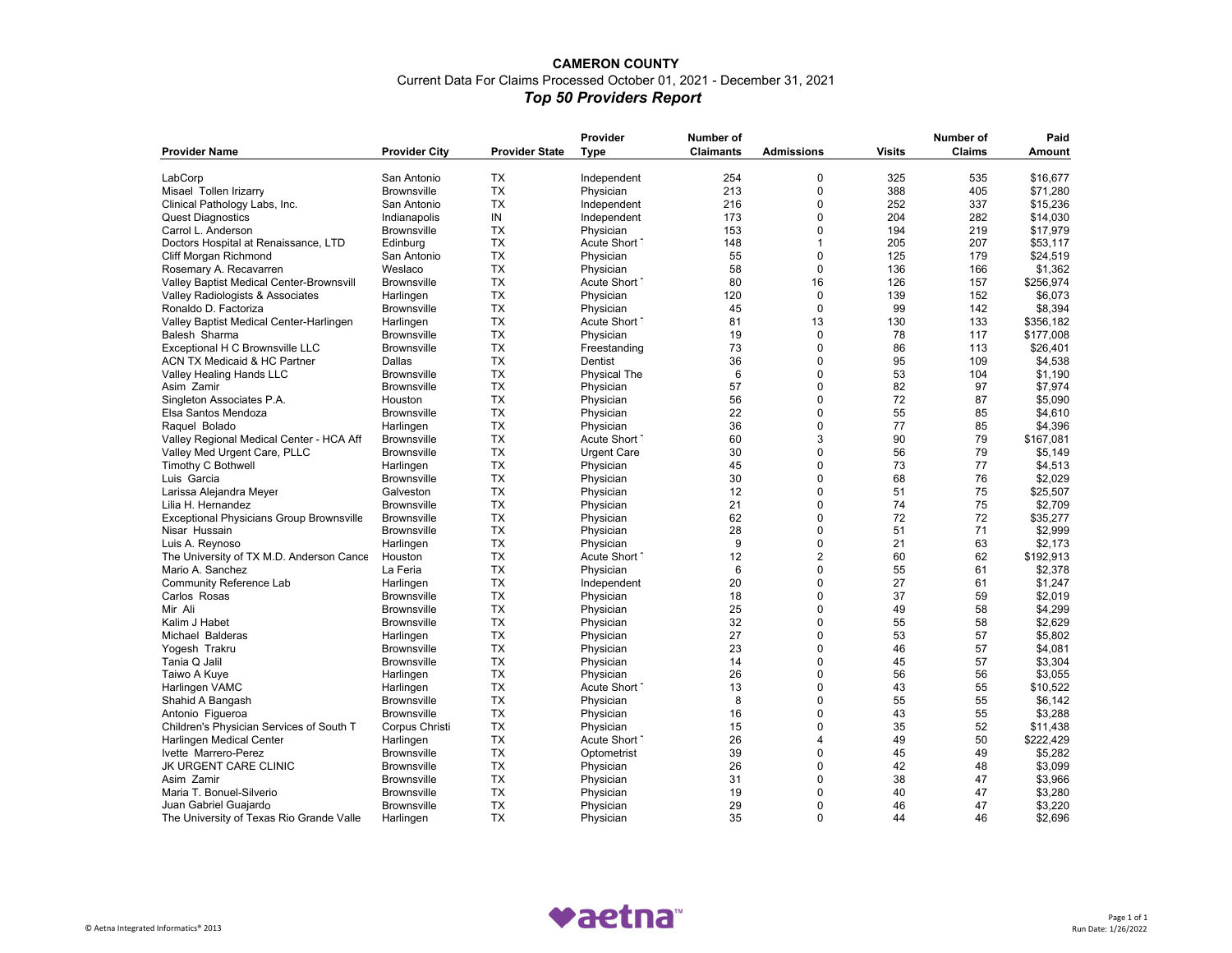Current Data For Claims October 01, 2020 - September 30, 2021 Prior Data For Claims October 01, 2019 - September 30, 2020

# *Key Statistics Pharmacy*

| <b>Demographics Summary</b>   | Prior | <b>Current</b> | % Change |  |
|-------------------------------|-------|----------------|----------|--|
| Number of Employees           | 1.745 | 1.685          | $-3.5%$  |  |
| Number of Members             | 3.161 | 3,062          | $-3.1%$  |  |
| Ratio of Members to Employees | 1.8   | 1.8            | 0.3%     |  |
| <b>Percent Male Members</b>   | 52.8% | 52.1%          | $-0.8%$  |  |
| <b>Percent Female Members</b> | 47.2% | 47.9%          | 0.8%     |  |
| Average Age of Membership     | 33.0  | 33.3           | 1.0%     |  |
| Number of Utilizing Members   | 2,357 | 2.526          | 7.2%     |  |
|                               |       |                |          |  |



| <b>Key Statistics</b>                          | Prior       | Current     | % Change |  |
|------------------------------------------------|-------------|-------------|----------|--|
| <b>Total Pharmacy Paid Amount</b>              | \$4,298,756 | \$4,579,322 | 6.5%     |  |
| Pharmacy Paid Amount per Eligible Member       | \$1,360     | \$1,496     | 10.0%    |  |
| Pharmacy Paid Amount per Utilizing Member      | \$1,824     | \$1,813     | $-0.6%$  |  |
| Average Paid Amount per Claim                  | \$172.80    | \$180.20    | 4.3%     |  |
| Number of Pharmacy Claims                      | 24,877      | 25,412      | 2.2%     |  |
| Number of Pharmacy Claims Per Eligible Member  | 7.9         | 8.3         | 5.5%     |  |
| Number of Pharmacy Claims Per Utilizing Member | 10.6        | 10.1        | $-4.7%$  |  |
| Calculated Ingredient Cost                     | \$4,644,342 | \$4,863,571 | 4.7%     |  |
| <b>Total Copay Amount</b>                      | \$362,280   | \$337,786   | $-6.8%$  |  |
| Average Copay Amount per Claim                 | \$14.56     | \$13.29     | $-8.7\%$ |  |
| <b>Generic Utilization</b>                     | 85.9%       | 82.1%       | $-3.8%$  |  |
| <b>Generic Substitution</b>                    | 98.8%       | 98.7%       | $-0.1%$  |  |
| <b>Brand Utilization</b>                       | 14.1%       | 17.9%       | 3.8%     |  |
| <b>Formulary Utilization</b>                   | 96.9%       | 92.8%       | $-4.0%$  |  |





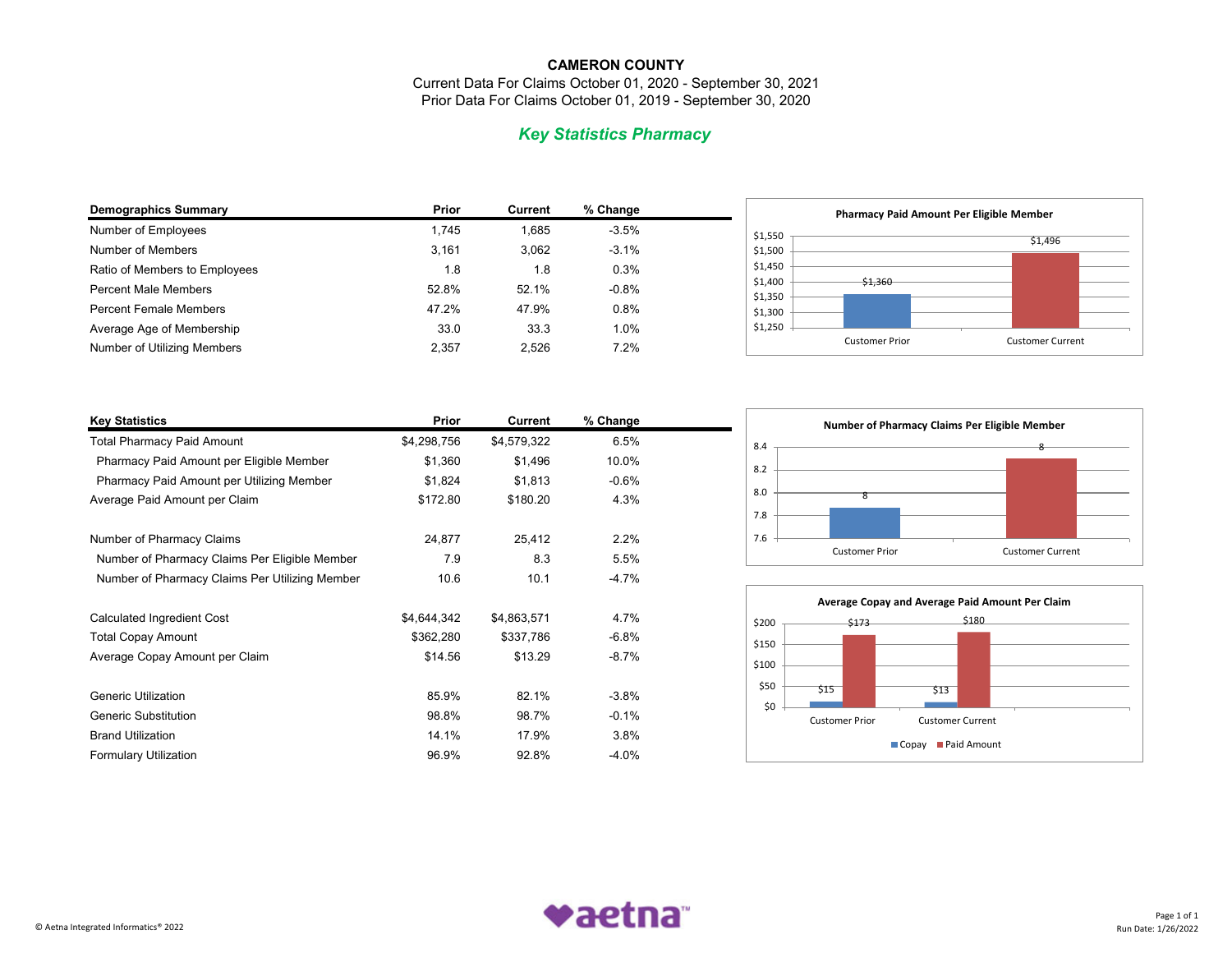Current Data For Claims October 01, 2020 - September 30, 2021 Prior Data For Claims October 01, 2019 - September 30, 2020

### *Key Pharmacy Statistics by Generic, Brand Single-Source & Brand Multi-Source*

| Generic                                                           | Prior       | Current        | % Change |  |
|-------------------------------------------------------------------|-------------|----------------|----------|--|
| Generic Pharmacy Paid Amount                                      | \$546,422   | \$514,492      | $-5.8%$  |  |
| Generic Pharmacy Paid Amount per Eligible Member                  | \$173       | \$168          | $-2.8%$  |  |
| Generic Pharmacy Paid Amount per Utilizing Member                 | \$232       | \$204          | $-12.1%$ |  |
| Average Generic Paid Amount Per Claim                             | \$25.56     | \$24.65        | $-3.5%$  |  |
| Number of Generic Claims                                          | 21,380      | 20,868         | $-2.4%$  |  |
| Number of Generic Pharmacy Claims Per Eligible Member             | 6.8         | 6.8            | 0.8%     |  |
| Calculated Ingredient Cost                                        | \$743,757   | \$692,176      | $-6.9%$  |  |
| <b>Total Copay Amount</b>                                         | \$210,416   | \$190,692      | $-9.4%$  |  |
| <b>Generic Utilization</b>                                        | 85.9%       | 82.1%          | $-3.8%$  |  |
| <b>Brand Single-Source</b>                                        | Prior       | <b>Current</b> | % Change |  |
| Brand Single-Source Pharmacy Paid Amount                          | \$3,695,596 | \$3,949,667    | 6.9%     |  |
| Brand Single-Source Pharmacy Paid Amount per Eligible Member      | \$1,169     | \$1,290        | 10.3%    |  |
| Brand Single-Source Pharmacy Paid Amount per Utilizing Member     | \$1,568     | \$1,564        | $-0.3%$  |  |
| Average Brand Single-Source Paid Amount Per Claim                 | \$1,143.44  | \$925.20       | $-19.1%$ |  |
| Number of Brand Single-Source Claims                              | 3,232       | 4,269          | 32.1%    |  |
| Number of Brand Single-Source Pharmacy Claims Per Eligible Member | 1.0         | 1.4            | 36.4%    |  |
| Calculated Ingredient Cost                                        | \$3,833,323 | \$4,047,155    | 5.6%     |  |
| <b>Total Copay Amount</b>                                         | \$141,170   | \$137,838      | $-2.4%$  |  |
| <b>Brand Single-Source Utilization</b>                            | 13.0%       | 16.8%          | 3.8%     |  |
|                                                                   |             |                |          |  |
| <b>Brand Multi-Source</b>                                         | Prior       | Current        | % Change |  |
| Brand Multi-Source Pharmacy Paid Amount                           | \$56,737    | \$115,163      | 103.0%   |  |
| Brand Multi-Source Pharmacy Paid Amount per Eligible Member       | \$18        | \$38           | 109.5%   |  |
| Brand Multi-Source Pharmacy Paid Amount per Utilizing Member      | \$24        | \$46           | 89.4%    |  |
| Average Brand Multi-Source Paid Amount Per Claim                  | \$214.10    | \$418.78       | 95.6%    |  |
| Number of Brand Multi-Source Claims                               | 265         | 275            | 3.8%     |  |
| Number of Brand Multi-Source Pharmacy Claims Per Eligible Member  | 0.1         | 0.1            | 7.1%     |  |
| Calculated Ingredient Cost                                        | \$67,262    | \$124,240      | 84.7%    |  |
| <b>Total Copay Amount</b>                                         | \$10,694    | \$9,256        | $-13.4%$ |  |
| <b>Brand Multi-Source Utilization</b>                             | 1.1%        | 1.1%           | 0.0%     |  |





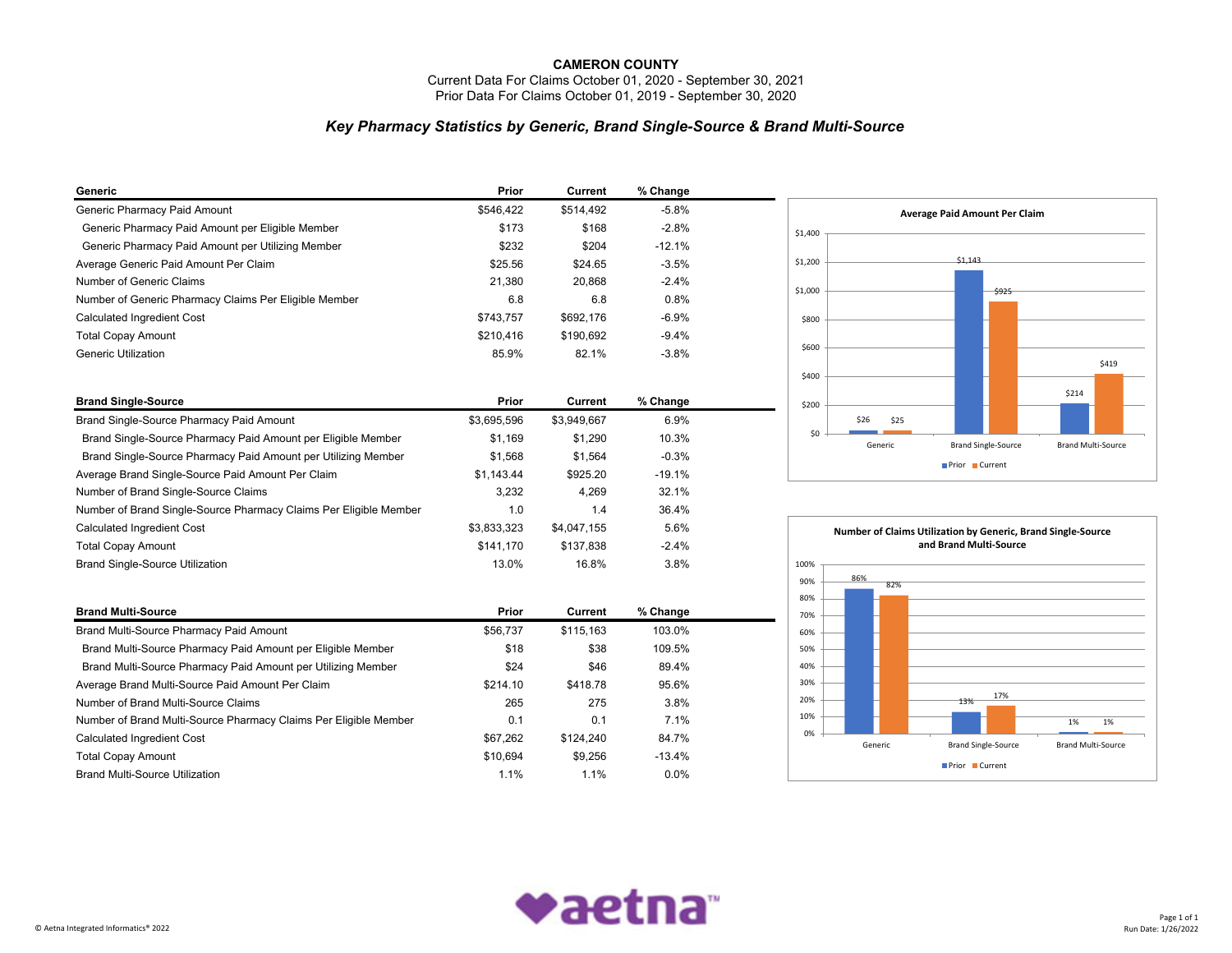Current Data For Claims October 01, 2020 - September 30, 2021

# *Top Drugs Ranked by Paid Amount*

|                        | Number of        |                |                        |               | <b>Average Paid</b> | <b>Paid Amount</b> |                     |
|------------------------|------------------|----------------|------------------------|---------------|---------------------|--------------------|---------------------|
|                        | <b>Utilizing</b> | Number of      | <b>Calculated</b>      | Paid          | <b>Amount</b>       | per Utilizing      | <b>Average Days</b> |
| <b>Drug Label Name</b> | <b>Members</b>   | <b>Claims</b>  | <b>Ingredient Cost</b> | <b>Amount</b> | per Claim           | <b>Member</b>      | <b>Supply</b>       |
| <b>HEMLIBRA</b>        | $\mathbf{1}$     | 11             | \$460,500              | \$459,700     | \$41,790.91         | \$459,700          | 1.0                 |
| <b>OZEMPIC</b>         | 65               | 236            | \$323,646              | \$311,114     | \$1,318.28          | \$4,786            | 51.0                |
| <b>HUMIRA PEN</b>      | 8                | 51             | \$302,287              | \$298,447     | \$5,851.90          | \$37,306           | 28.1                |
| <b>TRULICITY</b>       | 35               | 205            | \$252,403              | \$242,413     | \$1,182.50          | \$6,926            | 43.3                |
| <b>FARXIGA</b>         | 37               | 118            | \$148,895              | \$141,085     | \$1,195.64          | \$3,813            | 73.6                |
| <b>JARDIANCE</b>       | 32               | 129            | \$122,506              | \$116,467     | \$902.84            | \$3,640            | 55.1                |
| <b>TRESIBA FLEX</b>    | 32               | 105            | \$121,034              | \$114,135     | \$1,087.00          | \$3,567            | 61.9                |
| <b>NORDITROPIN</b>     | $\overline{1}$   | 9              | \$109,419              | \$108,699     | \$12,077.61         | \$108,699          | 28.3                |
| <b>NOVOLOG</b>         | 18               | 78             | \$100,537              | \$96,745      | \$1,240.32          | \$5,375            | 49.6                |
| NOVOLOG MIX            | 13               | 70             | \$99,369               | \$95,974      | \$1,371.06          | \$7,383            | 40.5                |
| <b>COSENTYX PEN</b>    | $\overline{2}$   | 14             | \$95,219               | \$94,099      | \$6,721.38          | \$47,050           | 28.0                |
| <b>BIKTARVY</b>        | 3                | 29             | \$95,757               | \$93,612      | \$3,228.00          | \$31,204           | 30.0                |
| <b>XELJANZ XR</b>      | $\overline{2}$   | 20             | \$94,389               | \$92,914      | \$4,645.71          | \$46,457           | 30.0                |
| <b>VICTOZA</b>         | 13               | 54             | \$85,435               | \$82,705      | \$1,531.58          | \$6,362            | 55.0                |
| JANUVIA                | 24               | $70\,$         | \$81,145               | \$76,507      | \$1,092.95          | \$3,188            | 72.9                |
| <b>IBRANCE</b>         | $\overline{2}$   | 6              | \$75,537               | \$75,057      | \$12,509.43         | \$37,528           | 28.0                |
| <b>STELARA</b>         | 1                | $\mathfrak{B}$ | \$69,378               | \$69,138      | \$23,045.90         | \$69,138           | 84.0                |
| <b>TALTZ</b>           |                  | 12             | \$68,771               | \$67,811      | \$5,650.93          | \$67,811           | 28.0                |
| <b>HUMIRA</b>          | $\mathbf 1$      | 11             | \$62,535               | \$61,895      | \$5,626.85          | \$61,895           | 28.0                |
| <b>LINZESS</b>         | 32               | 75             | \$65,395               | \$61,366      | \$818.22            | \$1,918            | 58.0                |
| VASCEPA                | 42               | 91             | \$59,560               | \$56,157      | \$617.11            | \$1,337            | 60.3                |
| <b>ENBREL</b>          | $\mathbf 1$      | 10             | \$56,741               | \$55,941      | \$5,594.13          | \$55,941           | 28.0                |
| <b>XIFAXAN</b>         | $\overline{2}$   | $\overline{7}$ | \$55,040               | \$54,644      | \$7,806.30          | \$27,322           | 90.0                |
| <b>ROSUVASTATIN</b>    | 127              | 356            | \$62,399               | \$53,901      | \$151.41            | \$424              | 72.9                |
| <b>LEVEMIR</b>         | 11               | 37             | \$49,433               | \$47,455      | \$1,282.57          | \$4,314            | 65.0                |
| <b>DEMSER</b>          | 1                | $\overline{2}$ | \$42,483               | \$42,425      | \$21,212.36         | \$42,425           | 9.0                 |
| <b>HUMATROPE</b>       | 1                | 3              | \$42,142               | \$41,902      | \$13,967.31         | \$41,902           | 30.0                |
| LYNPARZA               | 1                | 6              | \$42,081               | \$41,601      | \$6,933.49          | \$41,601           | 30.0                |
| <b>DEXCOM G6</b>       | 17               | 81             | \$38,818               | \$34,667      | \$427.99            | \$2,039            | 65.2                |
| <b>TRETINOIN</b>       | 24               | 48             | \$34,027               | \$33,331      | \$694.39            | \$1,389            | 25.8                |
| <b>JANUMET</b>         | 11               | 33             | \$34,573               | \$32,472      | \$983.99            | \$2,952            | 65.7                |
| <b>RYBELSUS</b>        | $\overline{7}$   | 20             | \$32,336               | \$31,229      | \$1,561.45          | \$4,461            | 60.0                |
| <b>BRIVIACT</b>        | $\overline{2}$   | 22             | \$27,399               | \$26,154      | \$1,188.82          | \$13,077           | 30.0                |
| <b>XOLAIR</b>          | $\mathbf{1}$     | 12             | \$26,884               | \$25,924      | \$2,160.37          | \$25,924           | 28.0                |
| <b>TADALAFIL</b>       | 22               | 66             | \$25,365               | \$24,387      | \$369.51            | \$1,109            | 21.8                |
| <b>ELIQUIS</b>         | 10               | 36             | \$24,409               | \$23,193      | \$644.25            | \$2,319            | 42.5                |
| CONCERTA               | 8                | 61             | \$23,886               | \$22,963      | \$376.45            | \$2,870            | 29.7                |
| <b>LO LOESTRIN</b>     | 20               | 85             | \$22,615               | \$22,670      | \$266.71            | \$1,134            | 49.1                |
| PFIZER VACC            | 304              | 560            | \$0                    | \$21,599      | \$38.57             | \$71               | 1.8                 |
| <b>XIGDUO XR</b>       | 6                | 17             | \$22,055               | \$20,945      | \$1,232.08          | \$3,491            | 75.9                |
| LUPR DEP-PED           | $\mathbf{1}$     | 2              | \$20,974               | \$20,815      | \$10,407.57         | \$20,815           | 30.0                |
|                        |                  |                |                        |               |                     |                    |                     |

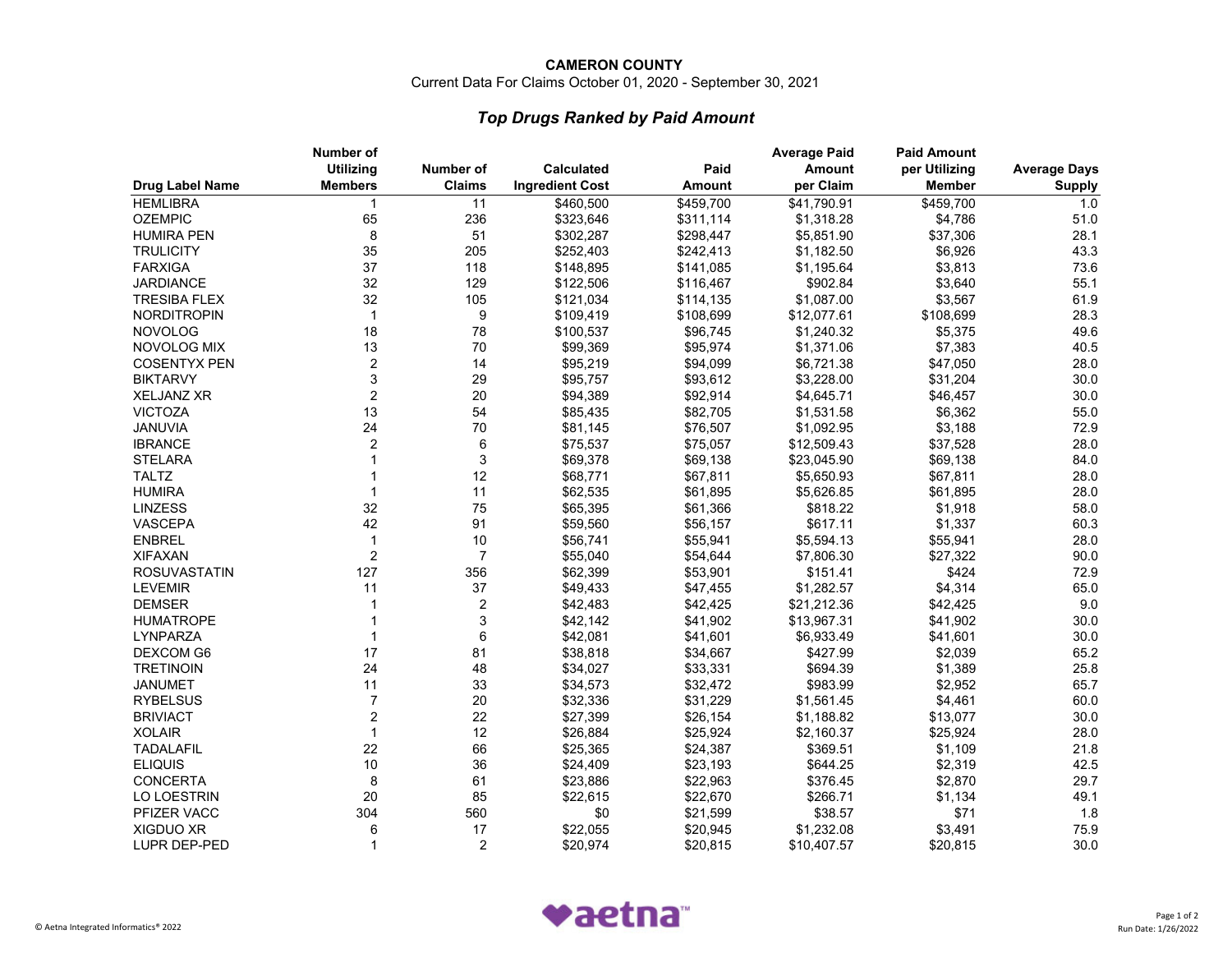Current Data For Claims October 01, 2021 - December 31, 2021 Prior Data For Claims October 01, 2020 - December 31, 2020

# *Key Statistics Pharmacy*

| <b>Demographics Summary</b>   | Prior | <b>Current</b> | % Change |  |
|-------------------------------|-------|----------------|----------|--|
| Number of Employees           | 1.716 | 1.631          | $-5.0%$  |  |
| Number of Members             | 3.130 | 2.947          | $-5.8%$  |  |
| Ratio of Members to Employees | 1.8   | 1.8            | $-0.9%$  |  |
| <b>Percent Male Members</b>   | 52.3% | 52.0%          | $-0.2%$  |  |
| <b>Percent Female Members</b> | 47.7% | 48.0%          | 0.2%     |  |
| Average Age of Membership     | 33.1  | 33.8           | 2.1%     |  |
| Number of Utilizing Members   | 1.481 | 1,630          | 10.1%    |  |



| <b>Key Statistics</b>                          | Prior       | <b>Current</b> | % Change |  |
|------------------------------------------------|-------------|----------------|----------|--|
| <b>Total Pharmacy Paid Amount</b>              | \$1,156,559 | \$1,085,042    | $-6.2%$  |  |
| Pharmacy Paid Amount per Eligible Member       | \$370       | \$368          | $-0.4%$  |  |
| Pharmacy Paid Amount per Utilizing Member      | \$781       | \$666          | $-14.8%$ |  |
| Average Paid Amount per Claim                  | \$185.02    | \$161.22       | $-12.9%$ |  |
| Number of Pharmacy Claims                      | 6,251       | 6,730          | 7.7%     |  |
| Number of Pharmacy Claims Per Eligible Member  | 2.0         | 2.3            | 14.3%    |  |
| Number of Pharmacy Claims Per Utilizing Member | 4.2         | 4.1            | $-2.2\%$ |  |
| Calculated Ingredient Cost                     | \$1,230,235 | \$1,211,739    | $-1.5%$  |  |
| <b>Total Copay Amount</b>                      | \$78,354    | \$146,132      | 86.5%    |  |
| Average Copay Amount per Claim                 | \$12.53     | \$21.71        | 73.2%    |  |
| <b>Generic Utilization</b>                     | 82.6%       | 79.0%          | $-3.6%$  |  |
| <b>Generic Substitution</b>                    | 98.6%       | 98.6%          | $0.0\%$  |  |
| <b>Brand Utilization</b>                       | 17.4%       | 21.0%          | 3.6%     |  |
| <b>Formulary Utilization</b>                   | 93.9%       | 89.9%          | $-4.0%$  |  |





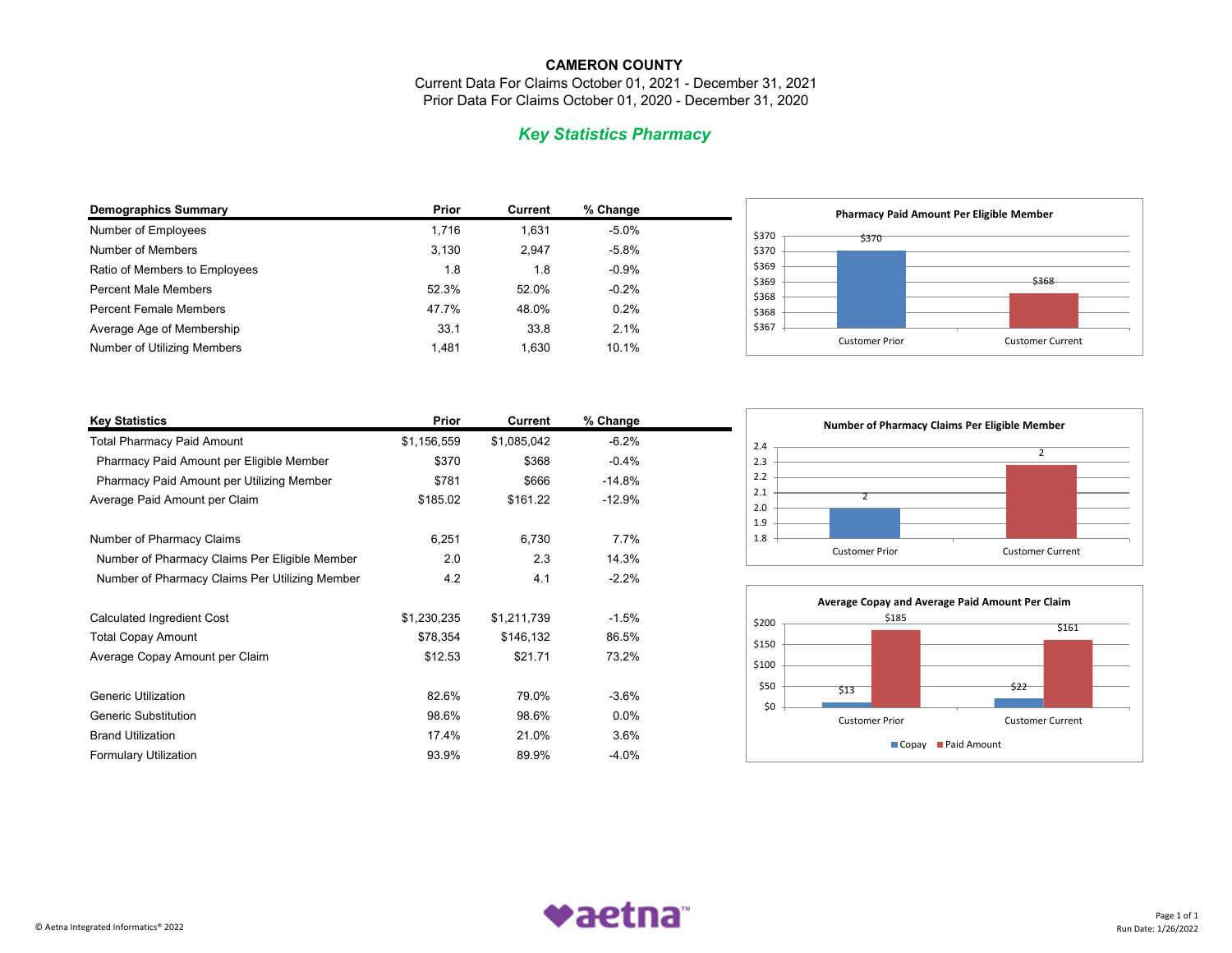Current Data For Claims October 01, 2021 - December 31, 2021 Prior Data For Claims October 01, 2020 - December 31, 2020

### *Key Pharmacy Statistics by Generic, Brand Single-Source & Brand Multi-Source*

| Generic                                                           | Prior       | Current     | % Change |  |
|-------------------------------------------------------------------|-------------|-------------|----------|--|
| Generic Pharmacy Paid Amount                                      | \$133,248   | \$102,815   | $-22.8%$ |  |
| Generic Pharmacy Paid Amount per Eligible Member                  | \$43        | \$35        | $-18.1%$ |  |
| Generic Pharmacy Paid Amount per Utilizing Member                 | \$90        | \$63        | $-29.9%$ |  |
| Average Generic Paid Amount Per Claim                             | \$25.80     | \$19.34     | $-25.0%$ |  |
| Number of Generic Claims                                          | 5,165       | 5,316       | 2.9%     |  |
| Number of Generic Pharmacy Claims Per Eligible Member             | 1.7         | 1.8         | 9.3%     |  |
| Calculated Ingredient Cost                                        | \$174,411   | \$143,234   | $-17.9%$ |  |
| <b>Total Copay Amount</b>                                         | \$44,358    | \$43,735    | $-1.4%$  |  |
| <b>Generic Utilization</b>                                        | 82.6%       | 79.0%       | $-3.6%$  |  |
|                                                                   |             |             |          |  |
| <b>Brand Single-Source</b>                                        | Prior       | Current     | % Change |  |
| Brand Single-Source Pharmacy Paid Amount                          | \$1,001,897 | \$964,304   | $-3.8%$  |  |
| Brand Single-Source Pharmacy Paid Amount per Eligible Member      | \$320       | \$327       | 2.2%     |  |
| Brand Single-Source Pharmacy Paid Amount per Utilizing Member     | \$677       | \$592       | $-12.6%$ |  |
| Average Brand Single-Source Paid Amount Per Claim                 | \$989.04    | \$719.63    | $-27.2%$ |  |
| Number of Brand Single-Source Claims                              | 1,013       | 1,340       | 32.3%    |  |
| Number of Brand Single-Source Pharmacy Claims Per Eligible Member | 0.3         | 0.5         | 40.5%    |  |
| <b>Calculated Ingredient Cost</b>                                 | \$1,032,559 | \$1,048,323 | 1.5%     |  |
| <b>Total Copay Amount</b>                                         | \$32,098    | \$100,088   | 211.8%   |  |
| <b>Brand Single-Source Utilization</b>                            | 16.2%       | 19.9%       | 3.7%     |  |
| <b>Brand Multi-Source</b>                                         | Prior       |             |          |  |
|                                                                   |             | Current     | % Change |  |
| Brand Multi-Source Pharmacy Paid Amount                           | \$21,414    | \$17,924    | $-16.3%$ |  |
| Brand Multi-Source Pharmacy Paid Amount per Eligible Member       | \$7         | \$6         | $-11.1%$ |  |
| Brand Multi-Source Pharmacy Paid Amount per Utilizing Member      | \$14        | \$11        | $-24.0%$ |  |
| Average Brand Multi-Source Paid Amount Per Claim                  | \$293.34    | \$242.21    | $-17.4%$ |  |
| Number of Brand Multi-Source Claims                               | 73          | 74          | 1.4%     |  |
| Number of Brand Multi-Source Pharmacy Claims Per Eligible Member  | 0.0         | 0.0         | 7.6%     |  |
| Calculated Ingredient Cost                                        | \$23,265    | \$20,182    | $-13.3%$ |  |
| <b>Total Copay Amount</b>                                         | \$1,898     | \$2,309     | 21.6%    |  |
| <b>Brand Multi-Source Utilization</b>                             | 1.2%        | 1.1%        | $-0.1%$  |  |





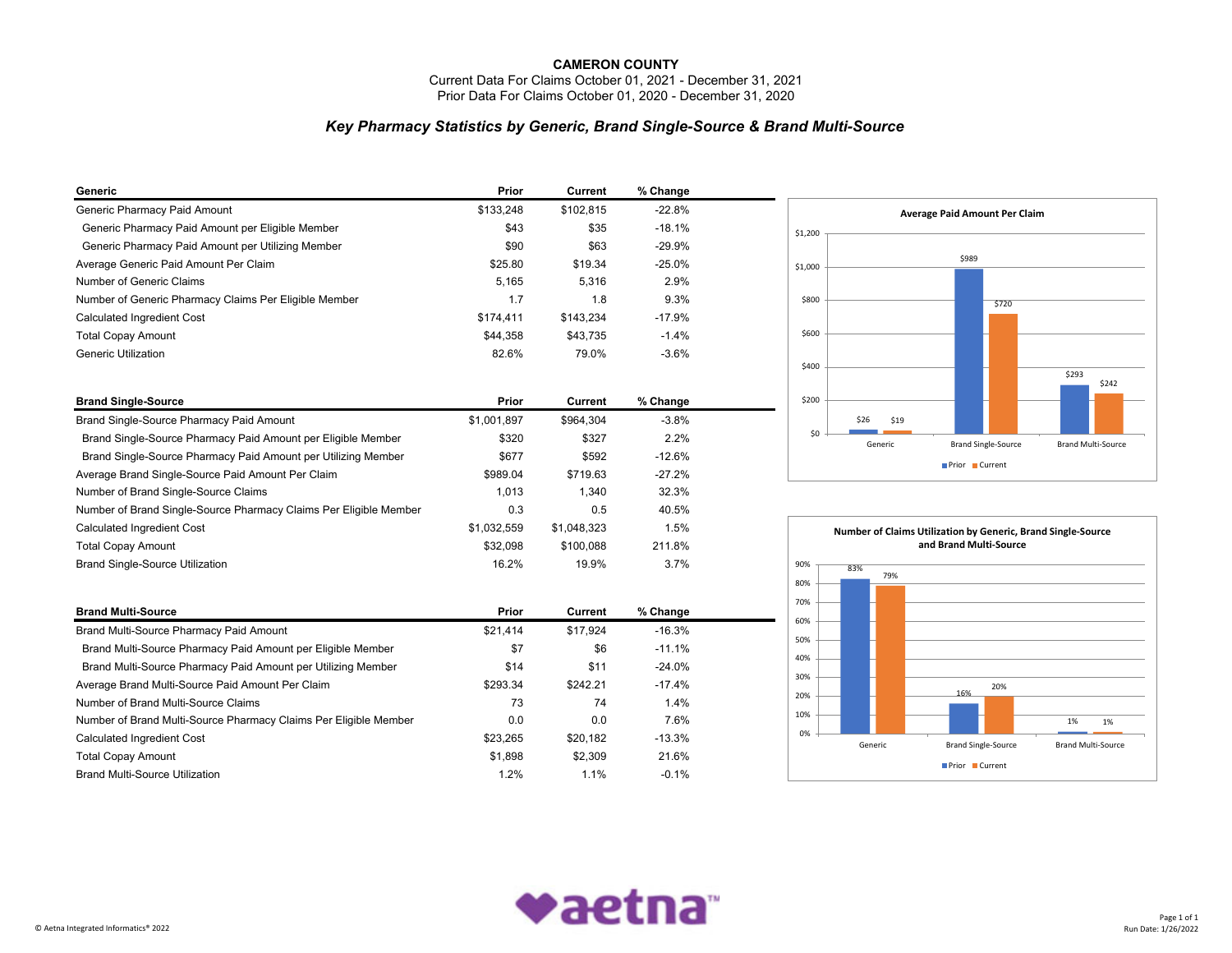Current Data For Claims October 01, 2021 - December 31, 2021

# *Top Drugs Ranked by Paid Amount*

| <b>Utilizing</b><br>Number of<br><b>Calculated</b><br>Paid<br><b>Amount</b><br>per Utilizing<br><b>Average Days</b><br><b>Members</b><br><b>Drug Label Name</b><br><b>Claims</b><br><b>Ingredient Cost</b><br><b>Amount</b><br>per Claim<br><b>Member</b><br><b>Supply</b><br>\$119,932<br>\$1,427.76<br>$\overline{$}2,142$<br>56<br>84<br>\$124,531<br>53.0<br>$\overline{c}$<br>\$79,785<br>\$79,625<br>\$79,625<br><b>HEMLIBRA</b><br>1<br>\$39,812.50<br>1.0<br>6<br>28.0<br>34<br>\$77,039<br>\$2,265.84<br><b>HUMIRA PEN</b><br>\$110,023<br>\$12,840<br>$\overline{2}$<br>$\mathbf 1$<br>\$52,147<br>30.0<br>WELIREG<br>\$52,145<br>\$52,147<br>\$26,073.34<br>22<br>36<br>\$47,614<br>\$1,322.62<br>\$2,164<br><b>TRULICITY</b><br>\$49,471<br>47.3<br>25<br>32<br>67.5<br><b>FARXIGA</b><br>\$35,763<br>\$33,822<br>\$1,056.95<br>\$1,353<br>22<br><b>RYBELSUS</b><br>18<br>\$33,212<br>\$32,146<br>\$1,786<br>54.5<br>\$1,461.19<br>$\ensuremath{\mathsf{3}}$<br>9<br>30.0<br><b>BIKTARVY</b><br>\$29,982<br>\$29,266<br>\$3,251.77<br>\$9,755<br>28<br>42<br>\$25,839<br>\$25,029<br>\$595.94<br>\$894<br>55.0<br><b>VASCEPA</b><br>28<br>17<br>\$25,175<br>\$24,202<br>\$864.36<br>\$1,424<br>50.4<br>JARDIANCE<br>13<br>22<br>46.6<br>\$23,484<br>\$22,258<br>\$1,011.73<br>\$1,712<br>$\overline{c}$<br>8<br><b>TALTZ</b><br>\$30,712<br>\$22,023<br>\$2,752.82<br>\$11,011<br>28.0<br>9<br>14<br>\$1,500.04<br>NOVOLOG MIX<br>\$21,592<br>\$21,001<br>\$2,333<br>46.2<br>$\overline{2}$<br><b>COSENTYX PEN</b><br>$\mathbf 1$<br>\$28,745<br>\$20,122<br>\$10,060.90<br>\$20,122<br>28.0<br><b>TRESIBA FLEX</b><br>15<br>18<br>\$20,650<br>\$19,621<br>\$1,090.04<br>\$1,308<br>65.9<br>19<br>60.0<br>JANUVIA<br>14<br>\$18,385<br>\$17,477<br>\$919.83<br>\$1,248<br>$\overline{c}$<br><b>STELARA</b><br>$\mathbf 1$<br>\$23,460<br>\$16,424<br>\$8,211.90<br>\$16,424<br>84.0<br>$\overline{2}$<br>$\overline{2}$<br><b>XIFAXAN</b><br>\$7,963<br>90.0<br>\$16,042<br>\$15,925<br>\$7,962.63<br><b>VICTOZA</b><br>5<br>9<br>50.0<br>\$13,047<br>\$12,652<br>\$1,405.77<br>\$2,530<br>93<br>81<br>\$12,609<br>72.6<br><b>ROSUVASTATIN</b><br>\$14,776<br>\$135.58<br>\$156<br>10<br>24<br>75.8<br><b>DEXCOM G6</b><br>\$13,823<br>\$12,477<br>\$519.87<br>\$1,248<br>5<br>6<br><b>OMNIPOD</b><br>\$12,593<br>\$12,276<br>\$2,046.08<br>\$2,455<br>90.0<br>6<br>\$17,375<br>\$12,167<br>\$2,027.86<br>28.0<br><b>HUMIRA</b><br>\$12,167<br>1<br>9<br>11<br>68.2<br>JANUMET<br>\$12,078<br>\$11,365<br>\$1,033.17<br>\$1,263<br>238<br>\$0<br>\$9,520<br>\$40.00<br>\$40<br>1.0<br><b>MODERNA VAC</b><br>238<br><b>LINZESS</b><br>9<br>9<br>\$9,540<br>\$9,225<br>\$1,024.99<br>\$1,025<br>70.0<br>$\overline{c}$<br><b>AURYXIA</b><br>4<br>\$9,040<br>\$8,862<br>\$2,215.54<br>\$4,431<br>45.0<br>$\overline{7}$<br>6<br><b>LEVEMIR</b><br>\$8,822<br>\$8,506<br>\$1,215.16<br>\$1,418<br>64.0<br><b>XYREM</b><br>$\mathbf{1}$<br>\$8,214<br>\$8,154<br>\$8,154.30<br>23.0<br>1<br>\$8,154<br>$\overline{c}$<br><b>ENBREL</b><br>\$11,573<br>\$8,101<br>\$4,050.71<br>\$8,101<br>28.0<br>$\overline{\mathbf{c}}$<br>30.0<br><b>SYMTUZA</b><br>\$7,882<br>\$7,722<br>\$3,861.23<br>\$7,722<br>1<br>$\overline{7}$<br>$\overline{7}$<br>\$7,285<br>\$7,210<br>\$1,030<br>64.3<br><b>ELIQUIS</b><br>\$1,029.96<br>6<br>4<br>\$6,412<br>60.0<br>\$6,096<br>\$1,015.96<br>SYNJARDY<br>\$1,524<br>$\overline{c}$<br>5<br>30.0<br>\$5,998<br>\$5,702<br>\$2,851<br><b>BRIVIACT</b><br>\$1,140.37<br>4<br>8<br><b>RESTASIS</b><br>\$6,039<br>\$5,685<br>37.5<br>\$710.60<br>\$1,421<br>5<br>17<br><b>CONCERTA</b><br>\$5,892<br>\$5,651<br>\$332.41<br>29.1<br>\$1,130<br>3<br><b>INVEGA SUST</b><br>1<br>\$5,807<br>\$5,629<br>\$1,876.45<br>\$5,629<br>30.0<br>5<br>4<br>66.0<br><b>XIGDUO XR</b><br>\$5,702<br>\$5,585<br>\$1,117.06<br>\$1,396<br>107<br>\$51<br>PFIZER VACC<br>137<br>\$0<br>\$5,450<br>\$39.78<br>1.0 |                | οf |  | <b>Average Paid</b> | <b>Paid Amount</b> |  |
|-------------------------------------------------------------------------------------------------------------------------------------------------------------------------------------------------------------------------------------------------------------------------------------------------------------------------------------------------------------------------------------------------------------------------------------------------------------------------------------------------------------------------------------------------------------------------------------------------------------------------------------------------------------------------------------------------------------------------------------------------------------------------------------------------------------------------------------------------------------------------------------------------------------------------------------------------------------------------------------------------------------------------------------------------------------------------------------------------------------------------------------------------------------------------------------------------------------------------------------------------------------------------------------------------------------------------------------------------------------------------------------------------------------------------------------------------------------------------------------------------------------------------------------------------------------------------------------------------------------------------------------------------------------------------------------------------------------------------------------------------------------------------------------------------------------------------------------------------------------------------------------------------------------------------------------------------------------------------------------------------------------------------------------------------------------------------------------------------------------------------------------------------------------------------------------------------------------------------------------------------------------------------------------------------------------------------------------------------------------------------------------------------------------------------------------------------------------------------------------------------------------------------------------------------------------------------------------------------------------------------------------------------------------------------------------------------------------------------------------------------------------------------------------------------------------------------------------------------------------------------------------------------------------------------------------------------------------------------------------------------------------------------------------------------------------------------------------------------------------------------------------------------------------------------------------------------------------------------------------------------------------------------------------------------------------------------------------------------------------------------------------------------------------------------------------------------------------------------------------------------------------------------------------------------------------------------------------------------------------------------------------------------------------------------------------------------------------------------------------------------------------------------------------------------------------------------------------------------------------------------------------------------------------------------------------|----------------|----|--|---------------------|--------------------|--|
|                                                                                                                                                                                                                                                                                                                                                                                                                                                                                                                                                                                                                                                                                                                                                                                                                                                                                                                                                                                                                                                                                                                                                                                                                                                                                                                                                                                                                                                                                                                                                                                                                                                                                                                                                                                                                                                                                                                                                                                                                                                                                                                                                                                                                                                                                                                                                                                                                                                                                                                                                                                                                                                                                                                                                                                                                                                                                                                                                                                                                                                                                                                                                                                                                                                                                                                                                                                                                                                                                                                                                                                                                                                                                                                                                                                                                                                                                                                                     |                |    |  |                     |                    |  |
|                                                                                                                                                                                                                                                                                                                                                                                                                                                                                                                                                                                                                                                                                                                                                                                                                                                                                                                                                                                                                                                                                                                                                                                                                                                                                                                                                                                                                                                                                                                                                                                                                                                                                                                                                                                                                                                                                                                                                                                                                                                                                                                                                                                                                                                                                                                                                                                                                                                                                                                                                                                                                                                                                                                                                                                                                                                                                                                                                                                                                                                                                                                                                                                                                                                                                                                                                                                                                                                                                                                                                                                                                                                                                                                                                                                                                                                                                                                                     |                |    |  |                     |                    |  |
|                                                                                                                                                                                                                                                                                                                                                                                                                                                                                                                                                                                                                                                                                                                                                                                                                                                                                                                                                                                                                                                                                                                                                                                                                                                                                                                                                                                                                                                                                                                                                                                                                                                                                                                                                                                                                                                                                                                                                                                                                                                                                                                                                                                                                                                                                                                                                                                                                                                                                                                                                                                                                                                                                                                                                                                                                                                                                                                                                                                                                                                                                                                                                                                                                                                                                                                                                                                                                                                                                                                                                                                                                                                                                                                                                                                                                                                                                                                                     | <b>OZEMPIC</b> |    |  |                     |                    |  |
|                                                                                                                                                                                                                                                                                                                                                                                                                                                                                                                                                                                                                                                                                                                                                                                                                                                                                                                                                                                                                                                                                                                                                                                                                                                                                                                                                                                                                                                                                                                                                                                                                                                                                                                                                                                                                                                                                                                                                                                                                                                                                                                                                                                                                                                                                                                                                                                                                                                                                                                                                                                                                                                                                                                                                                                                                                                                                                                                                                                                                                                                                                                                                                                                                                                                                                                                                                                                                                                                                                                                                                                                                                                                                                                                                                                                                                                                                                                                     |                |    |  |                     |                    |  |
|                                                                                                                                                                                                                                                                                                                                                                                                                                                                                                                                                                                                                                                                                                                                                                                                                                                                                                                                                                                                                                                                                                                                                                                                                                                                                                                                                                                                                                                                                                                                                                                                                                                                                                                                                                                                                                                                                                                                                                                                                                                                                                                                                                                                                                                                                                                                                                                                                                                                                                                                                                                                                                                                                                                                                                                                                                                                                                                                                                                                                                                                                                                                                                                                                                                                                                                                                                                                                                                                                                                                                                                                                                                                                                                                                                                                                                                                                                                                     |                |    |  |                     |                    |  |
|                                                                                                                                                                                                                                                                                                                                                                                                                                                                                                                                                                                                                                                                                                                                                                                                                                                                                                                                                                                                                                                                                                                                                                                                                                                                                                                                                                                                                                                                                                                                                                                                                                                                                                                                                                                                                                                                                                                                                                                                                                                                                                                                                                                                                                                                                                                                                                                                                                                                                                                                                                                                                                                                                                                                                                                                                                                                                                                                                                                                                                                                                                                                                                                                                                                                                                                                                                                                                                                                                                                                                                                                                                                                                                                                                                                                                                                                                                                                     |                |    |  |                     |                    |  |
|                                                                                                                                                                                                                                                                                                                                                                                                                                                                                                                                                                                                                                                                                                                                                                                                                                                                                                                                                                                                                                                                                                                                                                                                                                                                                                                                                                                                                                                                                                                                                                                                                                                                                                                                                                                                                                                                                                                                                                                                                                                                                                                                                                                                                                                                                                                                                                                                                                                                                                                                                                                                                                                                                                                                                                                                                                                                                                                                                                                                                                                                                                                                                                                                                                                                                                                                                                                                                                                                                                                                                                                                                                                                                                                                                                                                                                                                                                                                     |                |    |  |                     |                    |  |
|                                                                                                                                                                                                                                                                                                                                                                                                                                                                                                                                                                                                                                                                                                                                                                                                                                                                                                                                                                                                                                                                                                                                                                                                                                                                                                                                                                                                                                                                                                                                                                                                                                                                                                                                                                                                                                                                                                                                                                                                                                                                                                                                                                                                                                                                                                                                                                                                                                                                                                                                                                                                                                                                                                                                                                                                                                                                                                                                                                                                                                                                                                                                                                                                                                                                                                                                                                                                                                                                                                                                                                                                                                                                                                                                                                                                                                                                                                                                     |                |    |  |                     |                    |  |
|                                                                                                                                                                                                                                                                                                                                                                                                                                                                                                                                                                                                                                                                                                                                                                                                                                                                                                                                                                                                                                                                                                                                                                                                                                                                                                                                                                                                                                                                                                                                                                                                                                                                                                                                                                                                                                                                                                                                                                                                                                                                                                                                                                                                                                                                                                                                                                                                                                                                                                                                                                                                                                                                                                                                                                                                                                                                                                                                                                                                                                                                                                                                                                                                                                                                                                                                                                                                                                                                                                                                                                                                                                                                                                                                                                                                                                                                                                                                     |                |    |  |                     |                    |  |
|                                                                                                                                                                                                                                                                                                                                                                                                                                                                                                                                                                                                                                                                                                                                                                                                                                                                                                                                                                                                                                                                                                                                                                                                                                                                                                                                                                                                                                                                                                                                                                                                                                                                                                                                                                                                                                                                                                                                                                                                                                                                                                                                                                                                                                                                                                                                                                                                                                                                                                                                                                                                                                                                                                                                                                                                                                                                                                                                                                                                                                                                                                                                                                                                                                                                                                                                                                                                                                                                                                                                                                                                                                                                                                                                                                                                                                                                                                                                     |                |    |  |                     |                    |  |
|                                                                                                                                                                                                                                                                                                                                                                                                                                                                                                                                                                                                                                                                                                                                                                                                                                                                                                                                                                                                                                                                                                                                                                                                                                                                                                                                                                                                                                                                                                                                                                                                                                                                                                                                                                                                                                                                                                                                                                                                                                                                                                                                                                                                                                                                                                                                                                                                                                                                                                                                                                                                                                                                                                                                                                                                                                                                                                                                                                                                                                                                                                                                                                                                                                                                                                                                                                                                                                                                                                                                                                                                                                                                                                                                                                                                                                                                                                                                     |                |    |  |                     |                    |  |
|                                                                                                                                                                                                                                                                                                                                                                                                                                                                                                                                                                                                                                                                                                                                                                                                                                                                                                                                                                                                                                                                                                                                                                                                                                                                                                                                                                                                                                                                                                                                                                                                                                                                                                                                                                                                                                                                                                                                                                                                                                                                                                                                                                                                                                                                                                                                                                                                                                                                                                                                                                                                                                                                                                                                                                                                                                                                                                                                                                                                                                                                                                                                                                                                                                                                                                                                                                                                                                                                                                                                                                                                                                                                                                                                                                                                                                                                                                                                     |                |    |  |                     |                    |  |
|                                                                                                                                                                                                                                                                                                                                                                                                                                                                                                                                                                                                                                                                                                                                                                                                                                                                                                                                                                                                                                                                                                                                                                                                                                                                                                                                                                                                                                                                                                                                                                                                                                                                                                                                                                                                                                                                                                                                                                                                                                                                                                                                                                                                                                                                                                                                                                                                                                                                                                                                                                                                                                                                                                                                                                                                                                                                                                                                                                                                                                                                                                                                                                                                                                                                                                                                                                                                                                                                                                                                                                                                                                                                                                                                                                                                                                                                                                                                     | <b>NOVOLOG</b> |    |  |                     |                    |  |
|                                                                                                                                                                                                                                                                                                                                                                                                                                                                                                                                                                                                                                                                                                                                                                                                                                                                                                                                                                                                                                                                                                                                                                                                                                                                                                                                                                                                                                                                                                                                                                                                                                                                                                                                                                                                                                                                                                                                                                                                                                                                                                                                                                                                                                                                                                                                                                                                                                                                                                                                                                                                                                                                                                                                                                                                                                                                                                                                                                                                                                                                                                                                                                                                                                                                                                                                                                                                                                                                                                                                                                                                                                                                                                                                                                                                                                                                                                                                     |                |    |  |                     |                    |  |
|                                                                                                                                                                                                                                                                                                                                                                                                                                                                                                                                                                                                                                                                                                                                                                                                                                                                                                                                                                                                                                                                                                                                                                                                                                                                                                                                                                                                                                                                                                                                                                                                                                                                                                                                                                                                                                                                                                                                                                                                                                                                                                                                                                                                                                                                                                                                                                                                                                                                                                                                                                                                                                                                                                                                                                                                                                                                                                                                                                                                                                                                                                                                                                                                                                                                                                                                                                                                                                                                                                                                                                                                                                                                                                                                                                                                                                                                                                                                     |                |    |  |                     |                    |  |
|                                                                                                                                                                                                                                                                                                                                                                                                                                                                                                                                                                                                                                                                                                                                                                                                                                                                                                                                                                                                                                                                                                                                                                                                                                                                                                                                                                                                                                                                                                                                                                                                                                                                                                                                                                                                                                                                                                                                                                                                                                                                                                                                                                                                                                                                                                                                                                                                                                                                                                                                                                                                                                                                                                                                                                                                                                                                                                                                                                                                                                                                                                                                                                                                                                                                                                                                                                                                                                                                                                                                                                                                                                                                                                                                                                                                                                                                                                                                     |                |    |  |                     |                    |  |
|                                                                                                                                                                                                                                                                                                                                                                                                                                                                                                                                                                                                                                                                                                                                                                                                                                                                                                                                                                                                                                                                                                                                                                                                                                                                                                                                                                                                                                                                                                                                                                                                                                                                                                                                                                                                                                                                                                                                                                                                                                                                                                                                                                                                                                                                                                                                                                                                                                                                                                                                                                                                                                                                                                                                                                                                                                                                                                                                                                                                                                                                                                                                                                                                                                                                                                                                                                                                                                                                                                                                                                                                                                                                                                                                                                                                                                                                                                                                     |                |    |  |                     |                    |  |
|                                                                                                                                                                                                                                                                                                                                                                                                                                                                                                                                                                                                                                                                                                                                                                                                                                                                                                                                                                                                                                                                                                                                                                                                                                                                                                                                                                                                                                                                                                                                                                                                                                                                                                                                                                                                                                                                                                                                                                                                                                                                                                                                                                                                                                                                                                                                                                                                                                                                                                                                                                                                                                                                                                                                                                                                                                                                                                                                                                                                                                                                                                                                                                                                                                                                                                                                                                                                                                                                                                                                                                                                                                                                                                                                                                                                                                                                                                                                     |                |    |  |                     |                    |  |
|                                                                                                                                                                                                                                                                                                                                                                                                                                                                                                                                                                                                                                                                                                                                                                                                                                                                                                                                                                                                                                                                                                                                                                                                                                                                                                                                                                                                                                                                                                                                                                                                                                                                                                                                                                                                                                                                                                                                                                                                                                                                                                                                                                                                                                                                                                                                                                                                                                                                                                                                                                                                                                                                                                                                                                                                                                                                                                                                                                                                                                                                                                                                                                                                                                                                                                                                                                                                                                                                                                                                                                                                                                                                                                                                                                                                                                                                                                                                     |                |    |  |                     |                    |  |
|                                                                                                                                                                                                                                                                                                                                                                                                                                                                                                                                                                                                                                                                                                                                                                                                                                                                                                                                                                                                                                                                                                                                                                                                                                                                                                                                                                                                                                                                                                                                                                                                                                                                                                                                                                                                                                                                                                                                                                                                                                                                                                                                                                                                                                                                                                                                                                                                                                                                                                                                                                                                                                                                                                                                                                                                                                                                                                                                                                                                                                                                                                                                                                                                                                                                                                                                                                                                                                                                                                                                                                                                                                                                                                                                                                                                                                                                                                                                     |                |    |  |                     |                    |  |
|                                                                                                                                                                                                                                                                                                                                                                                                                                                                                                                                                                                                                                                                                                                                                                                                                                                                                                                                                                                                                                                                                                                                                                                                                                                                                                                                                                                                                                                                                                                                                                                                                                                                                                                                                                                                                                                                                                                                                                                                                                                                                                                                                                                                                                                                                                                                                                                                                                                                                                                                                                                                                                                                                                                                                                                                                                                                                                                                                                                                                                                                                                                                                                                                                                                                                                                                                                                                                                                                                                                                                                                                                                                                                                                                                                                                                                                                                                                                     |                |    |  |                     |                    |  |
|                                                                                                                                                                                                                                                                                                                                                                                                                                                                                                                                                                                                                                                                                                                                                                                                                                                                                                                                                                                                                                                                                                                                                                                                                                                                                                                                                                                                                                                                                                                                                                                                                                                                                                                                                                                                                                                                                                                                                                                                                                                                                                                                                                                                                                                                                                                                                                                                                                                                                                                                                                                                                                                                                                                                                                                                                                                                                                                                                                                                                                                                                                                                                                                                                                                                                                                                                                                                                                                                                                                                                                                                                                                                                                                                                                                                                                                                                                                                     |                |    |  |                     |                    |  |
|                                                                                                                                                                                                                                                                                                                                                                                                                                                                                                                                                                                                                                                                                                                                                                                                                                                                                                                                                                                                                                                                                                                                                                                                                                                                                                                                                                                                                                                                                                                                                                                                                                                                                                                                                                                                                                                                                                                                                                                                                                                                                                                                                                                                                                                                                                                                                                                                                                                                                                                                                                                                                                                                                                                                                                                                                                                                                                                                                                                                                                                                                                                                                                                                                                                                                                                                                                                                                                                                                                                                                                                                                                                                                                                                                                                                                                                                                                                                     |                |    |  |                     |                    |  |
|                                                                                                                                                                                                                                                                                                                                                                                                                                                                                                                                                                                                                                                                                                                                                                                                                                                                                                                                                                                                                                                                                                                                                                                                                                                                                                                                                                                                                                                                                                                                                                                                                                                                                                                                                                                                                                                                                                                                                                                                                                                                                                                                                                                                                                                                                                                                                                                                                                                                                                                                                                                                                                                                                                                                                                                                                                                                                                                                                                                                                                                                                                                                                                                                                                                                                                                                                                                                                                                                                                                                                                                                                                                                                                                                                                                                                                                                                                                                     |                |    |  |                     |                    |  |
|                                                                                                                                                                                                                                                                                                                                                                                                                                                                                                                                                                                                                                                                                                                                                                                                                                                                                                                                                                                                                                                                                                                                                                                                                                                                                                                                                                                                                                                                                                                                                                                                                                                                                                                                                                                                                                                                                                                                                                                                                                                                                                                                                                                                                                                                                                                                                                                                                                                                                                                                                                                                                                                                                                                                                                                                                                                                                                                                                                                                                                                                                                                                                                                                                                                                                                                                                                                                                                                                                                                                                                                                                                                                                                                                                                                                                                                                                                                                     |                |    |  |                     |                    |  |
|                                                                                                                                                                                                                                                                                                                                                                                                                                                                                                                                                                                                                                                                                                                                                                                                                                                                                                                                                                                                                                                                                                                                                                                                                                                                                                                                                                                                                                                                                                                                                                                                                                                                                                                                                                                                                                                                                                                                                                                                                                                                                                                                                                                                                                                                                                                                                                                                                                                                                                                                                                                                                                                                                                                                                                                                                                                                                                                                                                                                                                                                                                                                                                                                                                                                                                                                                                                                                                                                                                                                                                                                                                                                                                                                                                                                                                                                                                                                     |                |    |  |                     |                    |  |
|                                                                                                                                                                                                                                                                                                                                                                                                                                                                                                                                                                                                                                                                                                                                                                                                                                                                                                                                                                                                                                                                                                                                                                                                                                                                                                                                                                                                                                                                                                                                                                                                                                                                                                                                                                                                                                                                                                                                                                                                                                                                                                                                                                                                                                                                                                                                                                                                                                                                                                                                                                                                                                                                                                                                                                                                                                                                                                                                                                                                                                                                                                                                                                                                                                                                                                                                                                                                                                                                                                                                                                                                                                                                                                                                                                                                                                                                                                                                     |                |    |  |                     |                    |  |
|                                                                                                                                                                                                                                                                                                                                                                                                                                                                                                                                                                                                                                                                                                                                                                                                                                                                                                                                                                                                                                                                                                                                                                                                                                                                                                                                                                                                                                                                                                                                                                                                                                                                                                                                                                                                                                                                                                                                                                                                                                                                                                                                                                                                                                                                                                                                                                                                                                                                                                                                                                                                                                                                                                                                                                                                                                                                                                                                                                                                                                                                                                                                                                                                                                                                                                                                                                                                                                                                                                                                                                                                                                                                                                                                                                                                                                                                                                                                     |                |    |  |                     |                    |  |
|                                                                                                                                                                                                                                                                                                                                                                                                                                                                                                                                                                                                                                                                                                                                                                                                                                                                                                                                                                                                                                                                                                                                                                                                                                                                                                                                                                                                                                                                                                                                                                                                                                                                                                                                                                                                                                                                                                                                                                                                                                                                                                                                                                                                                                                                                                                                                                                                                                                                                                                                                                                                                                                                                                                                                                                                                                                                                                                                                                                                                                                                                                                                                                                                                                                                                                                                                                                                                                                                                                                                                                                                                                                                                                                                                                                                                                                                                                                                     |                |    |  |                     |                    |  |
|                                                                                                                                                                                                                                                                                                                                                                                                                                                                                                                                                                                                                                                                                                                                                                                                                                                                                                                                                                                                                                                                                                                                                                                                                                                                                                                                                                                                                                                                                                                                                                                                                                                                                                                                                                                                                                                                                                                                                                                                                                                                                                                                                                                                                                                                                                                                                                                                                                                                                                                                                                                                                                                                                                                                                                                                                                                                                                                                                                                                                                                                                                                                                                                                                                                                                                                                                                                                                                                                                                                                                                                                                                                                                                                                                                                                                                                                                                                                     |                |    |  |                     |                    |  |
|                                                                                                                                                                                                                                                                                                                                                                                                                                                                                                                                                                                                                                                                                                                                                                                                                                                                                                                                                                                                                                                                                                                                                                                                                                                                                                                                                                                                                                                                                                                                                                                                                                                                                                                                                                                                                                                                                                                                                                                                                                                                                                                                                                                                                                                                                                                                                                                                                                                                                                                                                                                                                                                                                                                                                                                                                                                                                                                                                                                                                                                                                                                                                                                                                                                                                                                                                                                                                                                                                                                                                                                                                                                                                                                                                                                                                                                                                                                                     |                |    |  |                     |                    |  |
|                                                                                                                                                                                                                                                                                                                                                                                                                                                                                                                                                                                                                                                                                                                                                                                                                                                                                                                                                                                                                                                                                                                                                                                                                                                                                                                                                                                                                                                                                                                                                                                                                                                                                                                                                                                                                                                                                                                                                                                                                                                                                                                                                                                                                                                                                                                                                                                                                                                                                                                                                                                                                                                                                                                                                                                                                                                                                                                                                                                                                                                                                                                                                                                                                                                                                                                                                                                                                                                                                                                                                                                                                                                                                                                                                                                                                                                                                                                                     |                |    |  |                     |                    |  |
|                                                                                                                                                                                                                                                                                                                                                                                                                                                                                                                                                                                                                                                                                                                                                                                                                                                                                                                                                                                                                                                                                                                                                                                                                                                                                                                                                                                                                                                                                                                                                                                                                                                                                                                                                                                                                                                                                                                                                                                                                                                                                                                                                                                                                                                                                                                                                                                                                                                                                                                                                                                                                                                                                                                                                                                                                                                                                                                                                                                                                                                                                                                                                                                                                                                                                                                                                                                                                                                                                                                                                                                                                                                                                                                                                                                                                                                                                                                                     |                |    |  |                     |                    |  |
|                                                                                                                                                                                                                                                                                                                                                                                                                                                                                                                                                                                                                                                                                                                                                                                                                                                                                                                                                                                                                                                                                                                                                                                                                                                                                                                                                                                                                                                                                                                                                                                                                                                                                                                                                                                                                                                                                                                                                                                                                                                                                                                                                                                                                                                                                                                                                                                                                                                                                                                                                                                                                                                                                                                                                                                                                                                                                                                                                                                                                                                                                                                                                                                                                                                                                                                                                                                                                                                                                                                                                                                                                                                                                                                                                                                                                                                                                                                                     |                |    |  |                     |                    |  |
|                                                                                                                                                                                                                                                                                                                                                                                                                                                                                                                                                                                                                                                                                                                                                                                                                                                                                                                                                                                                                                                                                                                                                                                                                                                                                                                                                                                                                                                                                                                                                                                                                                                                                                                                                                                                                                                                                                                                                                                                                                                                                                                                                                                                                                                                                                                                                                                                                                                                                                                                                                                                                                                                                                                                                                                                                                                                                                                                                                                                                                                                                                                                                                                                                                                                                                                                                                                                                                                                                                                                                                                                                                                                                                                                                                                                                                                                                                                                     |                |    |  |                     |                    |  |
|                                                                                                                                                                                                                                                                                                                                                                                                                                                                                                                                                                                                                                                                                                                                                                                                                                                                                                                                                                                                                                                                                                                                                                                                                                                                                                                                                                                                                                                                                                                                                                                                                                                                                                                                                                                                                                                                                                                                                                                                                                                                                                                                                                                                                                                                                                                                                                                                                                                                                                                                                                                                                                                                                                                                                                                                                                                                                                                                                                                                                                                                                                                                                                                                                                                                                                                                                                                                                                                                                                                                                                                                                                                                                                                                                                                                                                                                                                                                     |                |    |  |                     |                    |  |
|                                                                                                                                                                                                                                                                                                                                                                                                                                                                                                                                                                                                                                                                                                                                                                                                                                                                                                                                                                                                                                                                                                                                                                                                                                                                                                                                                                                                                                                                                                                                                                                                                                                                                                                                                                                                                                                                                                                                                                                                                                                                                                                                                                                                                                                                                                                                                                                                                                                                                                                                                                                                                                                                                                                                                                                                                                                                                                                                                                                                                                                                                                                                                                                                                                                                                                                                                                                                                                                                                                                                                                                                                                                                                                                                                                                                                                                                                                                                     |                |    |  |                     |                    |  |
|                                                                                                                                                                                                                                                                                                                                                                                                                                                                                                                                                                                                                                                                                                                                                                                                                                                                                                                                                                                                                                                                                                                                                                                                                                                                                                                                                                                                                                                                                                                                                                                                                                                                                                                                                                                                                                                                                                                                                                                                                                                                                                                                                                                                                                                                                                                                                                                                                                                                                                                                                                                                                                                                                                                                                                                                                                                                                                                                                                                                                                                                                                                                                                                                                                                                                                                                                                                                                                                                                                                                                                                                                                                                                                                                                                                                                                                                                                                                     |                |    |  |                     |                    |  |
|                                                                                                                                                                                                                                                                                                                                                                                                                                                                                                                                                                                                                                                                                                                                                                                                                                                                                                                                                                                                                                                                                                                                                                                                                                                                                                                                                                                                                                                                                                                                                                                                                                                                                                                                                                                                                                                                                                                                                                                                                                                                                                                                                                                                                                                                                                                                                                                                                                                                                                                                                                                                                                                                                                                                                                                                                                                                                                                                                                                                                                                                                                                                                                                                                                                                                                                                                                                                                                                                                                                                                                                                                                                                                                                                                                                                                                                                                                                                     |                |    |  |                     |                    |  |
|                                                                                                                                                                                                                                                                                                                                                                                                                                                                                                                                                                                                                                                                                                                                                                                                                                                                                                                                                                                                                                                                                                                                                                                                                                                                                                                                                                                                                                                                                                                                                                                                                                                                                                                                                                                                                                                                                                                                                                                                                                                                                                                                                                                                                                                                                                                                                                                                                                                                                                                                                                                                                                                                                                                                                                                                                                                                                                                                                                                                                                                                                                                                                                                                                                                                                                                                                                                                                                                                                                                                                                                                                                                                                                                                                                                                                                                                                                                                     |                |    |  |                     |                    |  |
|                                                                                                                                                                                                                                                                                                                                                                                                                                                                                                                                                                                                                                                                                                                                                                                                                                                                                                                                                                                                                                                                                                                                                                                                                                                                                                                                                                                                                                                                                                                                                                                                                                                                                                                                                                                                                                                                                                                                                                                                                                                                                                                                                                                                                                                                                                                                                                                                                                                                                                                                                                                                                                                                                                                                                                                                                                                                                                                                                                                                                                                                                                                                                                                                                                                                                                                                                                                                                                                                                                                                                                                                                                                                                                                                                                                                                                                                                                                                     |                |    |  |                     |                    |  |
| 40.9<br><b>JANUMET XR</b><br>6<br>11<br>\$5,847<br>\$5,335<br>\$484.99<br>\$889                                                                                                                                                                                                                                                                                                                                                                                                                                                                                                                                                                                                                                                                                                                                                                                                                                                                                                                                                                                                                                                                                                                                                                                                                                                                                                                                                                                                                                                                                                                                                                                                                                                                                                                                                                                                                                                                                                                                                                                                                                                                                                                                                                                                                                                                                                                                                                                                                                                                                                                                                                                                                                                                                                                                                                                                                                                                                                                                                                                                                                                                                                                                                                                                                                                                                                                                                                                                                                                                                                                                                                                                                                                                                                                                                                                                                                                     |                |    |  |                     |                    |  |
| 9<br>18<br>\$5,955<br>\$5,248<br>\$291.53<br>\$583<br>30.0                                                                                                                                                                                                                                                                                                                                                                                                                                                                                                                                                                                                                                                                                                                                                                                                                                                                                                                                                                                                                                                                                                                                                                                                                                                                                                                                                                                                                                                                                                                                                                                                                                                                                                                                                                                                                                                                                                                                                                                                                                                                                                                                                                                                                                                                                                                                                                                                                                                                                                                                                                                                                                                                                                                                                                                                                                                                                                                                                                                                                                                                                                                                                                                                                                                                                                                                                                                                                                                                                                                                                                                                                                                                                                                                                                                                                                                                          | <b>VYVANSE</b> |    |  |                     |                    |  |

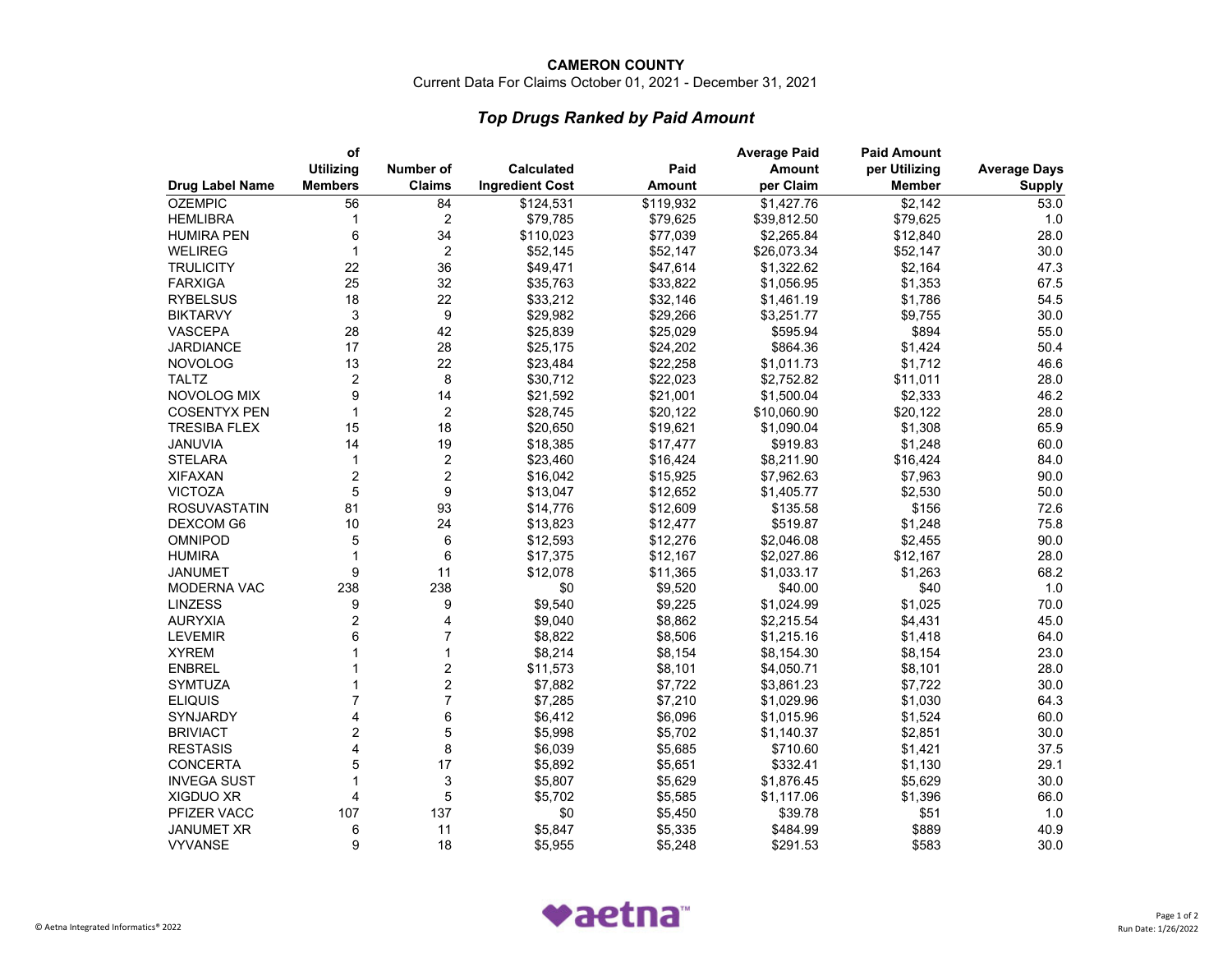# CAMERON COUNTY High Cost Claimant Summary Paid Dollar Threshold: \$100,000

# Reporting Period: 10/2021 ‐ 12/2021 (3 months)

| <b>Mbr</b>     | <b>Status</b> |   | <b>Gender Relation</b> | Age         | <b>Medical</b> | Pharmacy    | <b>Medical &amp;</b>  | <b>ISL Deductible Stop Loss</b> |                 | <b>Primary Diag</b> | <b>Primary Diagnosis</b>                   | <b>Primary Drug</b> |
|----------------|---------------|---|------------------------|-------------|----------------|-------------|-----------------------|---------------------------------|-----------------|---------------------|--------------------------------------------|---------------------|
| <b>Counter</b> |               |   | ship                   | <b>Band</b> | Paid           | <b>Paid</b> | <b>Pharmacy Total</b> |                                 | <b>Position</b> | Code                |                                            |                     |
|                | Active        |   |                        | $0 - 19$    | \$212,929      | \$132       | \$213,061             | \$250,000                       | 85%             | K85.92              | ACUTE PANCREATITIS WITH INFECTED NECROSIS, | LEVOFLOXACIN        |
|                |               |   |                        |             |                |             |                       |                                 |                 |                     | <b>UNSPECIFIED</b>                         |                     |
|                | Active        | M |                        | 20-24       | (5157)         | \$175,962   | \$175,804             | \$250,000                       | 70%             | 188.0               | NONSPECIFIC MESENTERIC LYMPHADENITIS       | <b>HEMLIBRA</b>     |
|                | Retiree       |   |                        | 60-64       | \$150,810      | \$1,104     | \$151,914             | \$250,000                       | 61%             | N18.6               | <b>END-STAGE RENAL DISEASE</b>             | SEVELAMER           |
|                | Active        |   |                        | 50-54       | \$102,794      | \$59        | \$102,853             | \$250,000                       | 41%             | M34.1               | CR(E)ST SYNDROME                           | OMEPRAZOLE          |
|                |               |   |                        |             | \$466,376      | \$177,256   | \$643,631             |                                 |                 |                     |                                            |                     |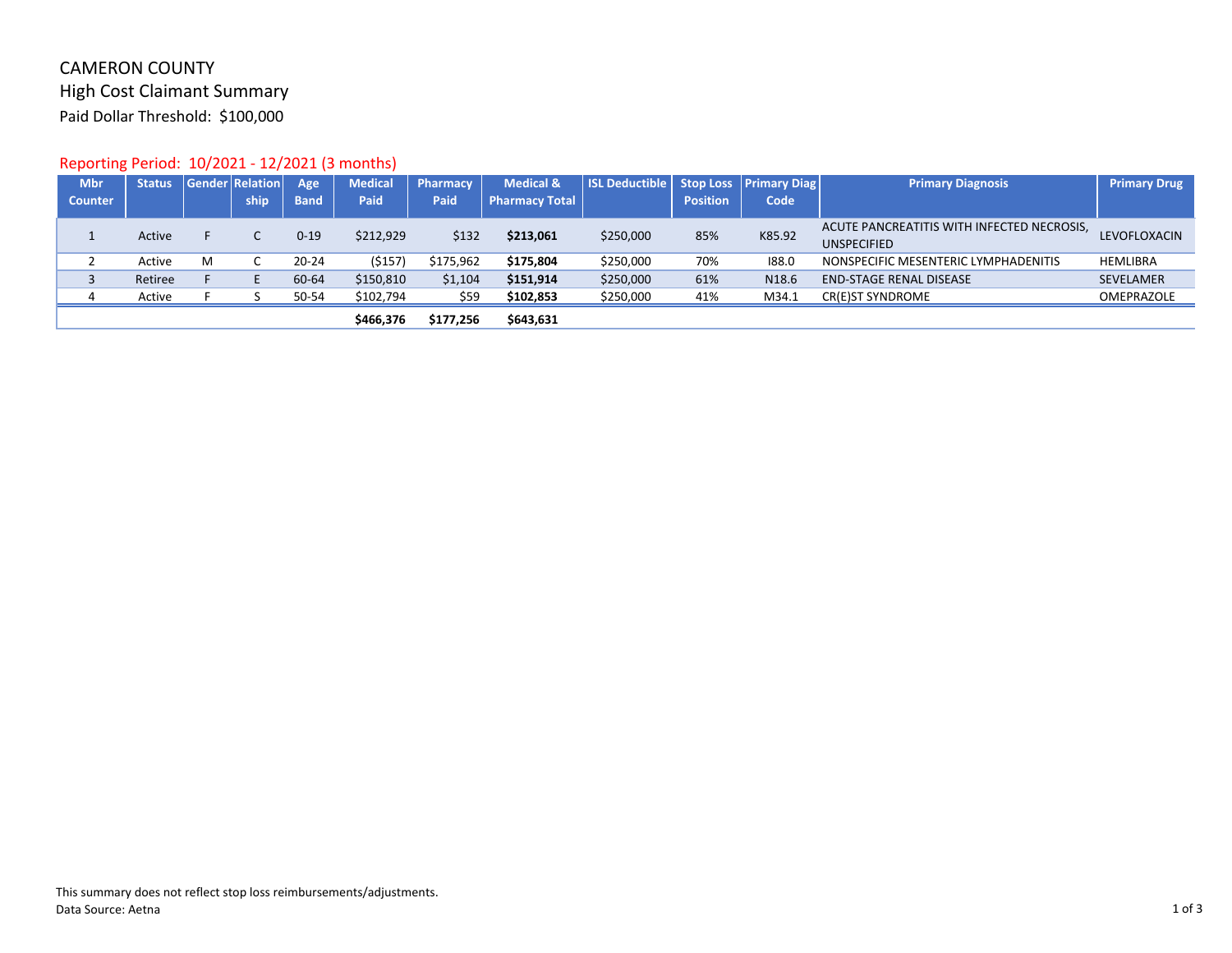# CAMERON COUNTY High Cost Claimant Summary Paid Dollar Threshold: \$100,000

# Reporting Period: 10/2020 ‐ 09/2021

| <b>Mbr</b><br><b>Counter</b> | <b>Status</b> |    | <b>Gender Relation</b><br>ship | Age<br><b>Band</b> | <b>Medical</b><br>Paid | Pharmacy<br>Paid | <b>Medical &amp;</b><br><b>Pharmacy Total</b> | <b>ISL Deductible</b> | <b>Stop Loss</b><br><b>Position</b> | <b>Primary Diag</b><br>Code | <b>Primary Diagnosis</b>                                                                              | <b>Primary Drug</b>              |
|------------------------------|---------------|----|--------------------------------|--------------------|------------------------|------------------|-----------------------------------------------|-----------------------|-------------------------------------|-----------------------------|-------------------------------------------------------------------------------------------------------|----------------------------------|
|                              |               |    |                                |                    |                        |                  |                                               |                       |                                     |                             |                                                                                                       |                                  |
| $\mathbf{1}$                 | Active        | M  | <sub>S</sub>                   | 55-59              | \$1,149,756            | \$0              | \$1,149,756                                   | \$225,000             | 511%                                | A41.89                      | OTHER SPECIFIED SEPSIS                                                                                | n/a                              |
| 2                            | Active        | F. | C                              | $0 - 19$           | \$711,107              | \$43,356         | \$754,464                                     | \$225,000             | 335%                                | C7A.8                       | OTHER MALIGNANT NEUROENDOCRINE TUMORS DEMSER                                                          |                                  |
| $\overline{3}$               | Active        | M  | $\mathsf{C}$                   | $0 - 19$           | \$493,013              | \$934            | \$493,947                                     | \$225,000             | 220%                                | Q25.1                       | <b>COARCTATION OF AORTA</b>                                                                           | <b>ADVAIR HFA</b>                |
| $\overline{4}$               | Active        | M  | C                              | $20 - 24$          | \$1,541                | \$474,478        | \$476,019                                     | \$225,000             | 212%                                | 188.0                       | NONSPECIFIC MESENTERIC LYMPHADENITIS                                                                  | <b>HEMLIBRA</b>                  |
| 5                            | Active        | M  | E                              | 60-64              | \$305,177              | \$649            | \$305,826                                     | \$225,000             | 136%                                | 125.119                     | ATHEROSCLEROTIC HEART DISEASE OF NATIVE<br>CORONARY ARTERY WITH UNSPECIFIED ANGINA<br><b>PECTORIS</b> | <b>ENTRESTO</b>                  |
| 6                            | Active        | M  | E                              | 55-59              | \$255,161              | \$91             | \$255,252                                     | \$225,000             | 113%                                | A41.53                      | SEPSIS DUE TO SERRATIA                                                                                | ALBUTEROL                        |
| $\overline{7}$               | Active        | F. | S                              | 65-69              | \$220,254              | \$6,152          | \$226,407                                     | \$225,000             | 101%                                | S72.012A                    | UNSP INTRACAPSULAR FRACTURE OF LEFT<br>FEMUR, INIT FOR CLOS FX                                        | <b>ELIQUIS</b>                   |
| 8                            | Active        | M  | S                              | 45-49              | \$203,234              | \$315            | \$203,549                                     | \$225,000             | 90%                                 | A41.1                       | <b>SEPSIS</b>                                                                                         | <b>NADOLOL</b>                   |
| 9                            | Retiree       | F  | E                              | 50-54              | \$134,313              | \$41,867         | \$176,180                                     | \$225,000             | 78%                                 | C78.6                       | SECONDARY MALIGNANT NEOPLASM OF<br>RETROPERITONEUM AND PERITONEUM                                     | LYNPARZA                         |
| 10                           | Active        | F  | E                              | 50-54              | \$121,723              | \$48,332         | \$170,055                                     | \$225,000             | 76%                                 | M84.552A                    | PATH FRACTURE IN NEOPLASTIC DISEASE, LEFT<br>FEMUR, INIT                                              | <b>IBRANCE</b>                   |
| 11                           | Retiree       | F. | E                              | 60-64              | \$161,162              | \$4,451          | \$165,612                                     | \$225,000             | 74%                                 | Q61.2                       | POLYCYSTIC KIDNEY, ADULT TYPE                                                                         | VALGANCICLOV,<br>SEVELAMER       |
| 12                           | Active        | F  | E                              | 65-69              | \$162,762              | \$0              | \$162,762                                     | \$225,000             | 72%                                 | C7A.00                      | MALIGNANT CARCINOID TUMOR OF UNSPECIFIED<br><b>SITE</b>                                               | n/a                              |
| 13                           | Active        | M  | E                              | 65-69              | \$148,499              | \$4,563          | \$153,062                                     | \$225,000             | 68%                                 | 125.110                     | ATHSCL HEART DISEASE OF NATIVE COR ART W<br><b>UNSTABLE ANG PCTRS</b>                                 | <b>JARDIANCE</b>                 |
| 14                           | Active        | M  | C                              | $0 - 19$           | \$573                  | \$150,641        | \$151,214                                     | \$225,000             | 67%                                 | E55.9                       | VITAMIN D DEFICIENCY, UNSPECIFIED                                                                     | HUMATROPE,<br><b>NORDITROPIN</b> |
| 15                           | Active        | F  | S                              | 45-49              | \$90,325               | \$55,918         | \$146,243                                     | \$225,000             | 65%                                 | K51.90                      | ULCERATIVE COLITIS, UNSPECIFIED, WITHOUT<br><b>COMPLICATIONS</b>                                      | <b>HUMIRA PEN</b>                |
| 16                           | Active        | M  | S                              | 40-44              | \$107,305              | \$1,572          | \$108,877                                     | \$225,000             | 48%                                 | N32.3                       | DIVERTICULUM OF BLADDER                                                                               | LINEZOLID                        |
| 17                           | Active        | M  | E                              | 50-54              | \$102,713              | \$507            | \$103,219                                     | \$225,000             | 46%                                 | M51.16                      | <b>INTERVERTEBRAL DISC DISORDERS WITH</b><br>RADICULOPATHY, LUMBAR REGION                             | SILDENAFIL                       |
|                              |               |    |                                |                    | \$4,368,618            | \$833,827        | \$5,202,445                                   |                       |                                     |                             |                                                                                                       |                                  |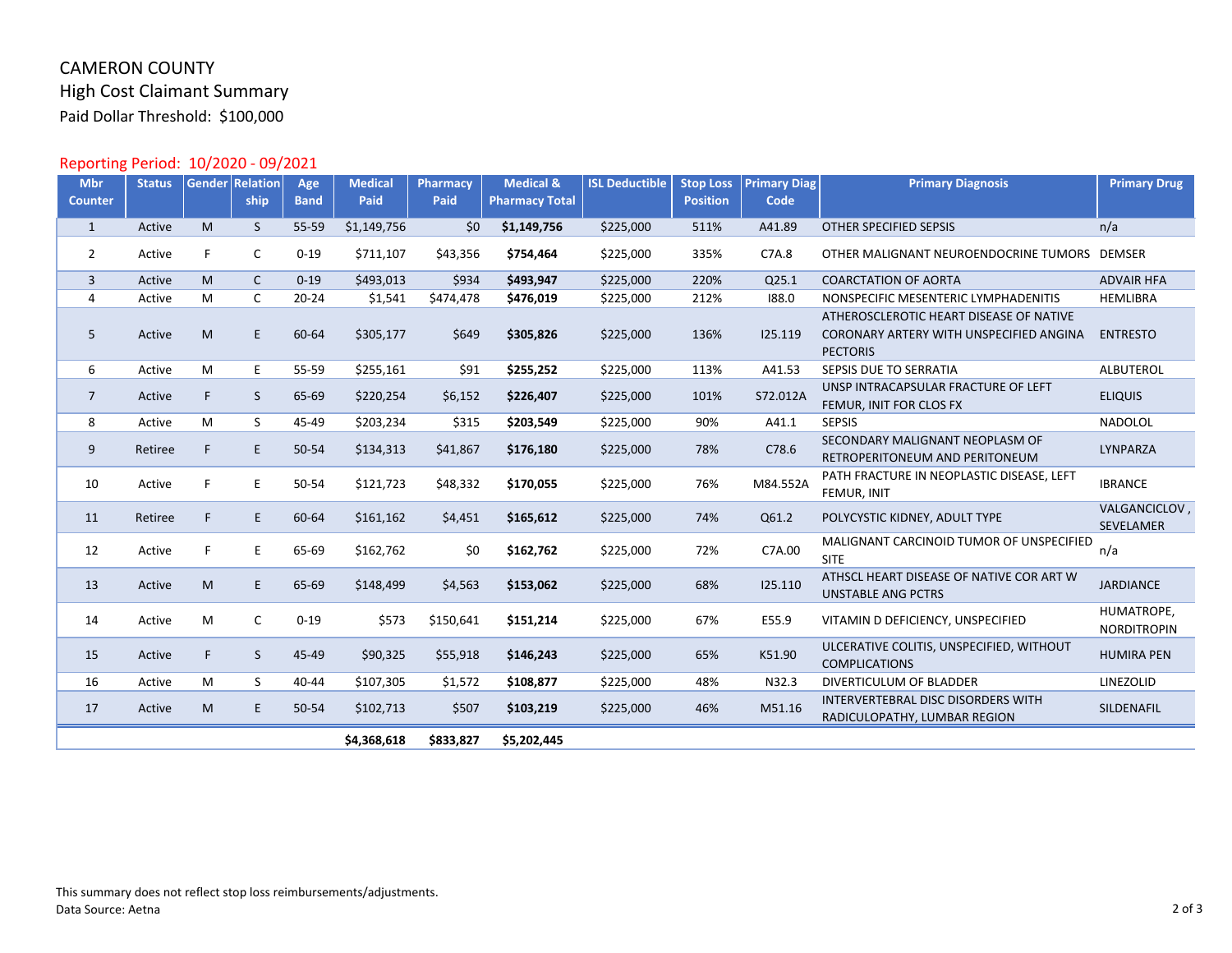# CAMERON COUNTY High Cost Claimant Summary Paid Dollar Threshold: \$100,000

# Reporting Period: 10/2019 ‐ 09/2020

| <b>Mbr</b>     | <b>Status</b> |    | <b>Gender Relation</b> | Age         | <b>Medical</b> | Pharmacy  | <b>Medical &amp;</b>  | <b>ISL Deductible</b> | <b>Stop Loss</b> | <b>Primary Diag</b> | <b>Primary Diagnosis</b>                                          | <b>Primary Drug</b> |
|----------------|---------------|----|------------------------|-------------|----------------|-----------|-----------------------|-----------------------|------------------|---------------------|-------------------------------------------------------------------|---------------------|
| <b>Counter</b> |               |    | ship                   | <b>Band</b> | Paid           | Paid      | <b>Pharmacy Total</b> |                       | <b>Position</b>  | Code                |                                                                   |                     |
| 1              | Active        | M  | C                      | $20 - 24$   | \$1,628        | \$498,475 | \$500,103             | \$200,000             | 250%             | 188.0               | NONSPECIFIC MESENTERIC LYMPHADENITIS                              | <b>HEMLIBRA</b>     |
| $\overline{2}$ | Active        | F. | E                      | 60-64       | \$198,962      | \$75,352  | \$274,315             | \$200,000             | 137%             | Z51.12              | <b>ENCOUNTER FOR ANTINEOPLASTIC</b><br><b>IMMUNOTHERAPY</b>       | <b>INLYTA</b>       |
| $\overline{3}$ | Active        | M  | E                      | 55-59       | \$228,810      | \$0       | \$228,810             | \$200,000             | 114%             | U07.1               | COVID-19                                                          | na                  |
| $\overline{4}$ | Active        | М  | S                      | 55-59       | \$220,769      | \$5,951   | \$226,720             | \$200,000             | 113%             | 149.01              | <b>VENTRICULAR FIBRILLATION</b>                                   | <b>DEXCOM G6</b>    |
| 5              | Active        | F  | S                      | 65-69       | \$196,704      | \$118     | \$196,821             | \$200,000             | 98%              | E87.1               | HYPO-OSMOLALITY AND HYPONATREMIA                                  | POT CL MICRO        |
| 6              | Active        | М  | E                      | 55-59       | \$176,550      | \$1,414   | \$177,964             | \$200,000             | 89%              | M72.6               | NECROTIZING FASCIITIS                                             | <b>LEVEMIR</b>      |
| $\overline{7}$ | Active        | M  | <sub>S</sub>           | 55-59       | \$143,955      | \$25,020  | \$168,975             | \$200,000             | 84%              | A41.9               | SEPSIS, UNSPECIFIED ORGANISM                                      | <b>NOVOLOG</b>      |
| 8              | Active        | М  | S                      | 50-54       | \$154,428      | \$12,028  | \$166,456             | \$200,000             | 83%              | A41.9               | SEPSIS, UNSPECIFIED ORGANISM                                      | <b>NOVOLOG</b>      |
| 9              | Active        | F  | S                      | 65-69       | \$140,929      | \$9,355   | \$150,284             | \$200,000             | 75%              | <b>T82.7XXA</b>     | INFECT/INFLM REACT D/T OTH CARDI/VASC<br>DEV/IMPLNT/GRFT, INIT    | <b>NOVOLOG</b>      |
| 10             | Active        | M  | E                      | 55-59       | \$142,109      | \$3,499   | \$145,607             | \$200,000             | 73%              | A41.9               | SEPSIS, UNSPECIFIED ORGANISM                                      | <b>NOVOLOG</b>      |
| 11             | Active        | M  | E                      | 55-59       | \$142,773      | \$2,662   | \$145,435             | \$200,000             | 73%              | U07.1               | COVID-19                                                          | <b>LEVEMIR</b>      |
| 12             | Active        | F. | E                      | 55-59       | \$144,816      | \$416     | \$145,233             | \$200,000             | 73%              | U07.1               | COVID-19                                                          | CLARITHROMYC        |
| 13             | Active        | M  | E                      | $70+$       | \$136,981      | \$6,816   | \$143,796             | \$200,000             | 72%              | C64.1               | MALIGNANT NEOPLASM OF RIGHT KIDNEY,<br><b>EXCEPT RENAL PELVIS</b> | <b>XARELTO</b>      |
| 14             | Active        | F  | S                      | 45-49       | \$81,063       | \$47,018  | \$128,081             | \$200,000             | 64%              | K51.90              | ULCERATIVE COLITIS, UNSPECIFIED, WITHOUT<br><b>COMPLICATIONS</b>  | <b>HUMIRA PEN</b>   |
| 15             | Active        | F. | $\mathsf{C}$           | $20 - 24$   | \$8,615        | \$117,307 | \$125,922             | \$200,000             | 63%              | M79.671             | PAIN IN RIGHT FOOT                                                | <b>ENBREL SRCLK</b> |
| 16             | Active        | F. | E                      | 50-54       | \$104,132      | \$18,783  | \$122,915             | \$200,000             | 61%              | T85.79XA            | INFECT/INFLM REACTION DUE TO OTH INT<br>PROSTH DEV/GRFT, INIT     | LEVEMIR             |
| 17             | Active        | F  | E                      | 50-54       | \$120,173      | \$442     | \$120,615             | \$200,000             | 60%              | Z51.0               | ENCOUNTER FOR ANTINEOPLASTIC RADIATION<br><b>THERAPY</b>          | PREMARIN            |
| 18             | Active        | F. | E                      | 45-49       | \$115,573      | \$2,467   | \$118,040             | \$200,000             | 59%              | R10.13              | <b>EPIGASTRIC PAIN</b>                                            | LINZESS             |
| 19             | Retiree       | F  | S                      | 60-64       | \$103,159      | \$8,444   | \$111,603             | \$200,000             | 56%              | K72.00              | ACUTE AND SUBACUTE HEPATIC FAILURE<br><b>WITHOUT COMA</b>         | <b>XIFAXAN</b>      |
| 20             | Active        | F. | E                      | 50-54       | \$107,226      | \$442     | \$107,668             | \$200,000             | 54%              | M43.16              | SPONDYLOLISTHESIS, LUMBAR REGION                                  | <b>ESTRADIOL</b>    |
| 21             | Active        | F  | E                      | 45-49       | \$5,729        | \$96,450  | \$102,179             | \$200,000             | 51%              | C50.412             | MALIG NEOPLASM OF UPPER-OUTER QUADRANT<br>OF LEFT FEMALE BREAST   | <b>IBRANCE</b>      |
|                |               |    |                        |             | \$2,675,083    | \$932,459 | \$3,607,542           |                       |                  |                     |                                                                   |                     |